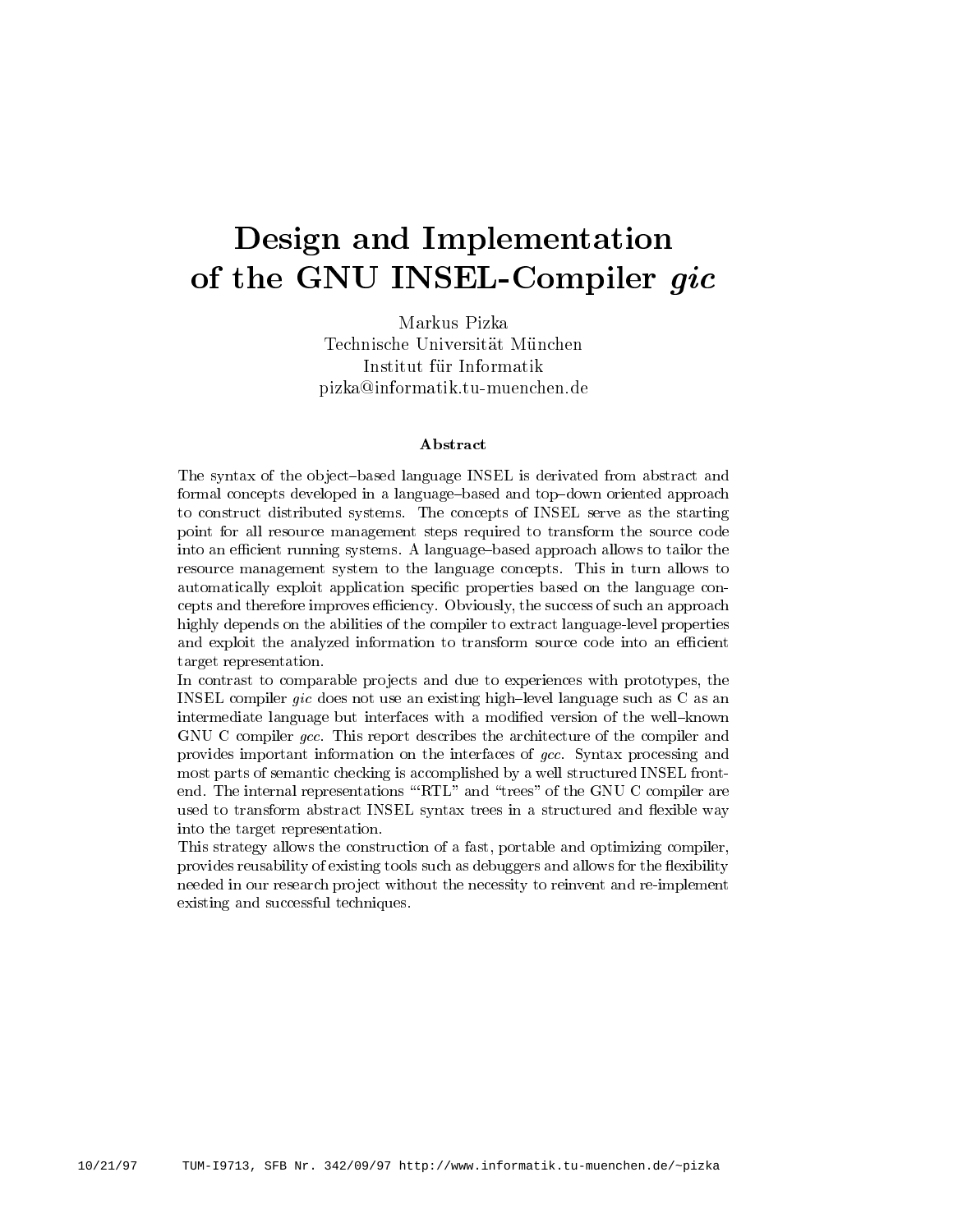# **Contents**

| 1                       | Introduction                                                                                                                                                                                                                   | 4              |
|-------------------------|--------------------------------------------------------------------------------------------------------------------------------------------------------------------------------------------------------------------------------|----------------|
| 1.1                     |                                                                                                                                                                                                                                | $\overline{4}$ |
| 1.2                     | Particular Advantages of the INSEL Concepts.                                                                                                                                                                                   | 5              |
| 1.3                     | Redefinition of the Term "Operating System"                                                                                                                                                                                    | 6              |
| 1.4                     |                                                                                                                                                                                                                                | 8              |
| 1.5                     |                                                                                                                                                                                                                                | 8              |
| 1.6                     | .<br>The model is a complete that the model is a complete that the model is a complete that the model is a complete<br>Outline                                                                                                 | 9              |
| $\boldsymbol{2}$        | Design of gic                                                                                                                                                                                                                  | 10             |
| 2.1                     |                                                                                                                                                                                                                                | 10             |
| 2.1.1                   | $C/C++$ as a Portable Intermediate Representation                                                                                                                                                                              | 10             |
| 2.1.2                   |                                                                                                                                                                                                                                | 11             |
| 2.2                     | Attributed Abstract Syntax Trees - MAX                                                                                                                                                                                         | 13             |
| 2.3                     |                                                                                                                                                                                                                                |                |
|                         | Structure of the Compilation Process                                                                                                                                                                                           | 15             |
| 2.4                     |                                                                                                                                                                                                                                | 16             |
| $\boldsymbol{3}$        | Implementation                                                                                                                                                                                                                 | 17             |
| 3.1                     | .<br>The contract of the contract of the contract of the contract of the contract of the contract of the contract of<br>Interfacing with $\emph{gcc}$                                                                          | 17             |
| 3.1.1                   |                                                                                                                                                                                                                                | 17             |
| 3.1.2                   | Front-End Interface — The Tree Data Structure $\ldots \ldots \ldots \ldots$                                                                                                                                                    | 18             |
| 3.2                     |                                                                                                                                                                                                                                | 19             |
| 3.2.1                   | Scanner and Parser<br>.<br>The contract of the contract of the contract of the contract of the contract of the contract of the contract of                                                                                     | 19             |
| 322                     |                                                                                                                                                                                                                                | 19             |
| 323                     |                                                                                                                                                                                                                                | 20             |
| 3.2.4                   | Synthesis: AST to <i>tree</i> Transformation                                                                                                                                                                                   | 21             |
| 33                      |                                                                                                                                                                                                                                | 25             |
| 3.3.1                   |                                                                                                                                                                                                                                | 26             |
| 332                     |                                                                                                                                                                                                                                | 26             |
| 3.4                     |                                                                                                                                                                                                                                | 26             |
|                         |                                                                                                                                                                                                                                |                |
| $\overline{\mathbf{4}}$ | Installing and Using gic                                                                                                                                                                                                       | 28             |
| 4.1                     |                                                                                                                                                                                                                                | 28             |
| 4.2                     |                                                                                                                                                                                                                                | 28             |
| 4.3                     | Using gic decreased and a contract of the contract of the contract of the contract of the contract of the contract of the contract of the contract of the contract of the contract of the contract of the contract of the cont | 29             |
| 5                       | Conclusion                                                                                                                                                                                                                     | 30             |
| $5.1\,$                 | Distributed and Parallel Processing                                                                                                                                                                                            | 31             |
| 5.2                     |                                                                                                                                                                                                                                | 31             |
| 5.3                     |                                                                                                                                                                                                                                | 32             |
| 5.4                     |                                                                                                                                                                                                                                | 32             |
|                         |                                                                                                                                                                                                                                |                |
| $\mathbf{A}$            | <b>INSEL</b> - Syntax                                                                                                                                                                                                          | 33             |
| A.1                     |                                                                                                                                                                                                                                | 33             |
| A.2                     |                                                                                                                                                                                                                                | 33             |
|                         | A.3 Abstract INSEL Grammar                                                                                                                                                                                                     | 42             |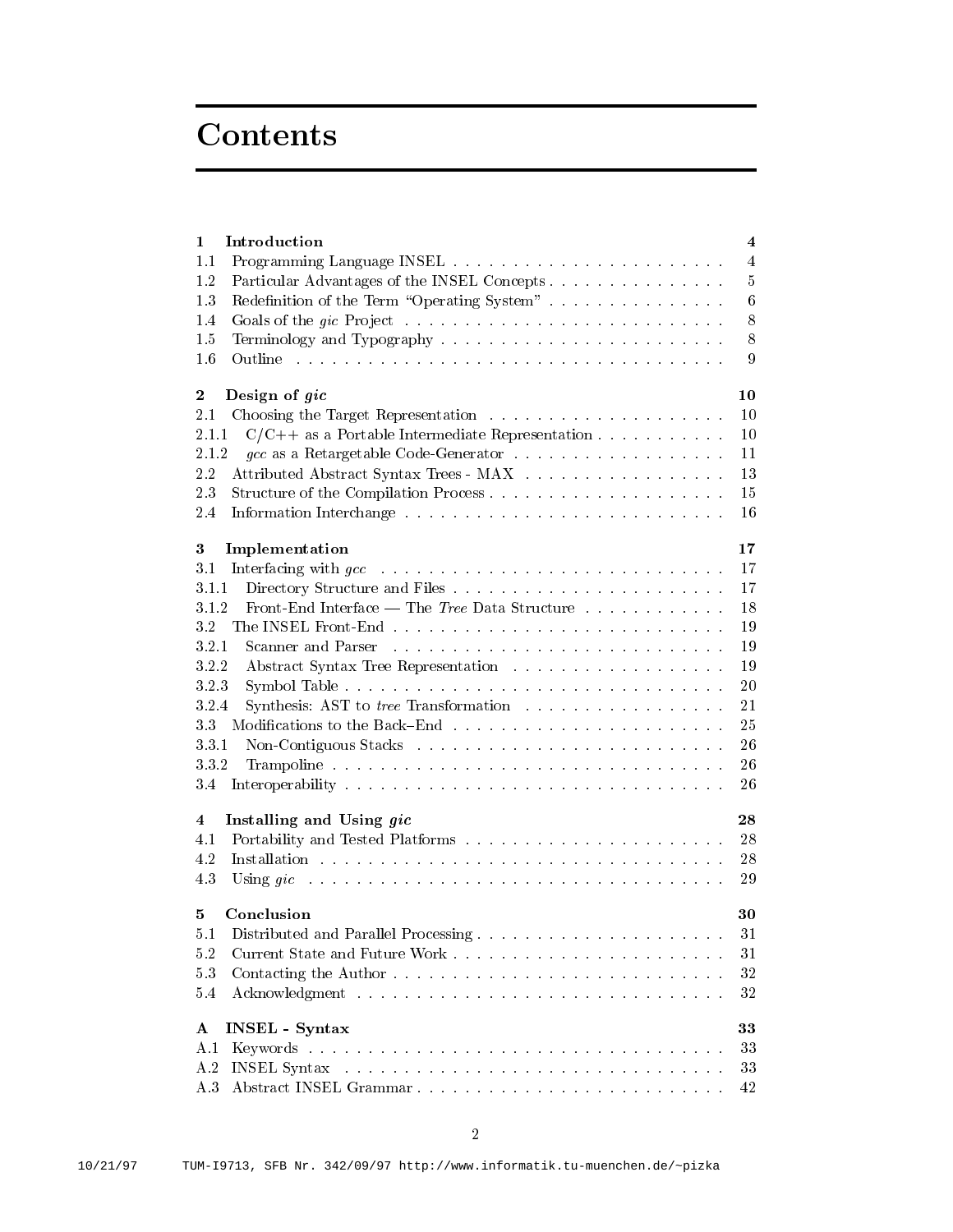| <b>B</b> INSEL Example Programs |    |
|---------------------------------|----|
|                                 |    |
|                                 |    |
|                                 |    |
| C Interface of the gcc Back-End | 51 |
|                                 |    |
|                                 |    |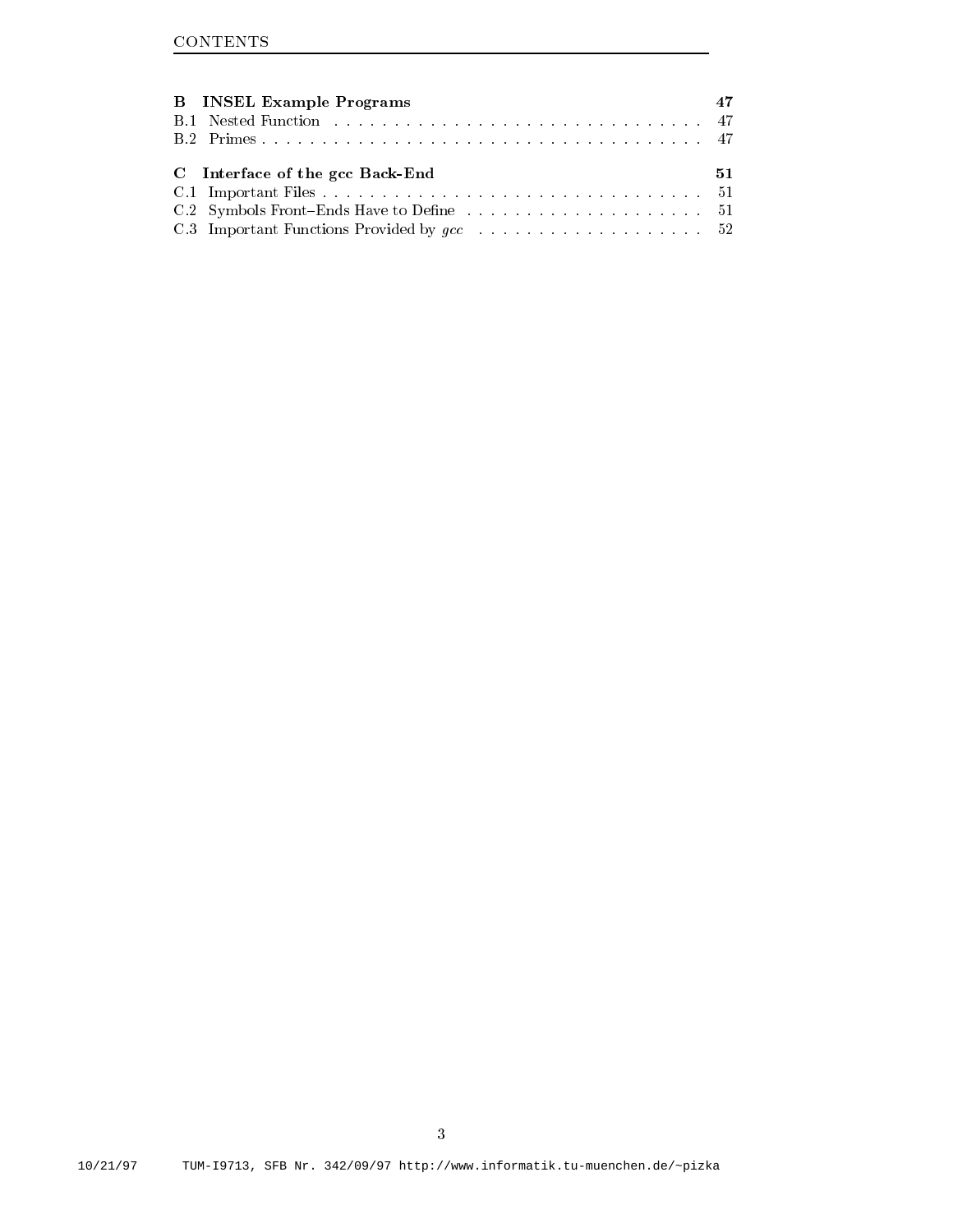## 1 Introduction

Currently a broad spectrum of research activities is focusing on the transition from sequential and centralized processing to distributed, parallel and cooperative computing To support the construction of complex but highquality and e-cient distributed systems, appropriate software environments have to be provided. These environments have to fulfill at least two somehow contradictory goals. On the one hand, they should significantly ease distributed programming by hiding as many details of the distributed nature of the hardware configuration as possible. On the other hand, performance has to be enhanced by providing adaptability and scalability without introducing distinct management overhead

New resource management systems, comprising languages and software such as compiler, linker and operating system (OS) kernels are required to meet these requirements We argue that the implementation of these tools does not have to start from scratch Existing software can be modied to meet the demands of distributed computing [PE97a].

To provide the desired simplicity of distributed programming we chose a language pased approach. The programming language INSEL provides concepts  $\beta$ EL '90| to construct parallel and cooperative applications on a high-level of abstraction. The distributed nature of the execution environment is completely hidden for the pro grammer. The development of a new programming language supporting parallelism and cooperation eases distributed computing significantly by transferring the task of resource management completely to the system level encompassing the OS and management tools

Therefore, the importance of the construction of software tools is twofold. First, their implementation demands tremendous efforts. Second, the quality of the tools determines the success of the system. This report demonstrates, that by modifying but basically reusing an existing compiler both aspects can be addressed to develop a high-quality compiler with acceptable effort.

#### Programming Language INSEL  $1.1$

INSEL RW96, Win 96 provides language concepts to develop distributed applications without knowledge about details of the underlying distributed hardware con figuration. It is a high-level, type-safe, imperative and object-based programming language, supporting explicit task parallelism.

INSEL ob jects support encapsulation and can dynamically be created during program execution as instances of class describing objects, called "generators". To prevent dangling pointers ob jects are automatically deleted according to a concep tually defined life-time PE97b. In contrast to class concepts known, as for instance in C Str generators are integrated into the system in the same way as other ob jects and can be nested within other generators or instances and vice versa

The generator also defines whether objects created as instances of this generator are active, called "actors" or passive ones. An actor defines a separate flow of control and performs concurrently to its creator. Actors are dynamically and explicitly created in the path of computation just like any other (passive) object without any references to the execution environment, such as a specific node or virtual memory address Concurrency being a language and class property has important advantages relative to pure OS or runtime concepts such as multi-threading. It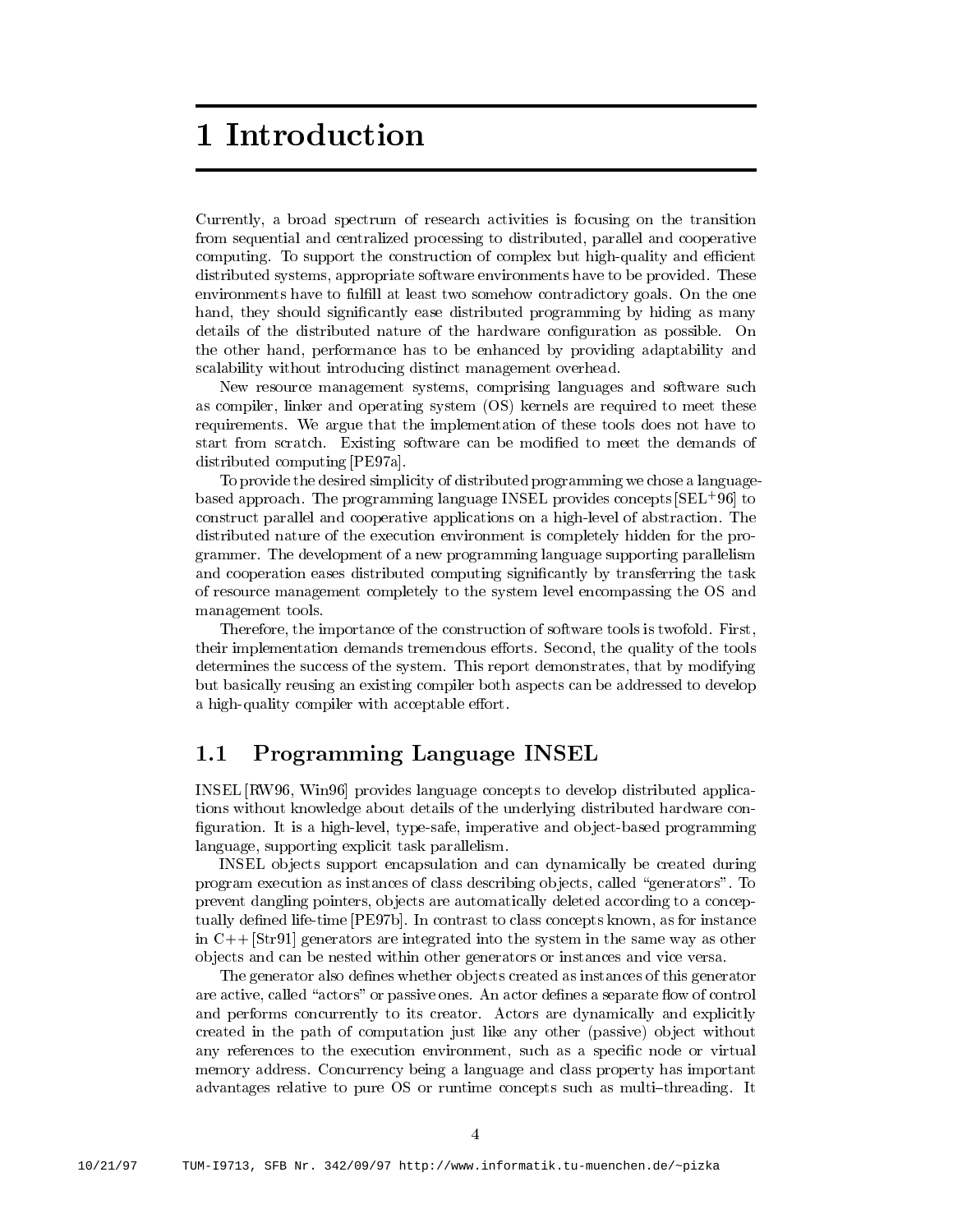eases the task of static analyzes of the flow graphs and allows the compiler to generate dedicated code for actor classes to support concurrency at runtime

INSEL objects may communicate directly in a client-server style (message passing paradigm as well as indirectly by accessing shared passive objects (shared memory paradigm). All requests to objects are served synchronously. In addition to the concepts listed in table  $\mathbb{I}$ known from other imperative languages, such as loops, case statements and blocks.

| concept       | performs | comment                                              |
|---------------|----------|------------------------------------------------------|
| $m$ -actor    | active   | concurrent yet synchronized subprogram               |
| $c$ -actor    | active   | object performing its canonic operation concurrently |
| $c$ -order    | passive  | procedure performed synchronously by two actors in   |
|               |          | a rendezvous                                         |
| $ps/fs-order$ | passive  | procedure/function                                   |
| depot         | passive  | containers that might serve as typed modules or data |
|               |          | objects with [a]synchronized access orders           |

Table in the second concepts of INSELECTION and the INSELECTION of INSELECTION of INSELECTION of INSELECTION and

Arguments are passed either IN, OUT or transient INOUT. The semantic of IN is "copy-in" [ASU88a] and OUT determines to "copy-out" the results to the caller on return of the subprogram. INOUT therefore determines "copy-restore" semantics. In contrast to "call-by-reference" the concept of OUT parameters warrants, that the values of arguments passed between sequential and concurrently executing computations are always well-defined either holding the value before or after the call. Furthermore, concurrent computations do not interfere unexpectedly because of OUT parameters being passed

All components (actors, orders, depots, simple data objects and generators) of an INSEL system are "elaborated" at the time computation reaches their declaration. Elaboration can be regarded as fixing the properties of the component and has to be prepared by the compiler and completed at runtime. For example, the elaboration of an array generator with statically unknown boundaries is completed by determining the layout of this generator at runtime as soon as the computation reaches its declaration Furthermore all components of an INSEL system perform a "canonic operation" that consists of elaborating the declaration part and executing the statement part inherited from the generator. Naturally, simple data objects such as integers do not have a declaration or statement part resulting in an empty canonic operation

#### $1.2$ Particular Advantages of the INSEL Concepts

The specific properties of the language concepts, such as nesting, argument passing, cooperation and the conceptually dened lifetime of all ob jects implicitly establish strong dependencies between the objects of an INSEL system. This kind of structuring information has several benefits. First, it reflects application-level properties and can therefore be exploited to enforce automated application-specific resource management. Second, it is implicitly determined by the programmer by employing the language concepts without the burden of having to specify hints to the resource management system. And third, since most of these dependencies are based on class properties they are easy to predetermine by software tools such as the compiler

Most important of these structures is the termination dependency defining a partial order on the termination and deletion of objects. The lifetime of each INSEL-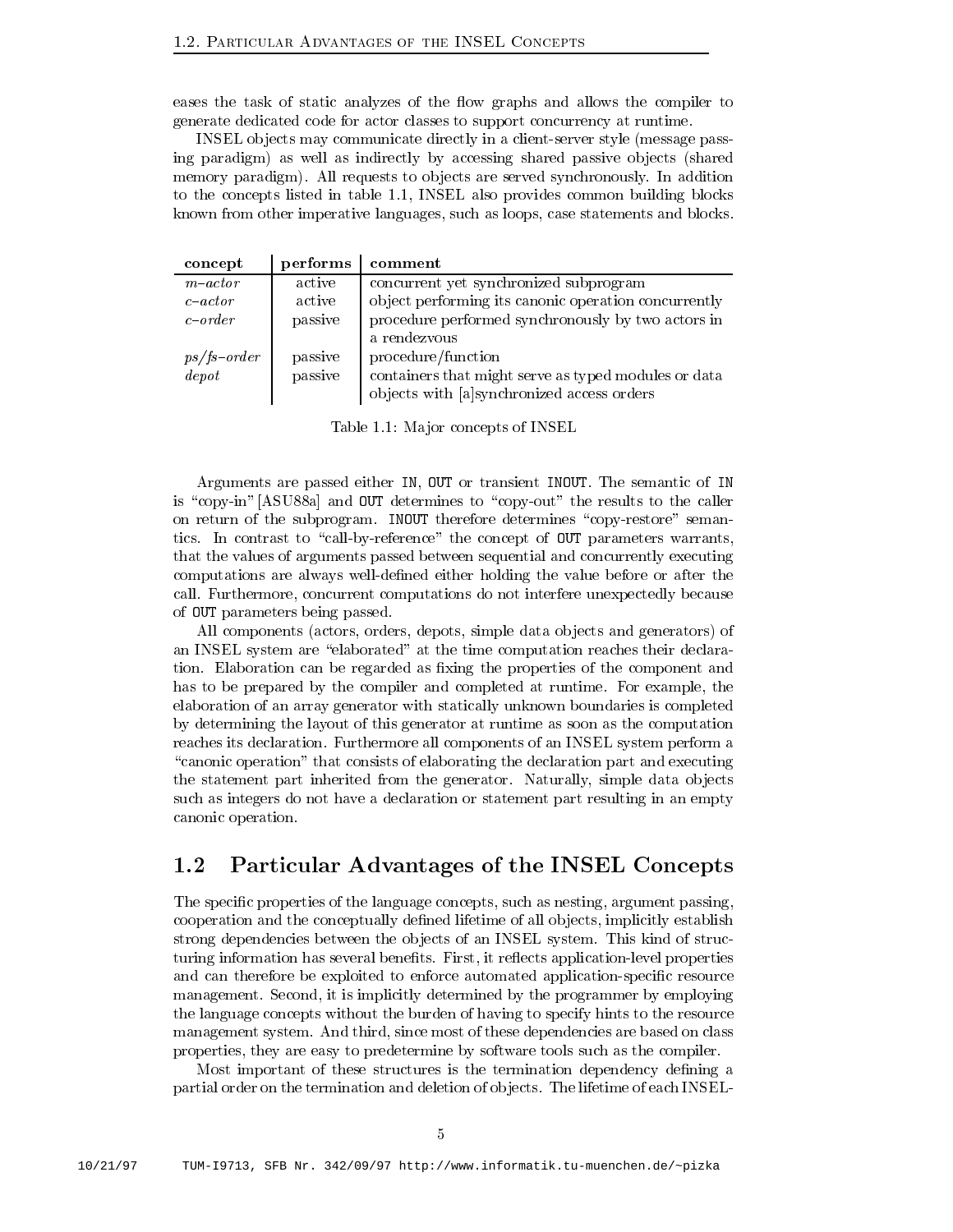ob ject depends conceptually on exactly one other ob ject in a way ensuring that no ob ject is deleted as long as it is accessible In particular a component of either kind can only be deleted as soon as its termination dependent ob jects are terminated Among others, it has the consequence, that created actors have to terminate before the creating component can be deleted. In practice this does not impose a major restriction for the programmer but has major beneficial aspects for the OS.

#### Redefinition of the Term "Operating System"  $1.3$

To enforce transparent, scalable and adaptable distributed resource management, we developed the architecture of a cooperative distributed management system [Gro96, GP97]. Based on the termination dependency, INSEL objects are clustered to actor-contexts  $(ACs)$  forming essential units of resource management. An AC comprises exactly one actor and all its termination dependent passive objects. With each AC, exactly one abstract manager is associated, being responsible for performing AC-specific resource management, that is to fulfill all requirements of the actor-context. Besides fundamental tasks such as allocating memory for the stack, heap and code of the objects within the AC, the manager might also have to provide facilities to maintain consistency of replicated objects, enforce access restrictions or perform load balancing. Conflicts, such as stack collisions, arising from different managers performing their tasks in parallel are solved by communication between managers according to application-level structural dependencies between the ACs This management scheme is scalable as it does not have a potential central bottleneck and is adaptable because resource management is performed based on characteristics of application-level objects. For instance, the resource management system implements actors in a non-uniform manner. There is no single mapping of actors to for example UNIX processes or threads with a fixed size stack portion.

 $\mathbf{C}$  and  $\mathbf{C}$  and  $\mathbf{C}$  and  $\mathbf{C}$  and distributed of the distribution of the distribution of the distribution of the distribution of the distribution of the distribution of the distribution of the distributi system splits up into multiple actor-context managers performing the task of global resource management cooperatively



Figure Software instances used to implement AC managers

It should be evident, that the straight forward approach of a rigid implementation of managers as objects defined in a runtime library would lead to an unacceptable overhead at runtime. In fact, the result of this idea would be closely related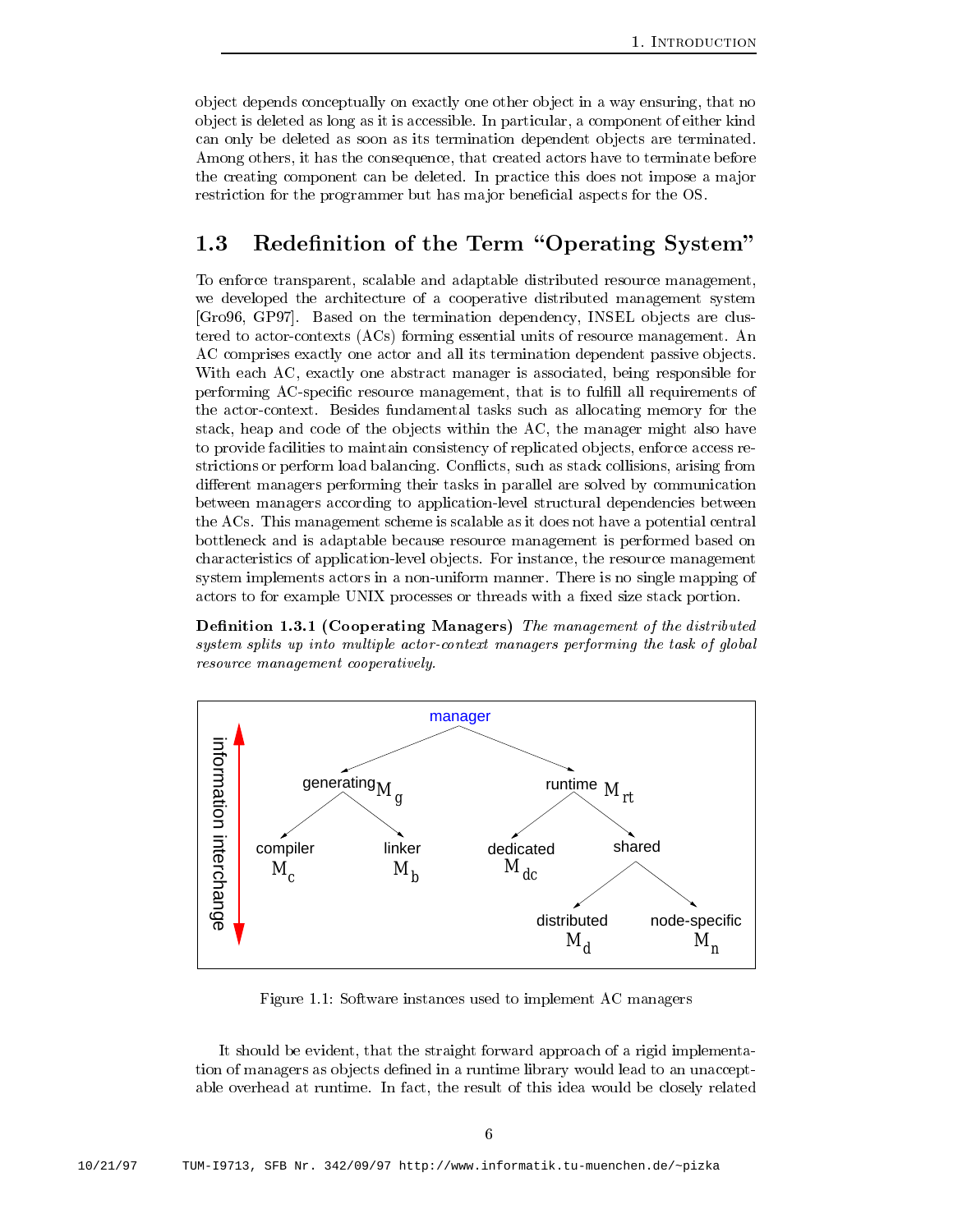with an interpreter for INSEL Wei 97 with very similar performance characteristics. Instead, all software tools involved in management must be considered in an integrated way as the means to implement the abstract managers. The approach taken is to systematically incorporate manager functionality into software instances related with management. Each manager may individually be constructed by combinations of the capabilities of the software instances used. Hence, an implemented manager might solely consist of stack managing code inlined by the compiler or it may itself be a complex object comprising further activities. The functionality and granularity of the manager is tailored to the requirements of its AC

Figure illustrates software instances used to implement management facilities as well as it emphasizes the tight integration of all implementation techniques. Dedicated management instances  $(M_{dc})$  are created specifically for one AC or eventually even for a single component. A common but not single implementation technique for  $M_{dc}$  instances is inlining.  $M_d$  denotes management functionality that is itself implemented as part of distributed system and jointly usable by more than one AC manager. Finally,  $M_n$  is used to classify node specific management (e.g. TLB management) mostly implemented in some kind of an OS kernel.

Of ma jor importance among these implementation alternatives are naturally the compiler and the OS kernel, as the goal of the resource management system is to improve execution speed while reducing the size of the target representation. Hence, the basic strategy is to incorporate management functionalities into the compiler or the OS kernel instead of employing inlining techniques or runtime libraries

De nition - Management Instances The management functionality of abstract managers is implemented by several instances of an integrated management tool set

A main issue of the approach taken isto exploit information concerning overall system behavior as well as application-specific information gained from static and dynamic analysis to achieve adaptive resource management Information is system atically exchanged between the managers [GR97] of the system and interchanged between the management instances



Figure  Structure of the operating system

 $\mathbf{A}$ s illustrated in gure system splits up into two dimensions up into two dimensions up in two dimensions of  $\mathbf{A}$ sions. First the architecture of AC specific managers  $(M1-M4)$  in the example) and second, their implementation techniques (e.g. compiler, linker, runtime environment and kernel). Cooperation and coordination among all management units is needed to achieve holistic distributed resource management. The crucial issues of this approach is the correct mapping of management tasks to the software instances and to establish information exchange and interchange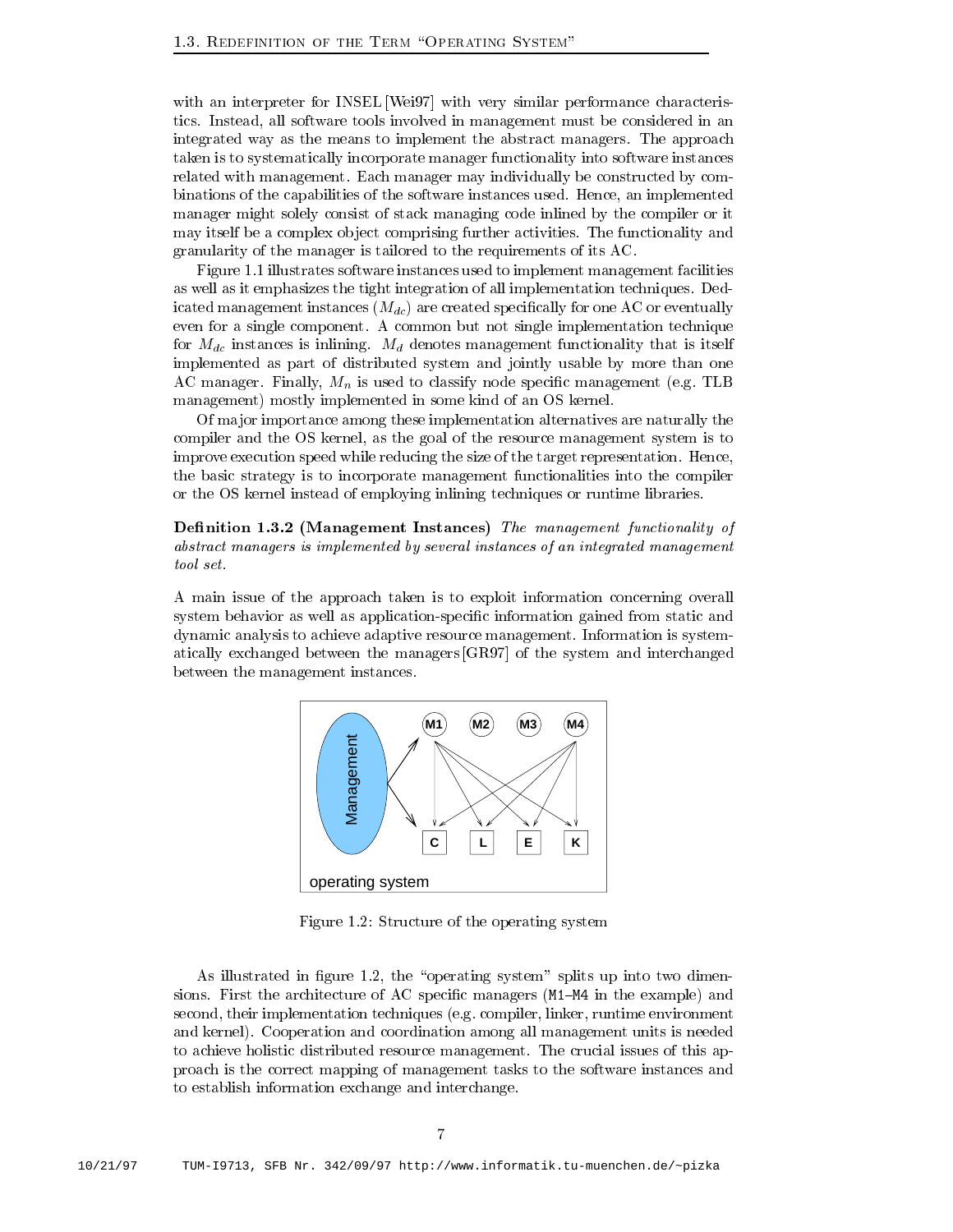$\blacksquare$  . See The operation system is the management of the management of  $\blacksquare$ of the computing system It consists of cooperating actor context managers that are implemented by an integrated tool set

As a consequence of this approach, distributed and parallel processing (DPP) will be fully integrated into the architecture of this OS instead of consisting of adap tional layers that inherently introduce overhead The accumulated overhead of all management instances due to support for DPP determines a lower bound for the effectiveness of the distributed OS. Scalability of all management techniques determines the upper bound for the effectiveness of the distributed OS. To extract the chance of performance benefits due to the utilization of distributed hardware resources the overhead of runtime management has to be kept as low as possible which can only be reached by a thorough design of "static" management  $-$  the compiler

## 1.4 Goals of the gic Project

Respective the above explained OS architecture, the compiler dominates the resource management system. First, it is the most important instance to analyze application-specific properties by reading the source code. Second, decisions made by the compiler are of ma jor impact on the decisions made by the resource man agement in general. The role of the compiler as part of the targeted cooperative OS architecture is defined as producing suitable resources for further processing. A "resource" in this general sense is either information or executable code.

As the context of the project *gic* is the construction of a distributed  $OS$ , the methods investigated in theory of language design and compiler construction are of secondary interest. Instead, the goals of *gic* derivate from the dominant role of the compiler for the management system. Most relevant is:

- Establishing eective information interchange between the compiler and other management instances
- maximum is the management the management to the requirement of INSEL is the management of INSEL in  $\sim$ including decisions such as ordering of machine instructions, register allocation and stack management
- Performance of executable code produced by the INSEL compiler has to be comparable to the e-ciency of an existing language and an existing industrial strength compiler

Besides these goals, it has to be reconsidered, that INSEL as part of a research pro ject is still an experimental language Some concepts might change while others will be added or removed. Hence, maintainability of the INSEL compiler has strong influences on the implementation techniques to choose. Some other aspects, such as portability the performance of the compiler itself are respected but not the objective target of the project *gic*. Furthermore, it can not be neglected that the availability of a development environment is of ma jor importance for the success of a new language. Hence, tools such as a debugger and a profiler either have to be developed in addition to the compiler or some means to enforce reusability of existing tools are mandatory

## 1.5 Terminology and Typography

In this report, several terms meaning different things to different readers will be used frequently. Following definitions should be respected to avoid confusion: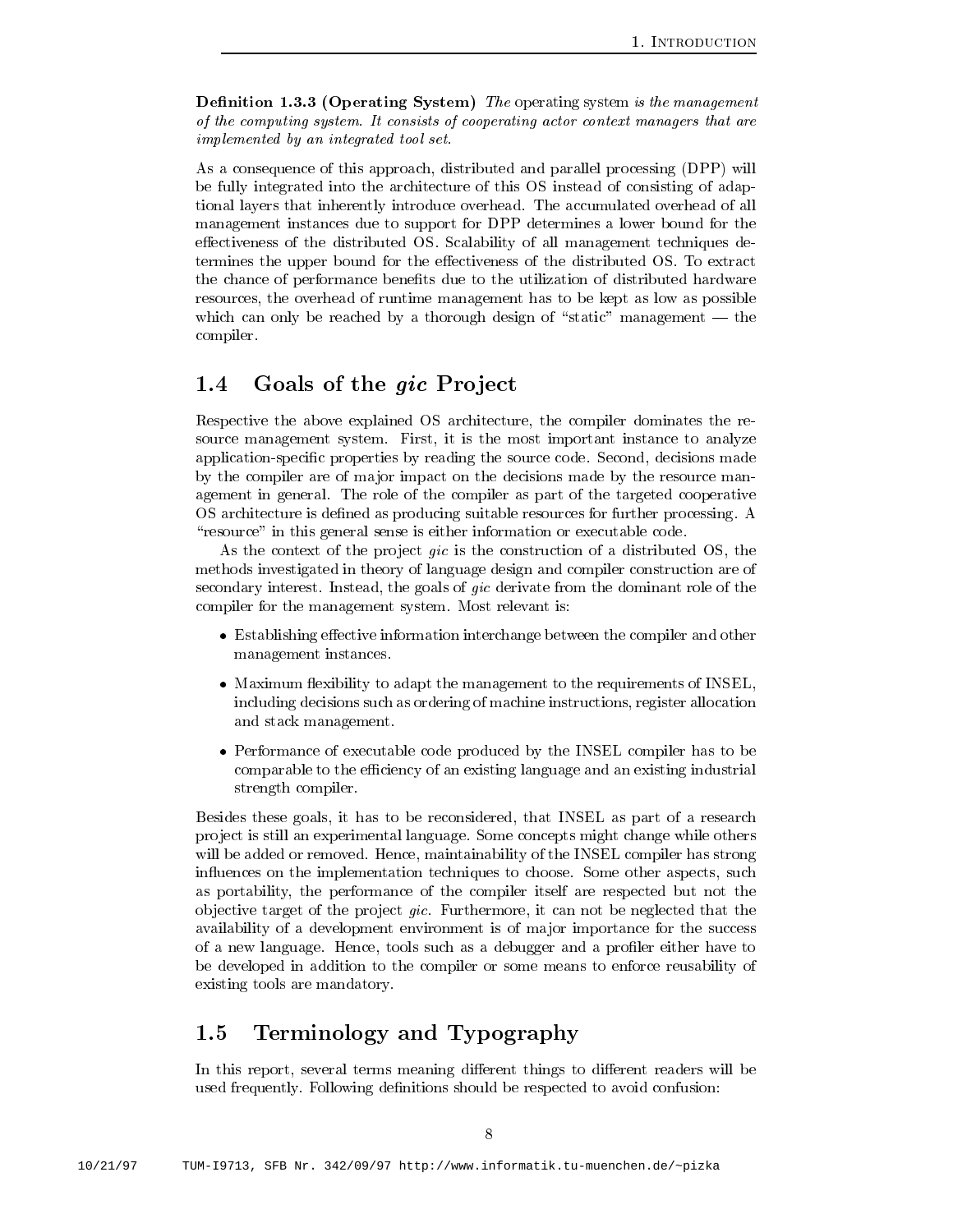- "gcc" The "GNU C compiler" distribution consists of numerous header files, libraries, executables and their source files. With "GNU C compiler" or " $\frac{acc}{s}$ " in emphasized letters we refer to the entire distribution
- "gcc-based compiler" Such a compiler is constructed using the concepts and source codes of gcc. Well-known examples are the compilers for C,  $C_{++}$  and Objective-C.
- "front-end" With "front-end" we denote the part of the compiler that performs syntactic and semantic analyzes
- "back-end" A generic "back-end" performing optimization and generating assembler output is shipped with  $\emph{gcc}$  and linked to  $\emph{gcc}$ -based compilers.
- "gic" The term "gic" is used to identify the project with the goal to develop a  $qcc$ -based compiler for INSEL.
- "RTL" This acronym stands for "Register Transfer Language" that is the most important intermediate representation of gcc-based compilers.
- "tree" With "tree" or "tree node" in emphasized font the data structure provided by  $qcc$  as the interface for language front-ends is denoted.

Terms printed in typewriter font such as INgperfgic or i-initc are either names of executable programs or source files or keywords of INSEL.

#### $1.6$ Outline

The rest of this report is organized as follows. In chapter 2 important questions about the design of gic are discussed Section and the alternative approximation of the alternative approximatio proaches of developing an INSEL compiler using an existing language as interme diate representation or writing a complete source to assembler compiler. These considerations are followed by an overview of gcc in section  $\mathbb{R}^n$ tion of the structure of the INSEL compiler in section 2.3. Chapter 3 elaborates details of the implementation of gic and is intended to serve as a starting point for developers of *gic* and might also be helpful to implement other  $qcc$ -based compilers. Afterwards, information on how to obtain, install and use  $\dot{qc}$  is given in chapter 4. The report will conclude in chapter 5 with the reconsideration of results of the gic project, information about the current state and future objectives. Technical information about  $\emph{gcc, gic}$  and INSEL such as important files, function, grammar, etc is listed in the appendix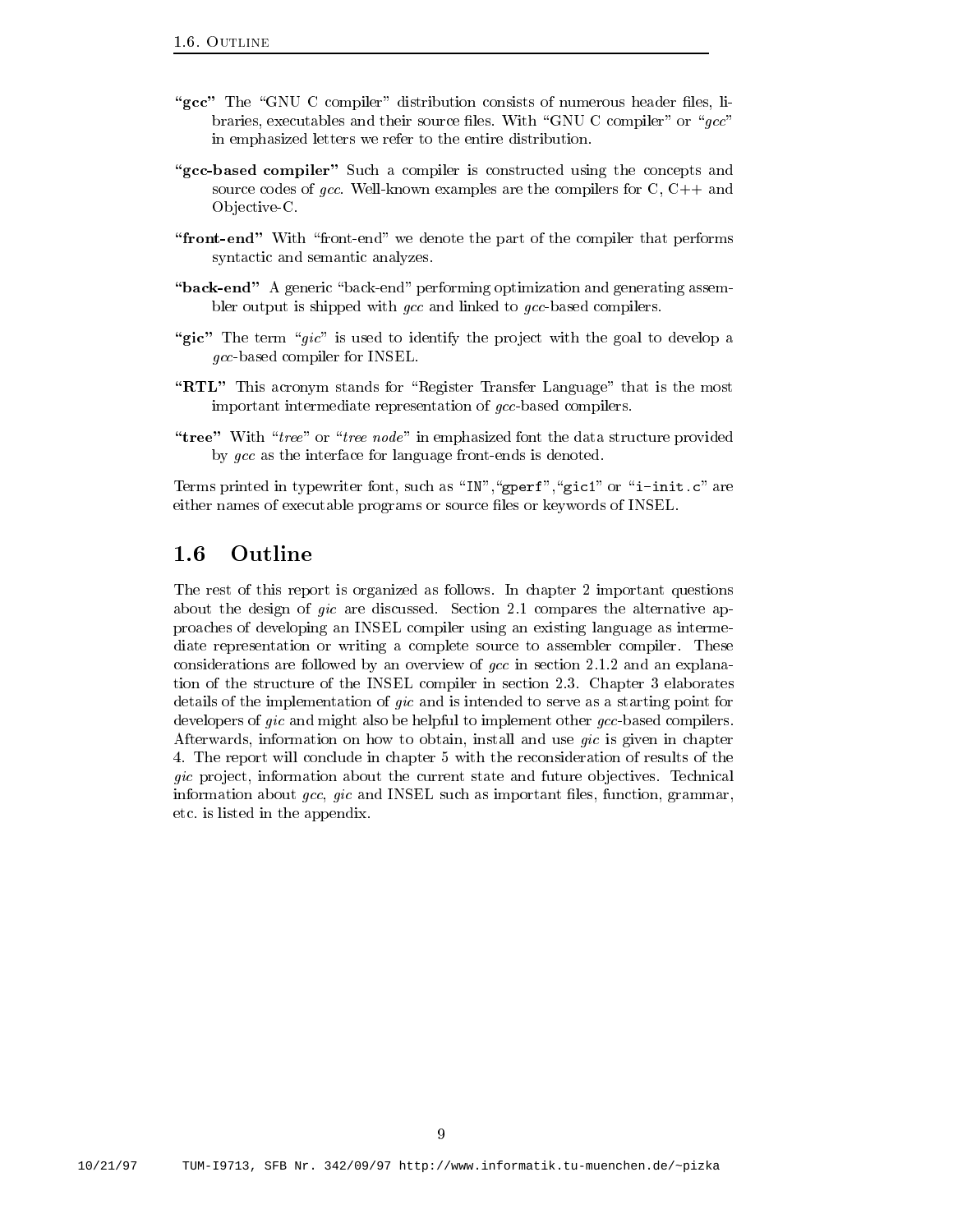# - Design of gic

Driven by the goals stated in the design of the INSEL compiler focuses on maximum flexibility of management decisions, advanced analysis techniques, information interchange and maintainability Although its design is based on the GNU C compiler consisting in total of more than half a million lines of code it is well structured into mostly pipelined passes with well-defined functionality and interfaces. The most discriminative design issue compared to other  $\emph{gcc-based}$  compilers is its additional abstract syntax tree (AST) representation and attribute evaluation method encompassing the handling of the symbol table

#### $2.1$ Choosing the Target Representation

A question that has to be answered when constructing a compiler for a new lan guage is the selection of the target representation It is not obvious that the target representation must equal executable binary code Numerous other intermediate representations for further processing are conceivable. Analyzing the benefits and deficiencies of the choices is a prerequisite and will be sketched in the following paragraphs

#### $C/C++$  as a Portable Intermediate Representation  $2.1.1$

An often performed simplification in the development of the compiler in a languagebased approach is to choose an existing language as intermediate representation and use an unmodified compiler to generate target code. Examples for this approach using C or  $C_{++}$  are the compilers constructed in the project Diamonds  $NCS_0$ and our own prototypical INSEL implementations EVA [Rad95] and AdaM [Win95]. The compiler for Napier Dea<sub>87</sub> goes a few steps beyond this translation scheme by exploiting extensions of GNU C, to for example place certain data in fixed hardware registers. The inherent deficiencies common to these approaches is, that overall management is not integrated due to a lack of flexibility to tune decisions made by the compiler. Eventually even with the result of inconsistencies but at least either limiting the success of static optimization or of runtime management Calling conventions register and stack allocation and optimization techniques have strong interferences with management techniques such as distributed shared mem ory (DSM) [Li86] or mapping of the virtual address space. Lacking coordination of the capabilities of the compiler and other management instances leads to consid erable performance degradations that can hardly be compensated with distributed execution.

In the project EVA we experienced a drastical performance degradation of  $700\%$ for INSEL relative to C. The reason is, that the level of abstraction of the intermediate  $C++$  code produced is too high to serve as a good starting point to produce and executive similar performance performances with complete with gained with compile lation via low-level C in AdaM. Here, the reason is, that the low-level of the code produced  $\sim$  integrated stack management, etc.  $\sim$  spoils the potentialities of the C optimizer

Besides these performance experiences it is also worth noticing that existing developing tools such as source level debugger or profilers can not be reused without major modifications in these approaches. Although it is possible to insert line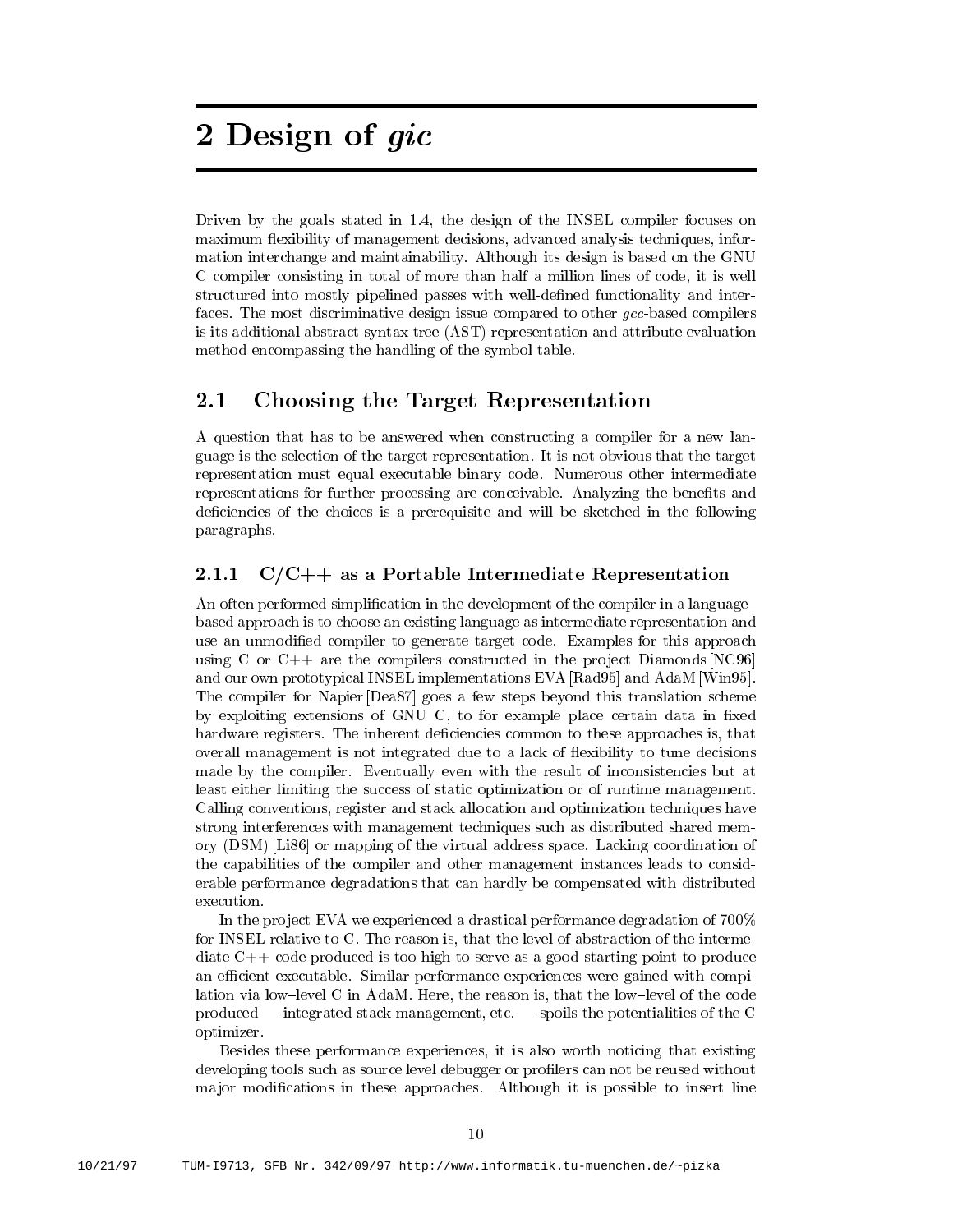number information into  $C/C++$  code, complete associations between the code generated by the  $C/C++$  compiler and the primary INSEL source code can hardly be established as needed to allow advanced handling of the running program such as source level investigation of stack frames

The obvious solution to these problems is to write a complete optimizing native source to binary compiler. But, the effort required to fulfill this task is unacceptable in a research project that is concerned with the development of distributed OS technology A promising compromise is to choose an existing compiler available in source code and adapt it to INSEL

### 2.1.2  $\int$  *gcc* as a Retargetable Code-Generator

Due to its outstanding properties concerning portability, documentation, optimization and most of all support for more than a single language, the GNU C compiler was selected as the foundation for the INSEL compiler



Figure  Source to target transformation using gcc

GNU is a Unix-compatible operating system, being developed by the Free Software Foundation and distributed under the GNU Public License (GPL). GNU software is always distributed with its sources, and the GPL enjoys anyone who modifies GNU software and redistributes the modified product to supply the sources for the modifications as well. In this fashion, enhancements to the original software benefit the software community in large The GNU C compiler is the centerpiece of the GNU software It is a retargetable and rehostable compiler system with multiple front-ends and a large number of hardware targets. The crucial asset of gcc is its mostly independency from languages and targets. It produces excellent code for both CISC and RISC machines The machine dependent source code represents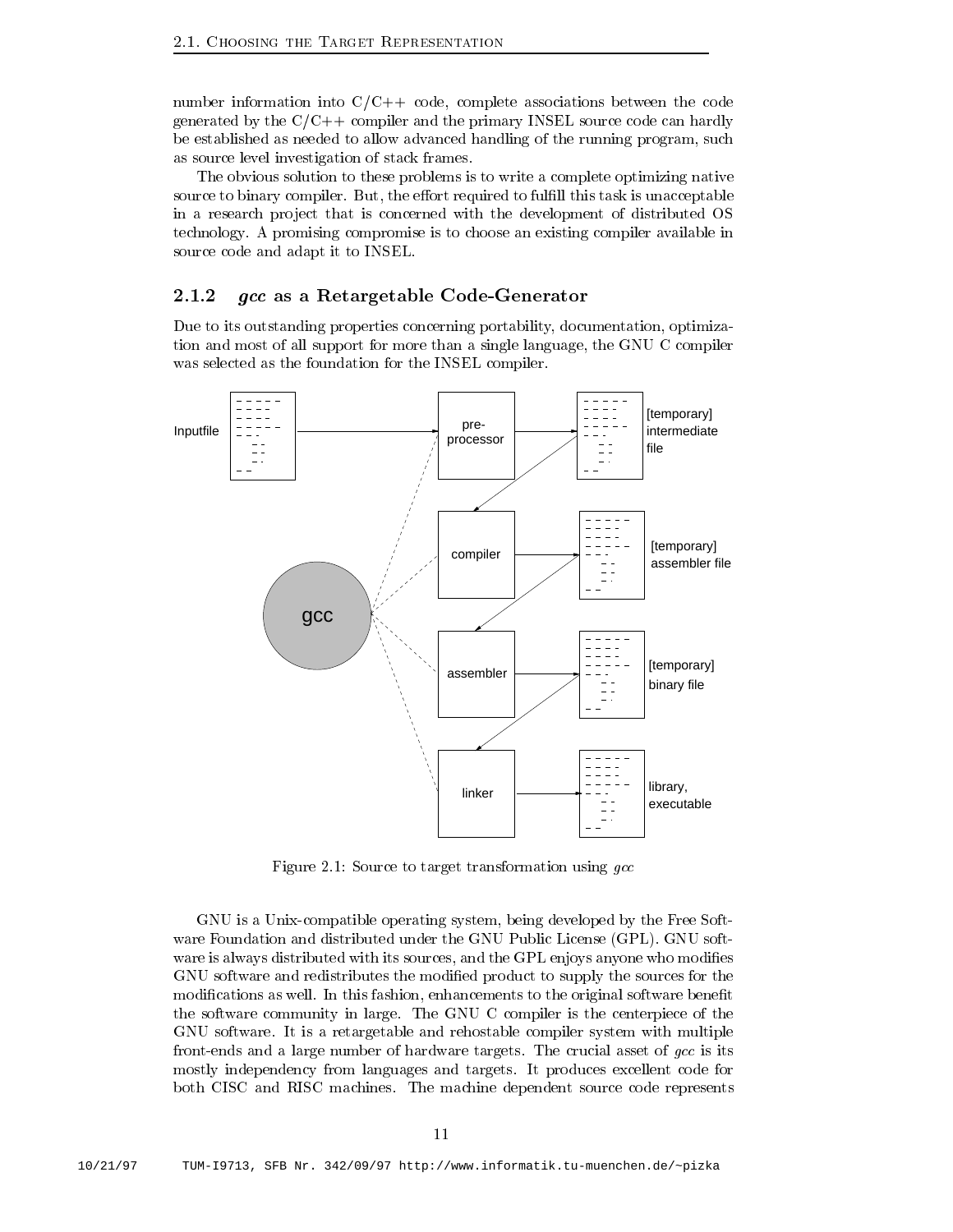only a system to the total new targets can be added by giving and algebraic descriptions. of each machine instruction. The leverage of constructing a front-end for  $\textit{gcc}$  is thus enormous: currently, more than 200 configurations of hardware architectures and OSs are supported Optimization techniques developed and integrated by a large community are reused by all front-ends without additional effort and most of the tools of the GNU development environment such as the debugger gdb can be fully reused with hardly any modifications.

 $\mathbf{B}$  the compiler galaxy is the compiler galaxy in gure graphs in gure graphs in gure graphs in gure graphs in gure graphs in graphs in graphs in graphs in graphs in graphs in graphs in graphs in graphs in graphs in g usually starts the compiler-driver to request a source to target transformation instead of directly calling a compiler. In fact, the program gcc analyzes command line options and calls various other executables to perform the translation Based on the su-x of the input le names language specic processing usually consist ing of preprocessing and source to assembler translation is performed by calls of the language specific compilers. If not excluded with command line options, gcc afterwards calls an assembler and the linker to produce an executable

Compilers based on  $qcc$  are structured into a "front-end" for language-specific processing and a generic "back-end" for optimization and target code generation. Both parts have to be statically linked to build a source to assembler compiler for one language

Language-specific processing is the transformation of source text into the machineindependent tree representation accepted as input by the  $qcc$  back-end. Hence, the front-end usually encompasses scanning, parsing, semantic analyzes and finishes with the synthesis of gcc trees Table synthesis of the known languages  $\mathbf{I}$ which front-ends are available and the name of the respective compilers. Other

| language                   | compiler             |
|----------------------------|----------------------|
| $\mathcal{C}_{\mathbb{C}}$ | cc1                  |
| $C++$                      | cc1plus              |
| Objective-C                | cclobj               |
| Fortran 77                 | f77                  |
| Pascal                     | gpas                 |
| Ada                        | <sub>g</sub><br>ant1 |

Table  Frontends and compiler based on the GNU C compiler

front-ends for languages such as for Java are currently under development. Due to similarities of the language INSEL with Ada work performed in the context of the Ada compiler gnat  $[CGS]$  stimulated the project gic. Ada also provides explicit tasking parallelism but lacks support for transparent distributed execution

### Back-End

Generation of optimized assembler output is performed by a generic back-end common to all gcc-based compilers. The front-end passes trees to the back-end and steers the compilation by calling procedures. The *trees* received are first translated into the machine-dependent lisp-like internal representation RTL [Sta95] (Register Transfer Language). All further optimization steps operate on RTL code before it is translated into the final assembler output. The features of the back-end are not limited to the concepts of C. Instead, it already offers special support for nesting, dynamic arrays, objects and other concepts not existing in C. Further support is added with the integration of new front-ends. As a result, the expressiveness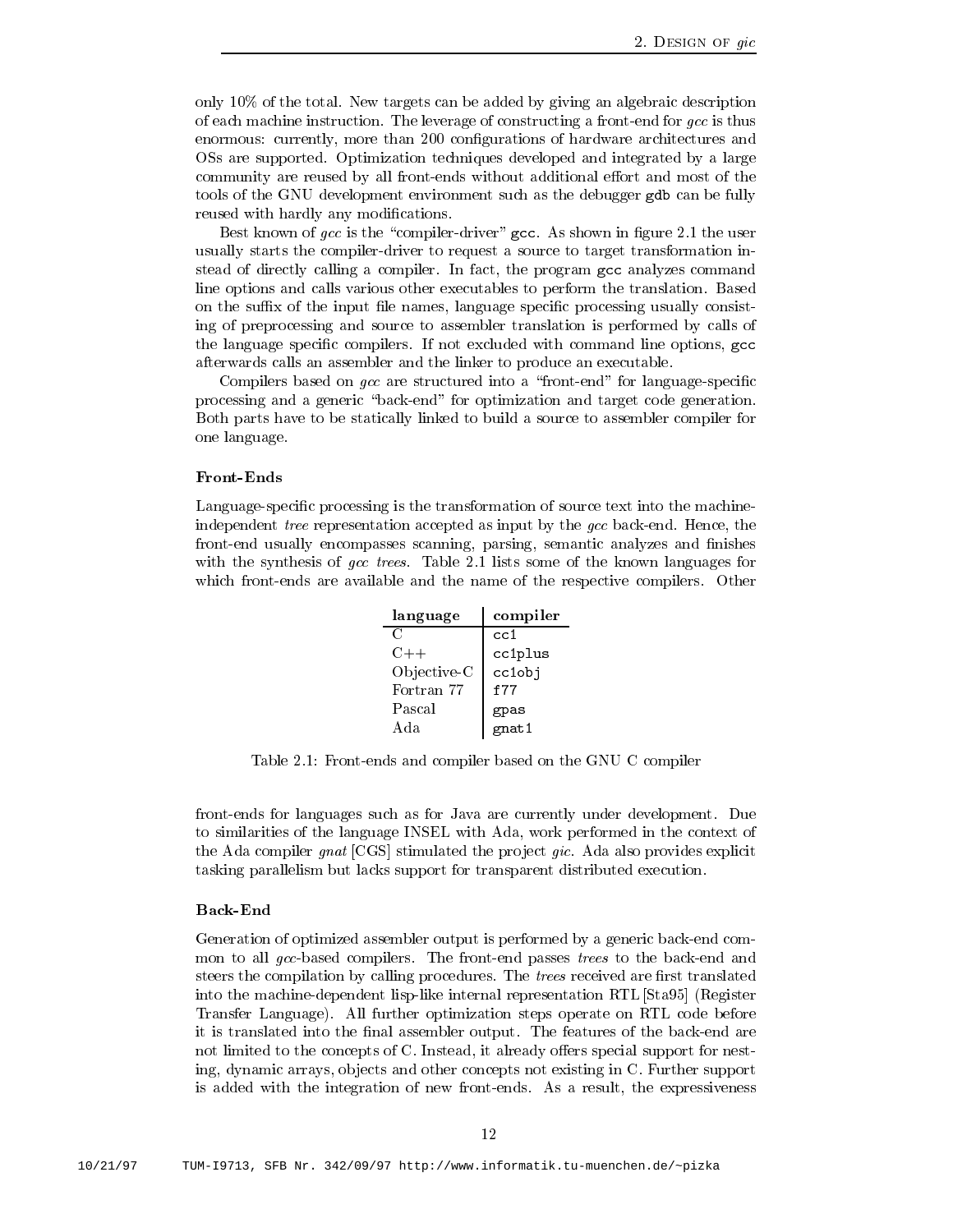of the back-end outclasses the alternative of using  $C$  as intermediate. We compared the performance of backend support for nesting with the solution used in the PASCAL to C compiler  $p2c$ . Basic tests with a loop calling a nested function that accesses non-local variables demonstrated, that the gcc back-end integrated support for nesting outperforms the alternative most e-cient solution using C by considerable  $30\%$ , although the back-end does not yet use "displays" but a chain of static predecessors This simple experiment already demonstrates the signicant benefit of extended management flexibility.

## $A_{\rm{max}}$  and  $A_{\rm{max}}$  are set of the syntax Trees  $\alpha$

To be able to provide the desired advanced analysis and information interchange facilities while still preserving maintainability an intermediate representation sup porting flexible attribute evaluation in a separate compilation pass was inserted between the parser and the gcc back-end. Usually gcc-based compilers such as the C compiler directly call procedures of the gcc back-end in the semantic actions of the parser specification to construct *trees* and steer code generation. Although it might deliver peak performance this approach has several disadvantages

- The design of the grammar inducences at the grammar inducences at the grammar inducence versa. The vice versa  $\mathcal{L}(\mathbf{A})$ 
	- (a) Some syntactical errors have to be treated as if they were semantic errors.
	- b Tendency to decline analyzes due to di-cult integration into the parser
- 2. Re-evaluation of the attributes due to new information collected by runtime monitoring is not possible without parsing the source code
- 3. Maintainability of both, the grammar and attribute evaluation is distinctively aggravated

Besides these inherent disadvantages it is also debatable whether hand-code syntaxdriven semantic analyzes with complex symbol table handling and attribute evalu ation realized with cumbersome techniques like "back-patching" [ASU88b] delivers performance benets Attribute evaluation created byawell designed compiler com piler can be expected to outperform handcoded versions if they are not optimized with strong effort.

Compilers developed as part of research projects in the field of distributed processing often create a separate abstract syntax tree (AST) as a tree of  $C++$  objects [NC96]. Compared to a hand-coded tree of  $C++$  objects, tool supported generation of such an AST representation in general reduces memory consumption provides better performance and eases this task considerably Nowadays several compiler construction toolkits such as  $ELI$   $[Gro94]$  and the Cocktail tool box  $[GE90]$ offer tools that allow to specify AST properties and attribute evaluation on a high level of abstraction. Because of its simplicity, integrated support for concrete to abstract syntax tree transformation and automatic attribute evaluation we decided to use the tool MAX [PH97, PH93]. Among its major concepts are:

- A tuple alternatives and listnotation to specify the abstract grammar
- a functional language augmented with pattern matching and an interface to C to operate on the AST and
- a predicate logic to specify context context context communications for semantic  $\alpha$

MAX does not impose any restrictions on the order attributes have to be evaluated Furthermore, AST nodes can itself be referenced by attribute values. Therefore,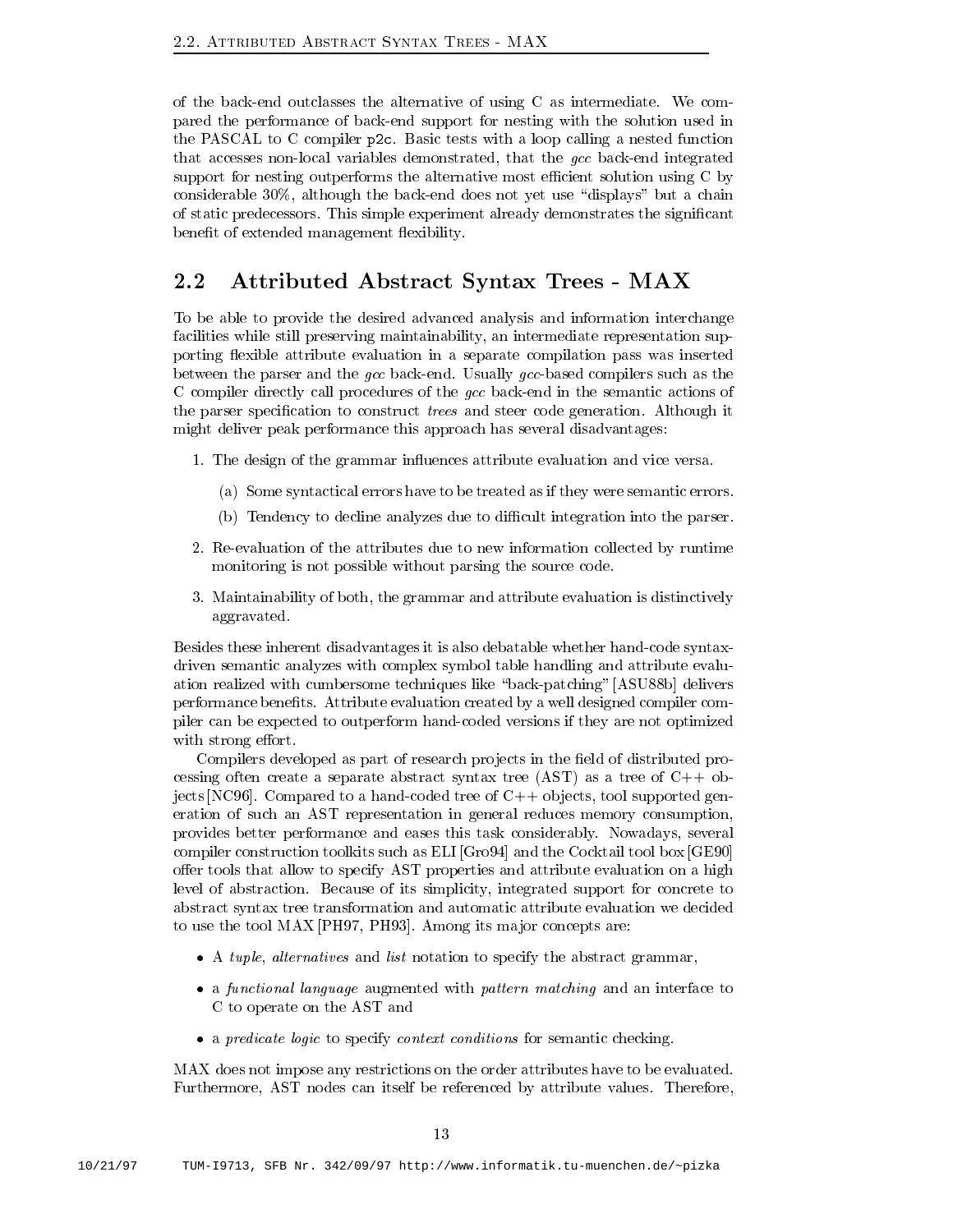

Figure 2.2: Part of a MAX browser screen shot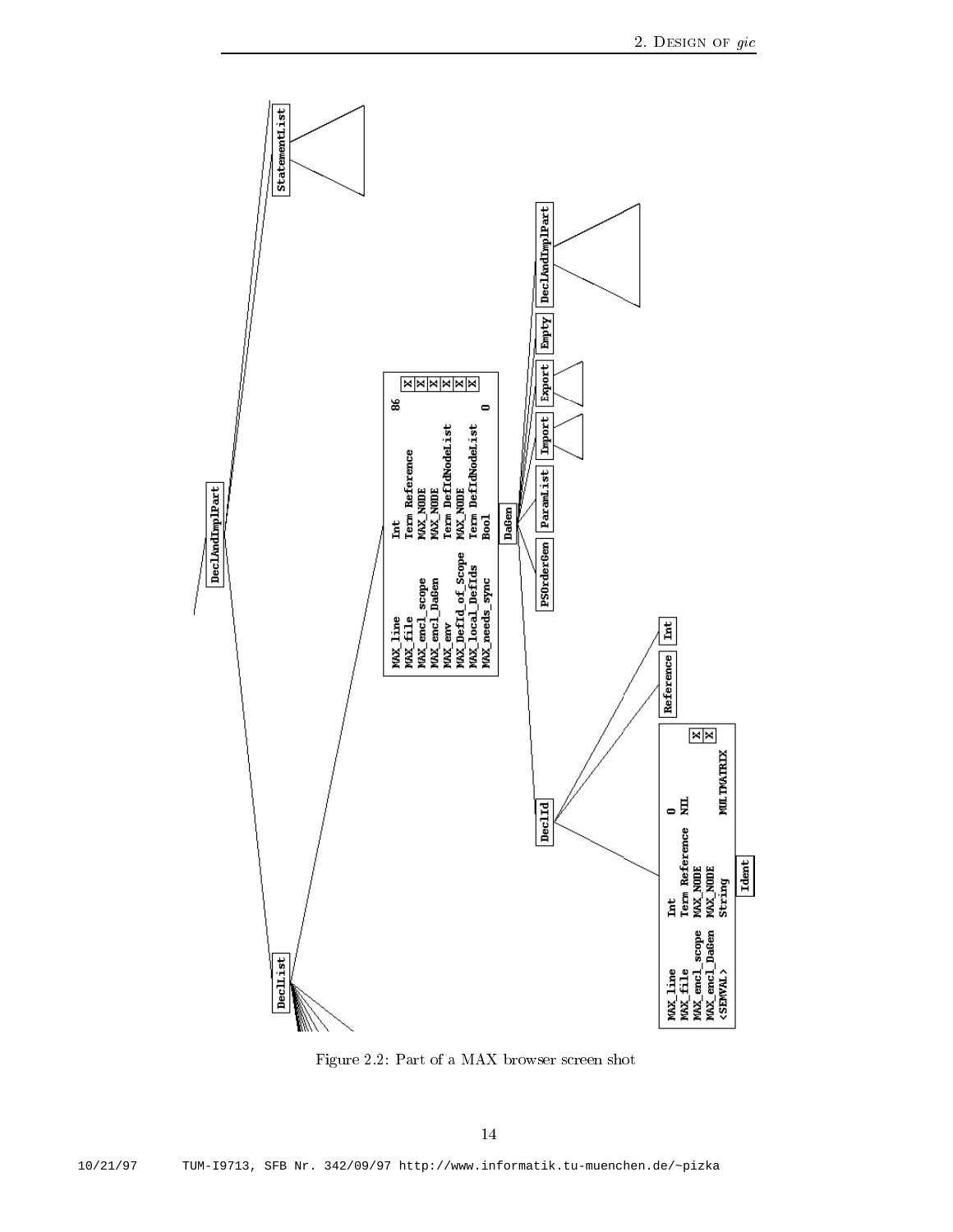maximum flexibility for static analyzes of the source code is achieved. Understanding and debugging of the decorated AST is supported by an interactive browser that visualizes the AST with its evaluated attributes (see figure  $2.2$ ).

The decomposition of our prototypical compiler, that used to employ syntaxdriven semantic analyzes, into separate functional units for syntax checking and semantic analyzes using MAX proofed to tremendously reduce the amount and complexity of source code as well as increased flexibility and speed.

## 2.3 Structure of the Compilation Process

The INSEL front-end is decomposed into units with well-defined tasks and interfaces. Tool support is deployed where possible. Figure 2.3 illustrates the internal



Figure 2.3: GIC Compilation Process

structure of the GNU INSEL compiler gic as a result of the decisions explained above. The INSEL front-end parses the input file using common syntax checking techniques. With procedures generated by MAX, based on the AST specification, a "term" representation is produced by the parser and passed to the "term to  $AST"$ transformer also generated by MAX The AST representation is decorated with at tributes representing compile-time as well as run-time properties. The final task of the INSEL front-end is to transform the decorated AST into the GNU tree representation by traversing the AST and calling procedures of the generic back-end of gcc. The GNU back-end manages an own symbol table and performs several RTL to RTL transformations before producing the final assembler code.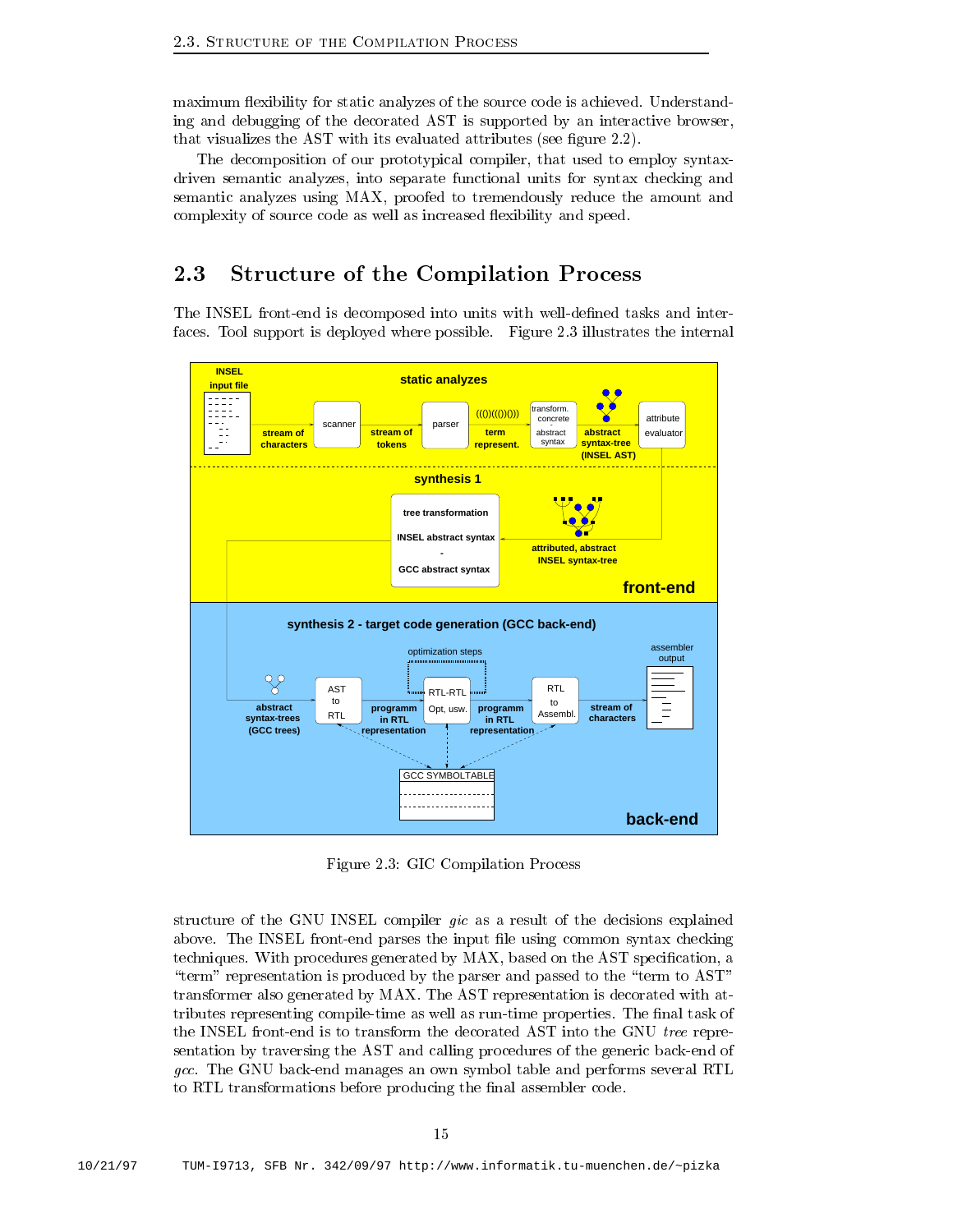## 2.4 Information Interchange

The decisions to on the one hand use  $\textit{gcc's}$  back-end for code generation and therefore gaining the possibility to completely control the code produced and on the other to fit the AST in between parsing and semantic analyzes, deliver a sound foundation to establish information interchange between the compiler and other management

In the path of semantic checking performed by MAX generated code, attributes of the AST reflecting application level properties are evaluated. These attributes are first used as usual in the synthesis step to decide about target representations to produce In contrast to common compilation techniques relevant attribute values are later on not annihilated but forwarded to the linker and the runtime management system in one of two ways. In most cases information is forwarded by "inlining" data into dedicated management code A simple example are inlined argument values determining the required stack size being used in calls to stack allocating code to support the creation of actors with adequate stack portions. Besides inlining, attribute values are passed as extensions of the symbol information created with the assembler code. Hence, no additional files and associations between attribute data and target code has to be managed, neither by the compiler nor the linker.

The basic approach to establish the reverse flow of information from runtime monitoring to the compiler is based on attribute rereading and dynamic reevalu ation in the AST representation Values are either transfered via the augmented symbol information if they reflect class properties or directly transfered from the stack frames of components in execution if instance specific management has to be performed. The exploitation of reverse flow of information is subject to future research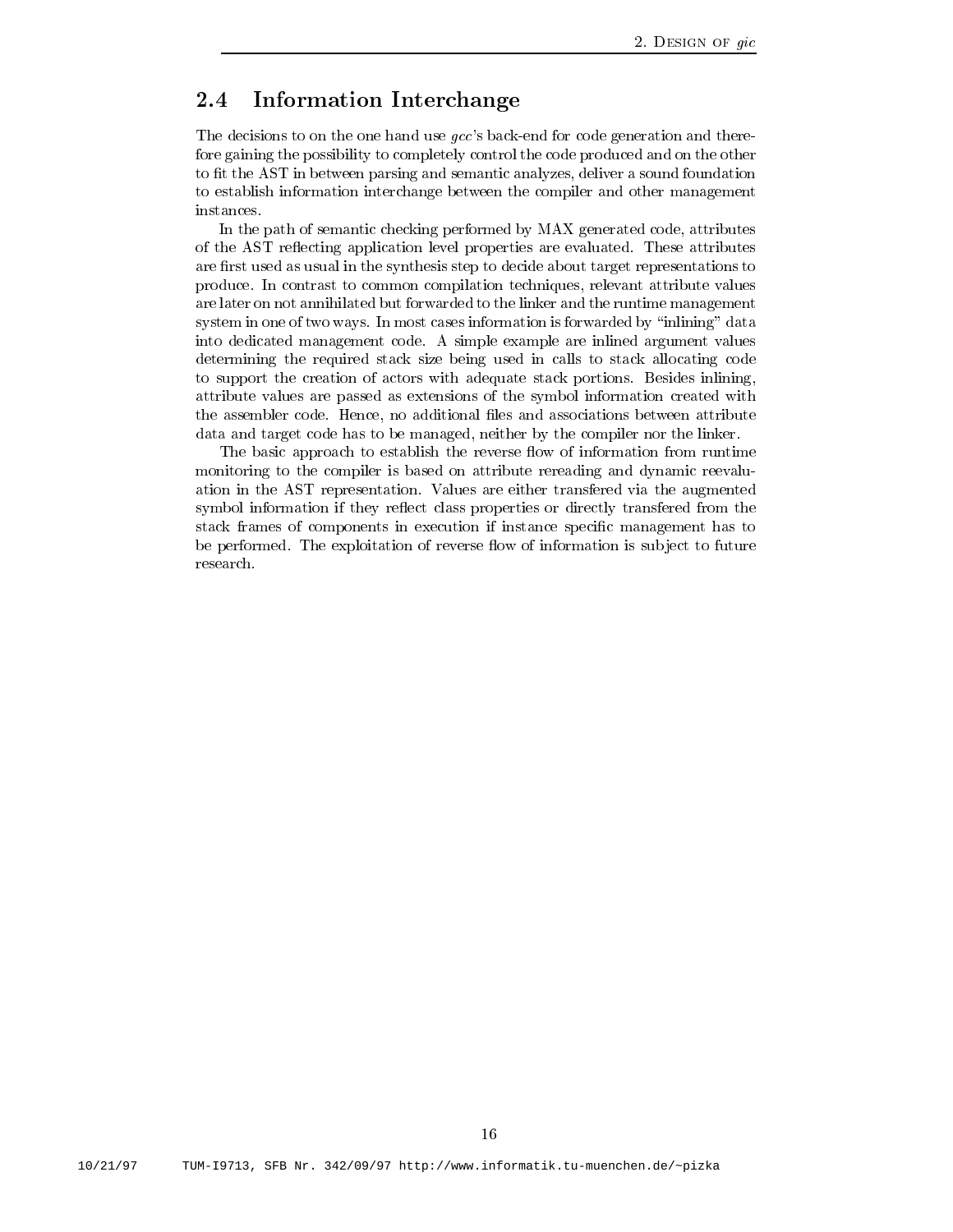## 3 Implementation

Due to its complexity, a complete documentation of the implementation would exceed the length of this report. Instead, the subsequent sections plot significant aspects of  $gic$ 's implementation. The issues addressed below are intended to sketch the effort that has to be invested to implement a  $qcc$ -based compiler and to punctuate the results gained

## 3.1 Interfacing with *acc*

To be able to interface with the  $\mathfrak{gcc}$  back-end, several data structures as well as conventions comprising naming of files and functions have to be respected. Unfortunately, the otherwise excellent guide "Using and Porting GNU GCC" [Sta95] consisting of more than 500 pages of detailed information on  $qcc$ , does not describe how to add a new language-specific front-end. In fact, there seems to be no document elaborating this capability of gcc besides a collection of slides Ken

| TREE             |
|------------------|
| RTL              |
| <b>ASSEMBLER</b> |

Figure Intermediate representation in the GNU C compiler

as shown in agree was very computed interest intermediately two intermediately the components of representations: an abstract syntax tree (short "tree") data structure and the "Register Transfer Language" RTL. The interface between a language specific front-end and the back-end is mostly defined by the *tree* data structure. The RTL layer is not completely hidden by the *tree* representation. In fact, constructing a front-end that omits the *tree* representation is feasible but would contradict the objectives of the front-end/back-end architecture resulting in awkward properties such as increased complexity, lack of portability and compatibility. Instead, RTL is reasonably accessed and generated in front-ends as a short cut to, for example emit library calls or implement new language-specific tree nodes. Because RTL is described in detail in [Sta95] the rest of the explanations of the front-end/back-end interface will concentrate on trees

### Directory Structure and Files

Except for C, the source code of a language-specific front-end is kept in a separate subdirectory of the gcc source tree, e.g. subdirectory " $cp$ " for the C++ front-end. Hence, to integrate a new front-end into  $gcc$ 's build process, a subdirectory with preferably the name of the language has to be created. The files listed in table must exist within this directory to allow gccs build process to recognize and compile the new front-end. Calling configure in the  $qcc$  root directory calls the configuration is on the configuration of all frontends continuous creates and continuous continuous continuous include the language-specific header files listed in the table.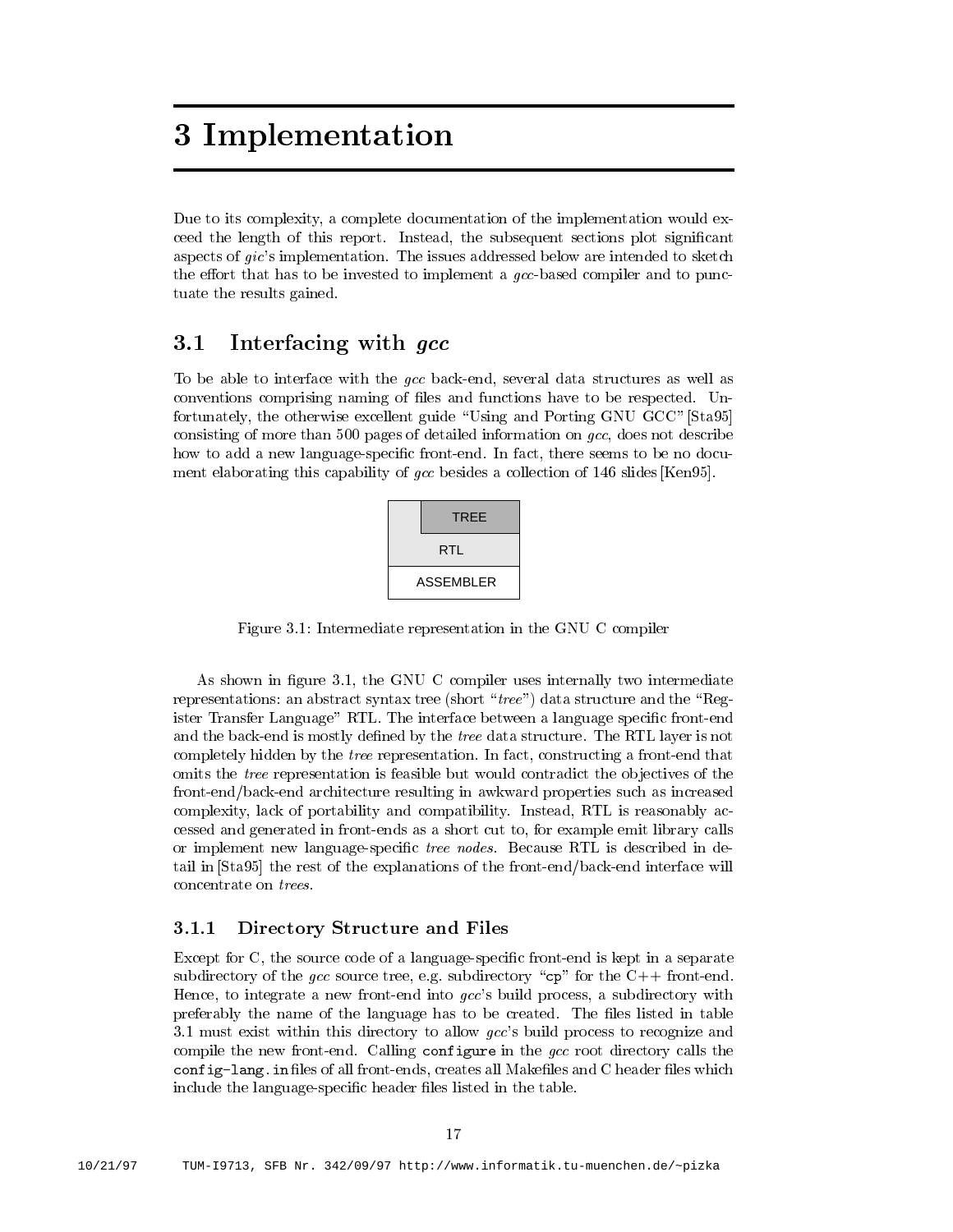| File           | Content                                                      |
|----------------|--------------------------------------------------------------|
| Makefile.in    | Makefile to compile the front-end.                           |
| Make-lang.in   | Makefile fragment copied into the parent Makefile. It de-    |
|                | scribes how to call the Makefile of the front-end.           |
| config-lang.in | Called during configuration of gcc and used to prepare com-  |
|                | pilation. For example, announcing the name of the lan-       |
|                | guage and the compiler, applying patches or setting of plat- |
|                | form specific options.                                       |
| lang-options.h | Defines a list of strings of language-specific options to be |
|                | added to existing options.                                   |
| lang-specs.h   | Specification of the file name suffix for this language and  |
|                | how to compile such files including calls of the assembler   |
|                | and linker. Documentation is only inlined in the source      |
|                | code of the compiler driver (gcc.c).                         |

Table 1988 and 1988 and 1988 and 1988 and 1988 and 1988 and 1988 and 1988 and 1988 and 1988 and 1988 and 1988

### 3.1.2 Front-End Interface — The Tree Data Structure

Most important for the compiler writer but poorly documented is the gcc internal tree data structure. It consists of multiply linked tree nodes and access macros to operate with these *nodes*. It is a common misconception that gcc would build trees for entire functions or even files. In reality, the front-end interface is mostly procedural and trees only exist for

- types or Insel generators and the Insel generators are in the Insel generators and the Insel generators are in
- variables
- experiences and considered and considered and considered and considered and considered and considered and considered and considered and considered and considered and considered and considered and considered and considered
- 

The data structure *tree* is a C union type consisting of fields common to all kinds of nodes and extensions for the different possible kinds, such as a reference to the string name in case of an identifier node or a field describing the size of the frame for function nodes. Furthermore, the tree structure can be extended for language-specific processing. The kind of a tree node is determined in the field trees in in its common area area are and the common area about the common the seed of the codes of the codes o tree.  $\texttt{def})$  comprising codes for all constructs available in C and additionals needed in other languages, front-ends were already implemented for, such as  $C_{++}$  and PASCAL. Many of the bits of the *tree* structure are used for different purposes depending on the tree code. Therefore, it is a strong recommendation to use the macros provided for convenient and e-cient access of a tree node

A front-end constructs *trees* by calling a small subset of the procedures of the back-end (see  $tree.h$ ). It fills important fields, eventually performs simple optimization such as constant folding, passes the *tree* back to the back-end and requests its immediate expansion or to finish the compilation of the current declaration. The backend then creates RTL code optimizes the RTL code and outputs assembler code augmented with additional information for debugging or profiling, if activated.

Besides the interface to code generation, gcc also facilitates standard tasks as a convenience and to standardize behavior of development environments Among the services offered are for example, error reporting functions graded into error, warning and sorry (not implemented) messages. With these services error reporting is alleviated with automatic counting of messages, a message layout that is understood by GNU development environments and automatic tracking of include stacks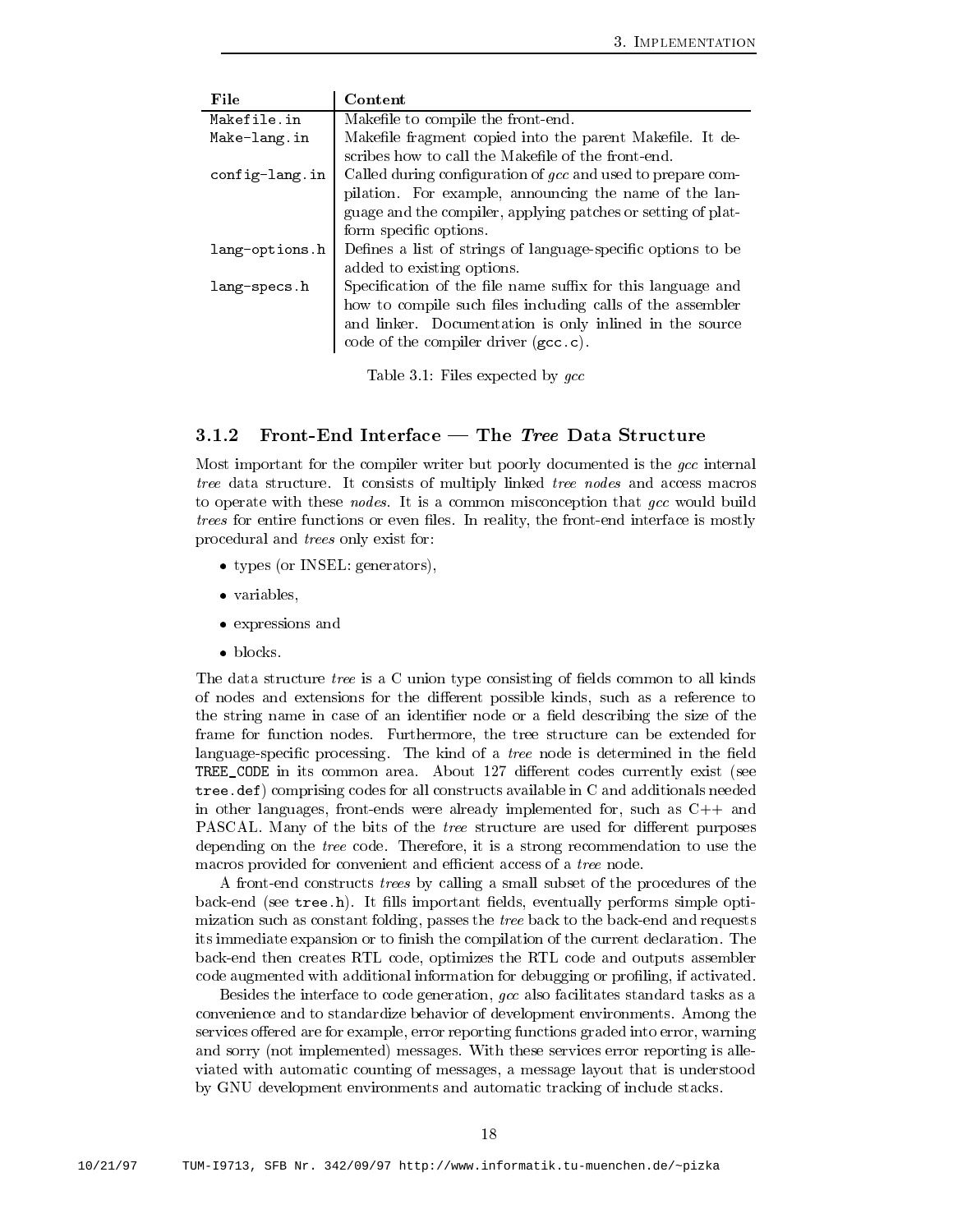As explained in section  $2.2$ , the INSEL front-end does not use the tree representation for its own purposes but solely for code generation Although the tree framework is powerful enough to support all semantic actions we decided to clearly separate language-specific processing from code-generation. In the following paragraphs we will first discuss issues of syntactic and semantic analyzes before focusing on some special aspects of code generation to support parallel and distributed processing

#### $3.2.1$ Scanner and Parser

Because maximum performance of the compiler is not our primary interest, syntactical analyzes are constructed using table generated keyword hashing scanning and parsing by utilizing the GNU tools gperf, flex and bison. The INSEL grammar complies to interestingly different consists of and consists of the proposition and provided and all the const demonstrate that performance of the constructed system systems is sub-constructed synthesis is supported to the compile large units of source code

### Abstract Syntax Tree Representation

INSEL's abstract grammar is derivated from its concrete syntax by removing "syntactical sugar" (keywords, etc.) and further making adjustments to simplify attribute evaluation and code generation Since the AST is not analyzed but con structed by calling procedures it must not comply to LALR and istherefore easier to specify and handle relative to the pars tree The abstract grammar is defined with a high-level specification serving as input to MAX, which produces C code to construct and traverse the AST. The code generated by  $MAX$  is first used in the semantic actions of the parser to construct a "term"-representation. After parsing is finished, the resulting bracketed term is transformed into the AST representation by MAX generated code In contrast to terms ASTs can be freely traversed and decorated with attributes. This property is exploited in the project  $\eta$ ic to perform all semantic actions on the INSEL AST. A MAX specification in general and INSEL's in particular consists of three parts:

- Denition of the abstract grammar using tuple list and variant productions
- Attribute part and
- 3. predicates and context conditions to define semantic rules.

Supplementary functions, written in MAX's functional language or imported from other languages can be added to support attribute evaluation and semantic checking

The concept of logical predicates and context conditions eases the task of seman tic checking significantly. Example 3.2 is taken from the INSEL AST specification and illustrates some of the concepts mentioned Each AST node of sort UsedId is decorated with the attribute DefId referencing the node within the AST that de fines this identifier. By using  $MAX$ 's powerful pattern matching feature, the node of sort Name containing the UID node searched is retrieved and analyzed Evaluation of this attribute commences with the nodes matched, the value of further attributes (e.g. encl\_scope) and supplemental functions (e.g. lookup\_DefId). Notice, that the required order of attribute evaluation is determined by MAX In the context condition UsedId attribute def is used in the predicate to check that no node of sort UsedId without a definition of the corresponding identifier exists. If the predicate fails, the supplementary function IC error is called which in turn calls error reporting functions of gcc. Again, the order of checking context conditions is determined by MAX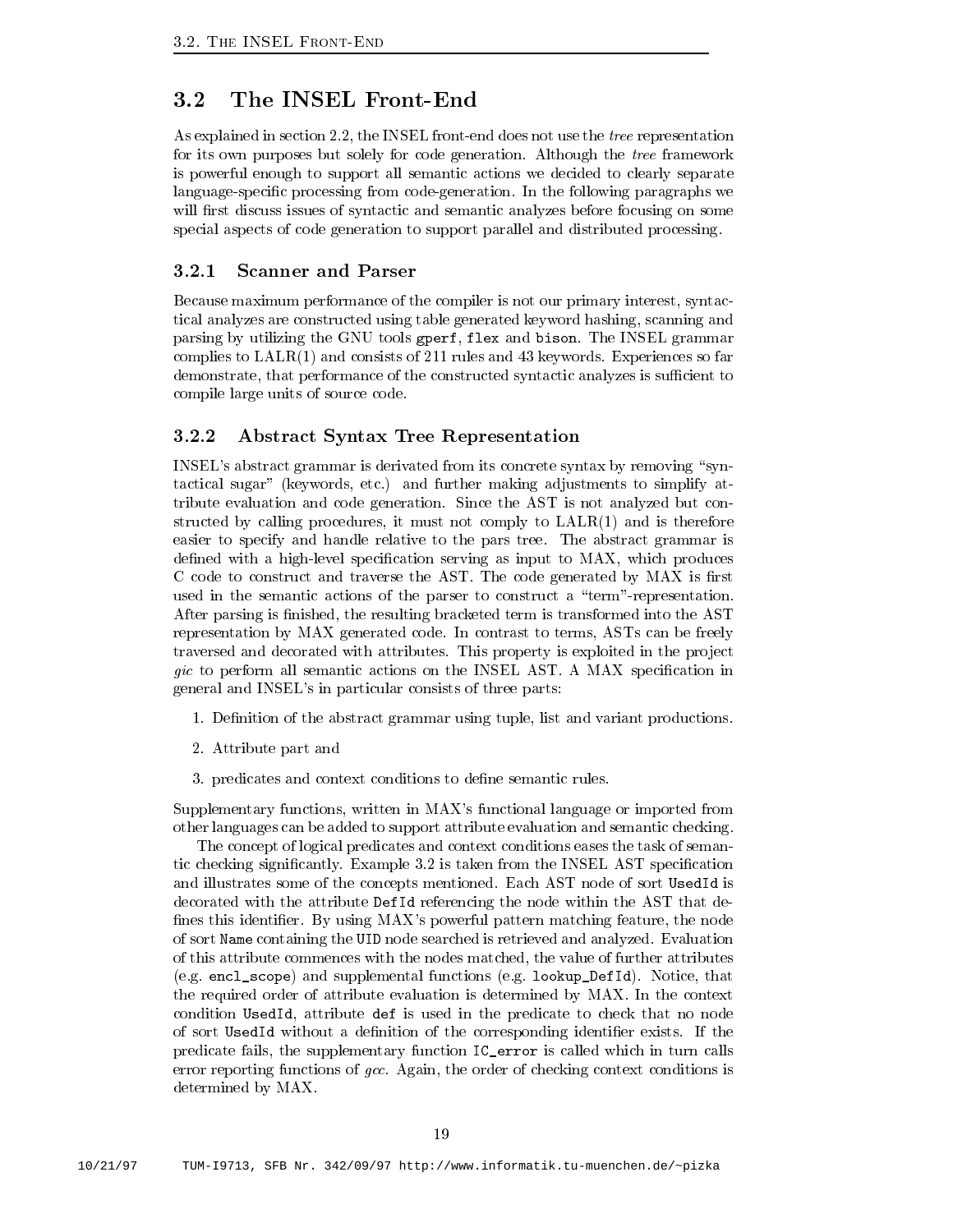```
definitions are defined the Definition of Definition or Definition or Definition or Definition or Definition o
// that defines the used id within the syntax tree.
 For the distinction of whether the used id is within a
name or not see the component of the seeds of the seeds of the seeds of the seeds of the seeds of the seeds of
ATT def ( UsedId@ UID ) DefId@ :
ATT def-
            Used Ideal and the contract of the contract of the contract of the contract of the contract of the contract of
   If Name Item Ni Usedid Uide United United United United United United United United United United United United
           lookupDefId-
 id-
UID localDefIds-
 enclscope -
 basicgen-
                                type-
 NI     
   else en en en en van de verweer van de verwys van de verwys van de verwys van de verwys van de verwys van de v
// This condition checks whether an used id has been defined before
CND UsedId UID  def-
UID 
 nil-

 LET EICError-
file-
UID line-
 UID 
   Identifier  nameparts the control of the control of the control of the control of the control of the control of
```
Figure 3.2: Example of a MAX attribute and context condition

The approach, to specify target code generation  $(gcc \; trees)$  as an automatically evaluated attribute was aborted, because the otherwise most pleasant property of automatic determination of the order attributes are evaluated is awkward in this case. Naturally, the order to evaluate the code attribute is most important. Additionally, importing and exporting all required interfaces between gcc and the MAX specification proofed to be too complicated. Instead, it was decided to construct the AST and evaluate all attributes within MAX and traverse the AST separately in C to steer synthesis using the  $\emph{gcc}$  back-end.

The combination of MAX with  $\emph{gcc}$  further required to redirect MAX's standard error reporting method using "stderr" to calls of error reporting services provided by the *gcc* back-end.

#### Symbol Table 3.2.3

All information about symbols of the source code referring to abstract properties is kept in the AST and its attributes. The front-end does not maintain a separate symbol table besides the AST. In contrast to the front-end, the gcc back-end maintains separate symbol information with its tree representation The technique used in the back-end to record *trees* forms a symbol table holding all information about the properties of symbols needed to generate target code, such as the assembler name of a declaration or the sizes of stack frames In addition to this target code related information, the gcc symbol table is also capable of storing all other semantic properties needed for compilation As elaborated above this feature is not used by the INSEL front-end. But, since other front-ends make extensive use of the symbol table features provided by gcc and each front-end at least has to support it with procedures called by the back-end, understanding its basic structure is mandatory.

Figure 3.3 illustrates the organization of the symbol table as maintained by the back–end. The gcc tree nodes are organized in linked lists and "binding levels". The links plotted in the figure are the TREE\_CHAIN links chaining nodes in the same binding level". Fast access to the *tree nodes* and their helds is achieved by a hashing mechanism that associates identifiers with their corresponding nodes. With the service get\_identifier an identifier tree node is retrieved or newly allocated if not

In INSEL binding levels represent lexical scopes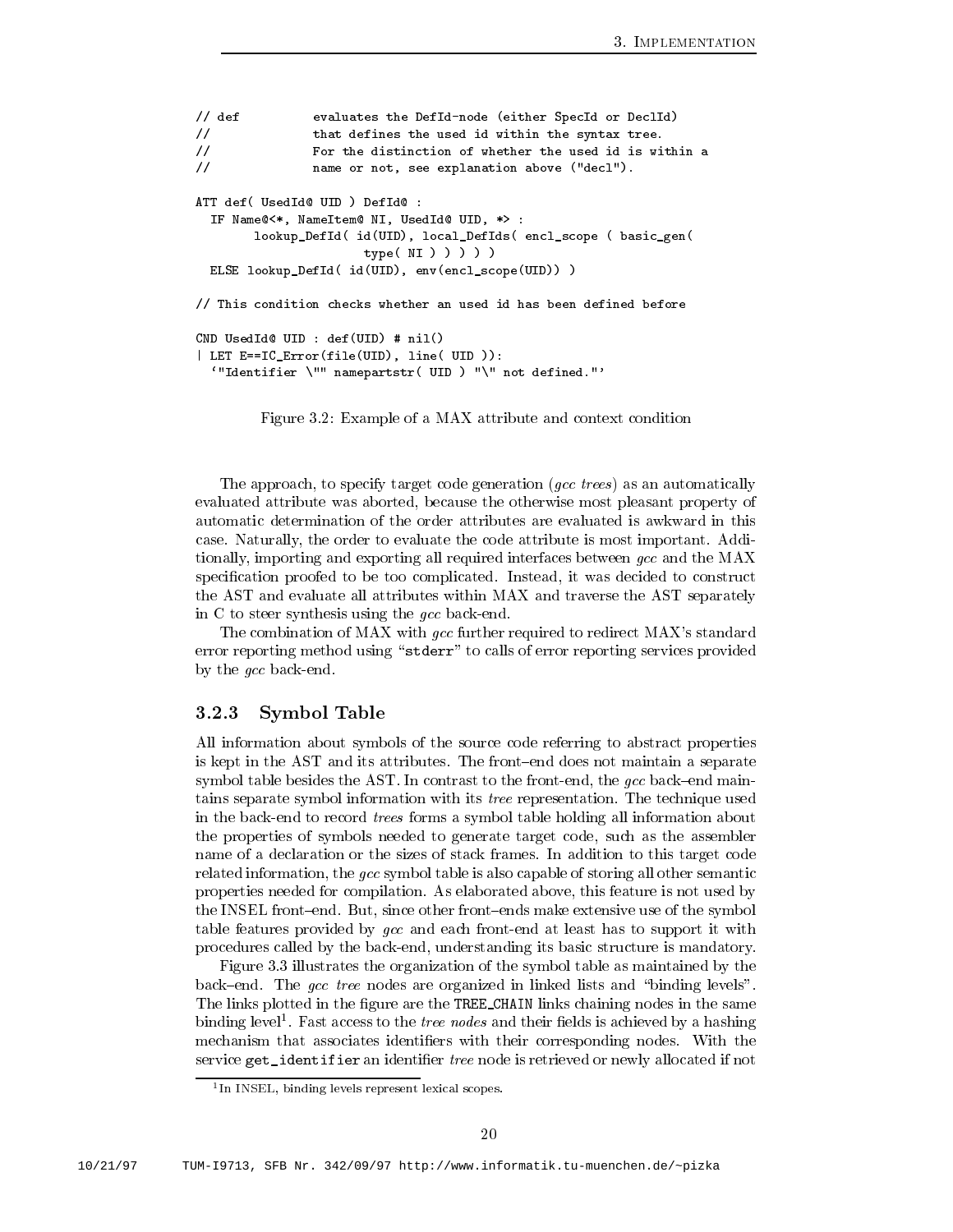

Figure 3.3:  $\rm{gcc}$  symbol handling

yet existent. Each block, function and aggregate generator defines a new binding level temporarily shading the meaning of the identifiers on previous binding levels. Actions to take when entering or leaving a binding level vary between languages and must therefore be implemented with each front-end.

### 3.2.4 Synthesis: AST to tree Transformation

Final task of the front-end compiling an INSEL source text into optimized assembler output is to traverse the decorated AST and call procedures of the back-end to generate, pass and expand gcc trees. The concepts of the GNU C compiler offer a broad spectrum of alternatives for this transition Some of the less trivial transformational actions are explained in the following paragraphs

Creation of Actors Similar to the common nomenclature of "caller" and "callee" used for subprograms, we will use "creator" and "createe" to designate a creating component (actor, order, depot, etc.) and the newly created actor. Naturally,  $qcc$ does not yet offer support for "Create-Statements" similar as for "Call-Statements" since its concepts are still bound to languages that do not offer parallelism as a language concept. This shortage is currently compensated by techniques integrated into the INSEL front-end that may later on be moved to the back-end.

At least two assembler level functions are generated for each actor generator: a stub function implementing the functionality to prepare the createe and a *compute* function that performs the statement part of the actor generator. To be able to distinguish both functions at the assembler level, the sumx  $\,$  ,  $\,$   $\,$   $\,$   $\,$   $\,$   $\,$  is added to the assembler name of the compute function The signature of the stub function is equivalent to the signature of the actor generator on the abstract level. Hence, actors are created by calling their stub function in the same way ordinary subprograms are called. The signature of the compute function complies to the interface of the call to create new threads on the selected platform

The stub function of an actor generator is interspersed with two calls of the INSEL supportive environment. First, ACTOR\_ALLOCATE is called to have the run-

 $\overline{\ }$  the suid  $\overline{x}$  to stands for thread the dot was selected to avoid confidence with user dennable symbols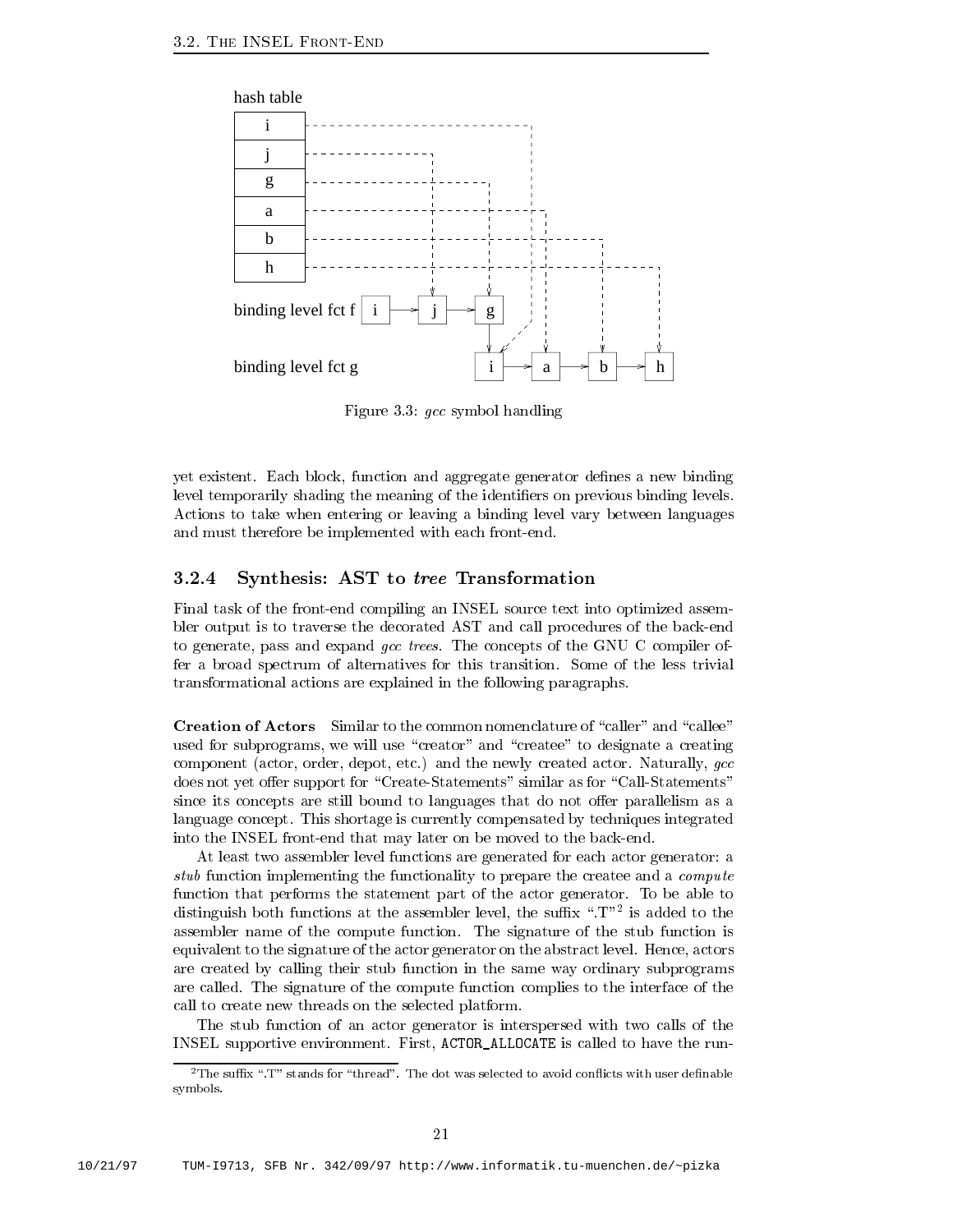

Figure 3.4: Initial memory layout of an actor

time manager provide initial virtual memory for the createe The arguments passed in this call are the sizes of

- the new managers of  $\sim$
- the arguments of the arguments of the create and  $\alpha$
- the initial stack frame needed to start the initial state frame needed to start the computation of  $\mathbb{R}^n$

After allocation of memory control returns to the dedicated management portion inlined into the stub function by the compiler. The current arguments are passed to the createe (see below) and important fields of its manager, such as the address of the compute function and the size of its arguments are initialized. At the end of the stub function, ACTOR\_VITALIZE is called to finish local initialization of the createe and to create a new flow of control (thread) involving load balancing and network communication. If a new thread is created, the only argument passed to the compute function via pthread create (currently used thread interface) is the address of the manager holding all other relevant information If the load management system decides to initiate the new flow of control on a remote node, initial virtual memory pages depending on the size of arguments and initial frame are transfered to the selected node

Argument Passing To implement INSEL's IN and OUT parameter modes in a uniform way, all values of aggregate types<sup>3</sup> are passed by reference. Solely IN arguments of simple types such as INTEGER or CHARACTER are directly passed by value. In case of an order (subprogram) being called with arguments of a nontrivial type, the callee creates itself local place-holders for the arguments and uses these place-holders for its computation. For arguments passed with IN semantics the callee copies the values to its local place-holders before starting its computation. For OUT arguments the callee copies the values of the placeholders to their destination defined by the caller after finishing its computation. Naturally, for INOUT arguments, both copy steps are performed. This uniform method sometimes designated as

<sup>-</sup>used as a synonym for generators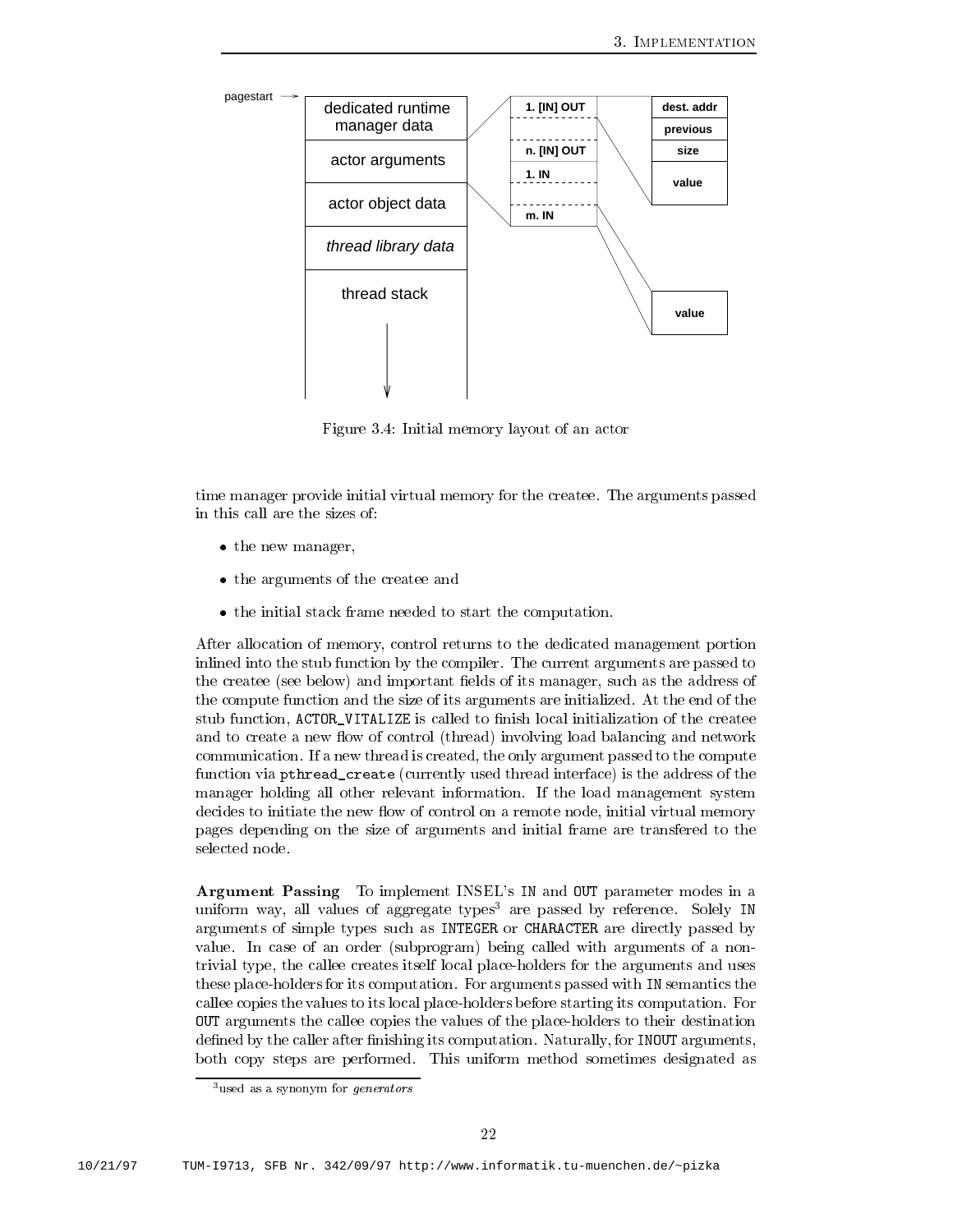"callee-copies" provides similar performance to the more common "caller-copies" method. In case of "callee-copies" the callee can itself optimize argument passing by omitting the creation of copies for unused objects. "Caller-copies" on the other hand would improve register utilization in the context of argument passing

Argument passing to actors is more complex (see figure  $3.4$ ). Actors are essential units of management with an own separate stack and are often executed on a remote node wherefore costs for communications between the createe and the creator have to be kept as low as possible Furthermore the service used to create the new flow of control for an actor often only allows to pass a single argument of a pointer type. As a result,  $\textit{gic's}$  support for the creation of actors aims to reduce network communication and page faults, minimizes local copying and accommodates to the thread currently used. The creator of a new actor allocates virtual memory for all arguments of the actor within the initial stack of the createe It further copies the values of IN arguments directly into the allocated space Handling of OUT additionally requires that the destination address is stored with each OUT argument inside the createe To correctly and e-ciently implement INSELs conceptually defined finish synchronization in combination with OUT arguments of actors, the createe must not copy back the values of OUT arguments by itself. Instead, with each OUT argument, two additional fields size and previous are stored and used by the creator to fetch the results during finish synchronization from the createe. INOUT arguments are passed in the same way as OUT arguments with the difference, that the creator also copies the input value to the space allocated for the OUT value of the argument. It is important to notice, that the computation of the createe directly operates on the space allocated for the arguments by the creator and no additional copies are made. As a beneficial effect of this compiler supported method to create actors expensive heap management techniques to pass arguments to actors

Arguments of "depots" or "c-actors"  $\rightarrow$  objects encapsulating data  $\rightarrow$  are handled similar to field components of the object. The component comprising the parameterized depot or cactor simply copies the argument values to and from ar gument fields of the object.

It is worth mentioning, that the gcc back-end also has built-in support for "callee-copies" using "invisible references" to implement call-by-value. In fact, it showled be superfected by denetheir functionarge functionargement and macroscopic and macroscopic and macroscopic FUNCTION\_ARG\_CALLEE\_COPIES in the machine depended part of  $gcc$  to activate the "callee-copies" alternative without any changes to the front-end. We decided to integrate this technique into the front-end for two reasons. First, IN and OUT parameters need different handling and second, not to confuse other front-ends.

Start and Finish-Synchronization The INSEL concept of start and finish synchronization defines regulations for the creation/call and the deletion of an INSEL component. Basic regulations are for example the semantics for argument passing. In case of actors, "start-sync" and "finish-sync" must additionally ensure that a creator is not deleted before its createes Hence the management system has to keep track of all concurrently performing actors. First, for scalable decentralized management, the task of globally recording parallelism  $(\pi\text{-structure})$  is split among the managers of actor contexts  $(AC)$ . Each manager only keeps track of the actors created within its AC. Second, the synchronization concept enables to perform start and finish-sync for actors stack alike with the difference, that createes may terminate at any time Figure 
 illustrates an e-cient solution implemented in  $\cdots$  context of give The paths of computation of  $\cdots$  and  $\cdots$  and  $\cdots$  is manager  $\cdots$ reached a certain call level and performs a sequential computation on the current stack frame. By incrementing and decrementing the field current\_comp\_id, the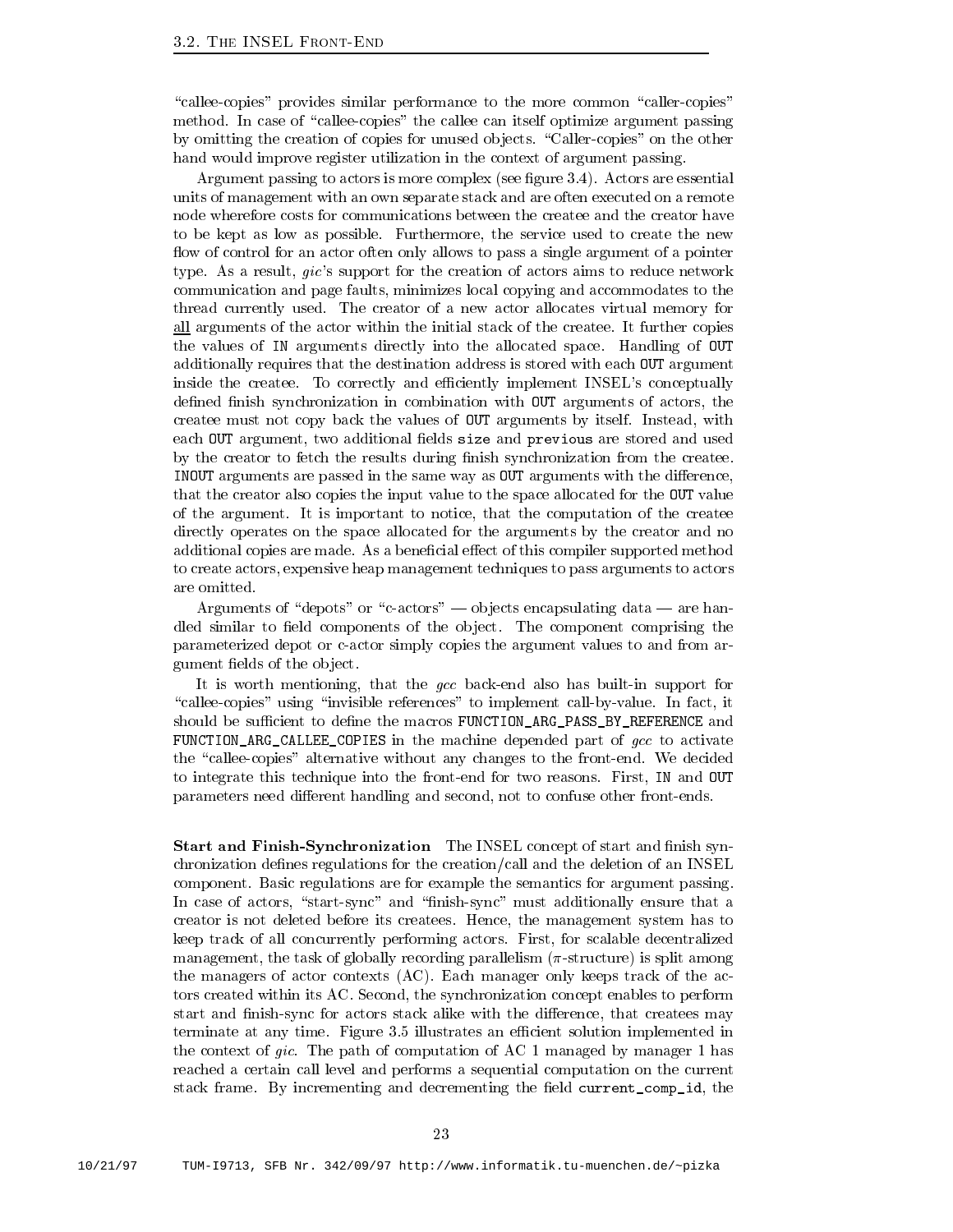

Figure 3.5: Organization of  $\pi$ -stacks

AC manager keeps track of the sequential call levels and blocks entered and left. If a component creates an actor, a new  $\pi$ -item is pushed on top of the  $\pi$ -stack maintained by the manager. The createe notifies the creator about its termination with setting the finished flag in its  $\pi$  item. Before leaving a call level or block, the AC manager is requested to perform finish-sync with all actors created by the current component. It in turn uses current\_comp\_id to wait on all  $\pi$ -items in the  $\pi$ -stack having the same value in compid to be finished. Since, all finished  $\pi$ -items of a component are deleted in the order of termination to reduce memory consumption the organization of  $\pi$ -items is not truly a stack.

This strategy is itself mostly implemented in INSEL The compiler simply emits calls to PI\_START\_SYNC and PI\_FINISH\_SYNC into the prologue and epilogue of relevant components. To not introduce infinite recursion these calls have to be omitted when compiling their INSEL definition. In fact, any INSEL component involved in start or finish-sync makes such an exception. A sound solution to this general problem of recursive definition is in this case reached with the attribute needs\_sync determining the necessity to synchronize with createes It is set in the AST rep resentation based on the property whether a component creates  $\arccos^4$  and used in the synthesis step to omit  $\pi$ -synchronization at runtime if the compiler already knows that no createes will exist With this strategy the problem of recursion

 $4$  Note, that only local knowledge is necessary for this decision.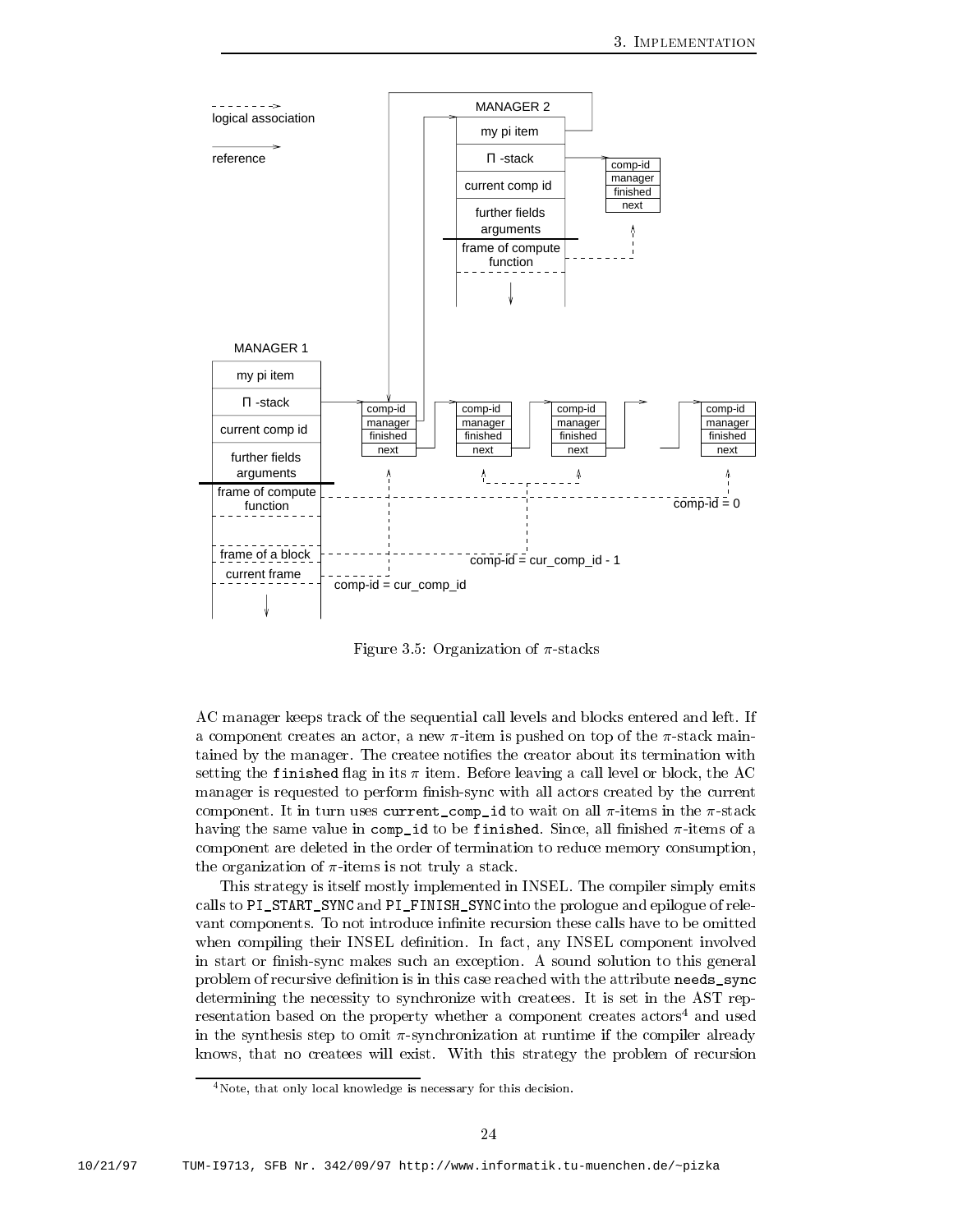in case of start and finish-sync is solved because, naturally PI\_START\_SYNC and PI\_FINISH\_SYNC do not create actors. Additionally, the performance of the system in general is enhanced, since many more unneeded calls are avoided.

| Symbol    | Code of gcc tree node | Size/Value         |
|-----------|-----------------------|--------------------|
| CHARACTER | CHAR TYPE             | HOST_BITS_PER_CHAR |
| INTEGER   | INTEGER_TYPE          | HOST BITS PER INT  |
| RFAL.     | REAL_TYPE             | HOST BITS PER WORD |
| MANAGER_T | RECORD TYPE           | runtime            |
| STRING_T  | RECORD TYPE           | runtime            |
| TRUE      | INTEGER_CST           |                    |
| FALSE     | INTEGER_CST           |                    |
| NULL.     | INTEGER_CST           |                    |

Table 3.2: Built-in and joint symbols

### Built-in Generators and Constants

Fundamental predefined generators and constants are handled as "built-in" by the compiler. The constants HOST\_BITS\_PER\_CHAR and HOST\_BITS\_PER\_INT are usually set to 8 and 32. A new data type for  $64$  bit (LONG) will be added as soon as full hardware and OS support is available

The integration of the generators MANAGER T and STRING T into the compiler differs from the technique used to define the rest of the symbols listed in table  $3.2$ . The corresponding generator definitions are not hard-coded into the compiler but written in INSEL for themselves and read by the compiler in a certain order ensuring that none of these is used before it was compiled. The only information hard-coded into the compiler are the names of identifiers used to denote these generators and fields that are to be accessed by the compiler. The advantage of this strategy is twofold. First, the flexible integration of these types allows for rapid and frequent changes that are due to the progress of the research project. Second, manager records are intensively accessed by INSEL management code outside the compiler and string operations are also written in INSEL Hence both generators have to be defined in the runtime environment, anyway. Additionally, hard-coding these generators in the compiler would introduce the risk of inconsistencies while hardly improve the performance of the compiler. Symbols agreed between the compiler and other mainly management instances of the system are called *joint* symbols. The concept of *joint* data structures further emphasizes the tight integration of the compiler into the resource management system. Other *joint* symbols are functions defined in INSEL and called by the compiler to perform complex management tasks as for example the creation of actors explained above

### 3.3 Modifications to the Back–End

In order to meet the requirements of the new concepts of INSEL and the aim to support distributed processing, some parts of the back-end of  $\emph{gcc}$  had to be adapted. Although most tasks could also be performed in the front-end, modifying the backend is advantageous wherever the task would be awkward or ine-cient to perform in the front-end. As a beneficial side-effect, compilers for other languages also profit from these changes that mainly reflect necessities of parallel and distributed processing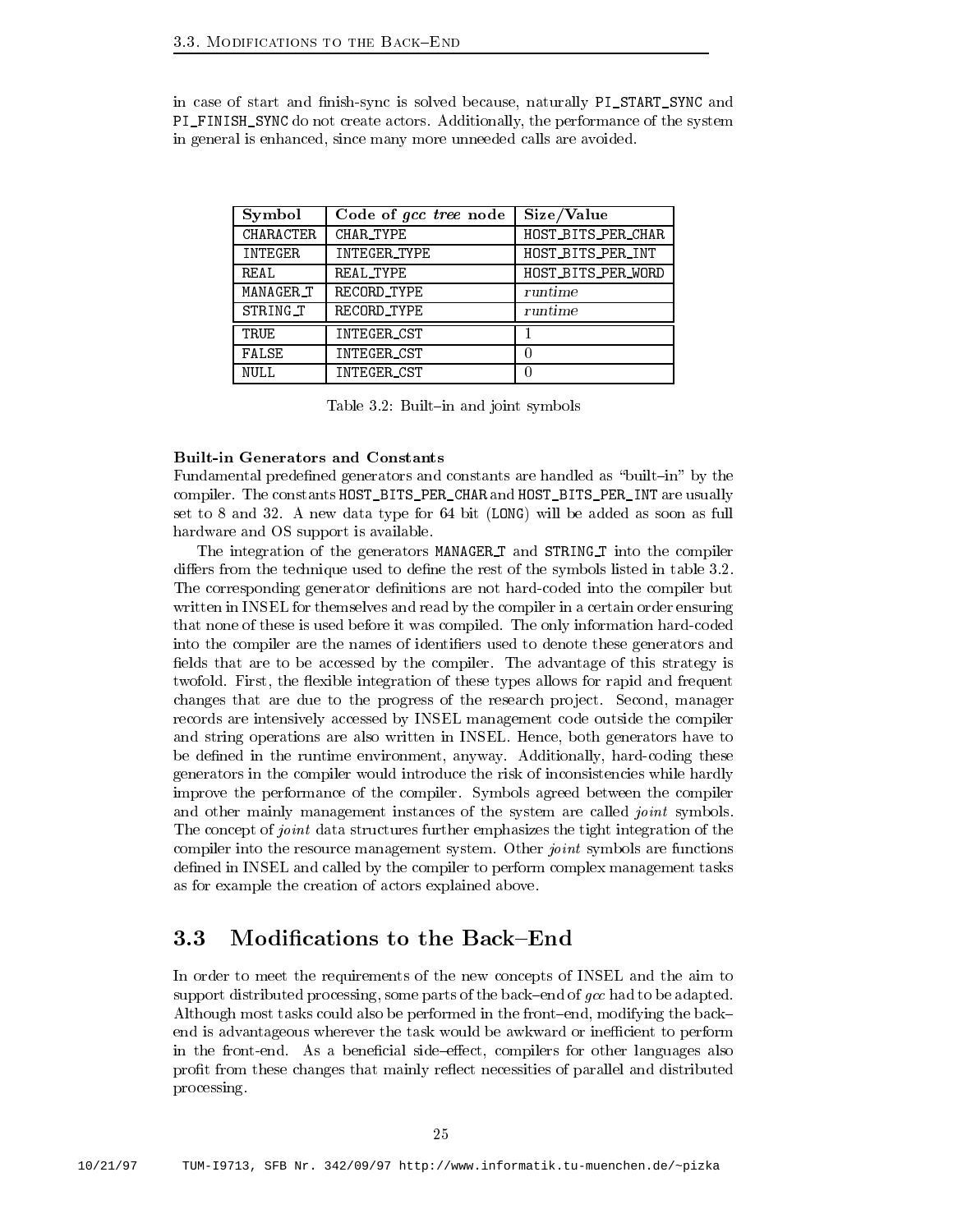#### 3.3.1 Non-Contiguous Stacks

Due to its well-known advantages concerning persistency and mobility of objects, we employ a single 64 bit virtual address space for our system. A major problem in such parallel computing environments with negrain parallelism is adequate memory management for multiple activities within the single non-segmented address space. First, the management has to be performed decentralized to avoid bottlenecks and second, the stack size required for a parallel activity can not be statically predicted. A mechanism is needed that automatically handles stack growths collisions and overflows.

In fact, hardware should provide advanced means to monitor stack evolution of multiple threads and the OS has to be prepared to expand and shrink stack sizes transparently Since hardware support is not available we have to integrate stack checks into the compiler. Whenever stack space is (de-)allocated, the stack-pointer has to be checked against upper and lower bounds of the current stack segment. If these limits are exceeded, the runtime manager has to (de-)allocate stack segments by splitting or merging free segments To avoid expensive reorganizations of the stack space the newly allocated stack segment does not have to be contiguous with existing ones, establishing a fragmented stack organization. According to the fragmentation of stack space the addressing scheme of the gcc back-end had to be changed For example on a SUN Sparc arguments are addressed via a constant offset from the frame-pointer  $(\n% f\mathbf{p})$ . We modified the addressing scheme to use local register %10 as an explicit argument pointer. For further details on virtual memory management for INSEL see [GPR97].

#### 3.3.2 Trampoline

For compatibility reasons, gcc implements pointers to nested subprograms via a trampolining technique. If the address of a nested function  $g$  is taken within function f a portion of code that sets up information about static predecessors before branching to g is inserted in the stack frame of f and the address of the trampoline is used in place of the address of  $g$ . This technique allows to use existing libraries, such as pthreads [OSF92] without modifications together with languages that support nesting

Unfortunately, since trampoline code is statically produced by the compiler, this strategy hampers dynamic extensibility Trampolines can not be dynamically placed on stack frames of existing functions at the time new functionality is to be integrated into the running system. To overcome this deficiency we replaced the trampolining mechanism with a customized addressing scheme for nested functions.<sup>5</sup>

#### 3.4 Interoperability

The INSEL compiler allows to inter-operate with functionality written in languages other than INSEL This section will elaborate on interfacing between INSEL and C although most predications also comply to other languages Except for union types and bit fields, INSEL allows to construct most of the types available in C. Direct exchange of global data between INSEL and C is not supported

As long as the calling conventions of INSEL see are considered global INSEL orders can be called from C Orders are global if they are dened either on the outermost nesting level or in a not nested depot When calling orders of a depot, the first argument has to be a pointer to the depot data. Calling of C functions from INSEL is possible by defining their interfaces in the INSEL system.

 $\,$  - I nese changes ahect *ucc* sines expric and function c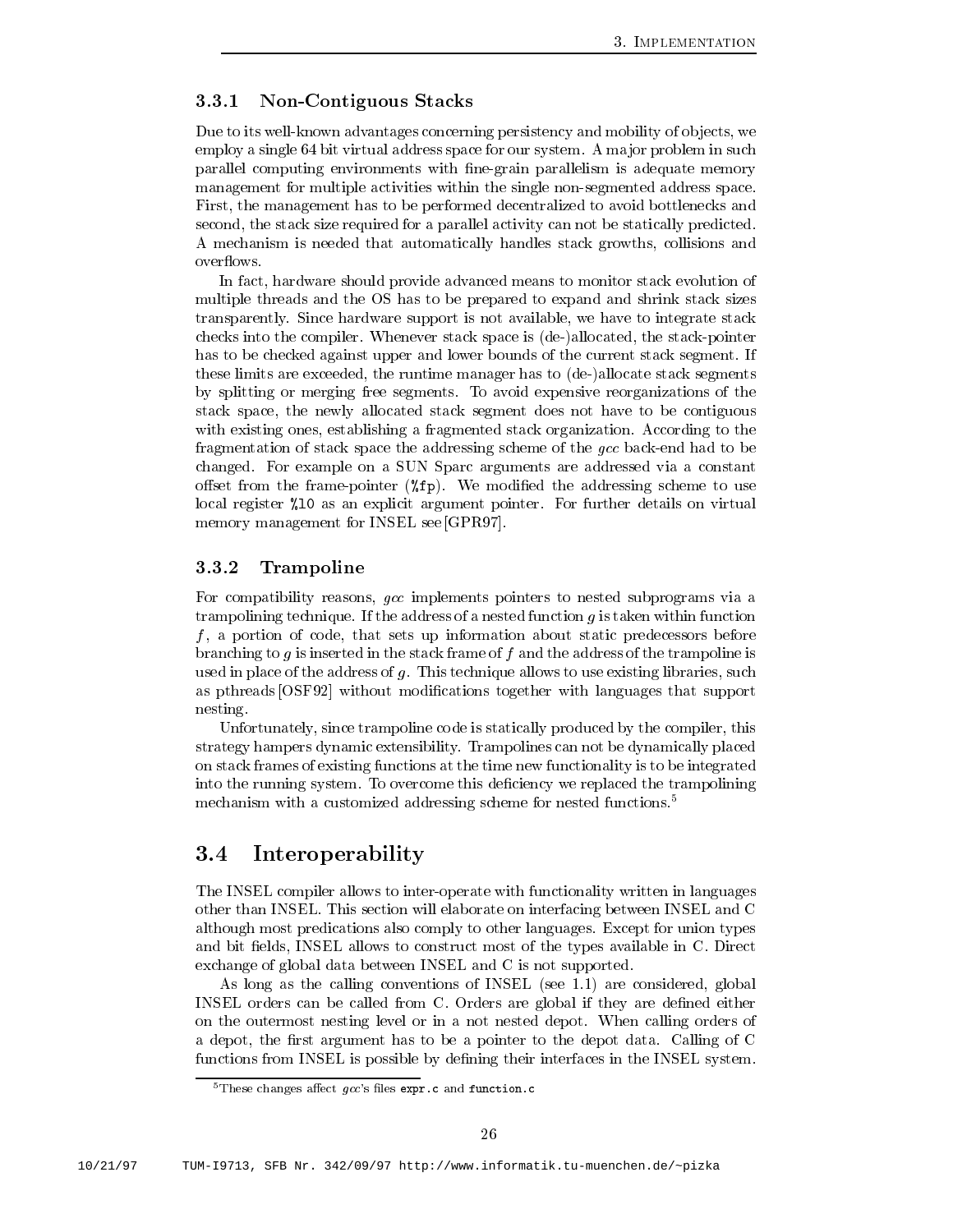The method of creating new actors as explained in 3.2.4 allows to create new actors from within C. Currently neither start nor finish synchronization is automatically performed for functions written in other languages than INSEL, wherefore synchronization of the created actors is performed with the INSEL component that called the C component. PI\_START\_SYNC and PI\_FINISH\_SYNC may be explicitly called from within C to provide synchronization of created actors with the creating C function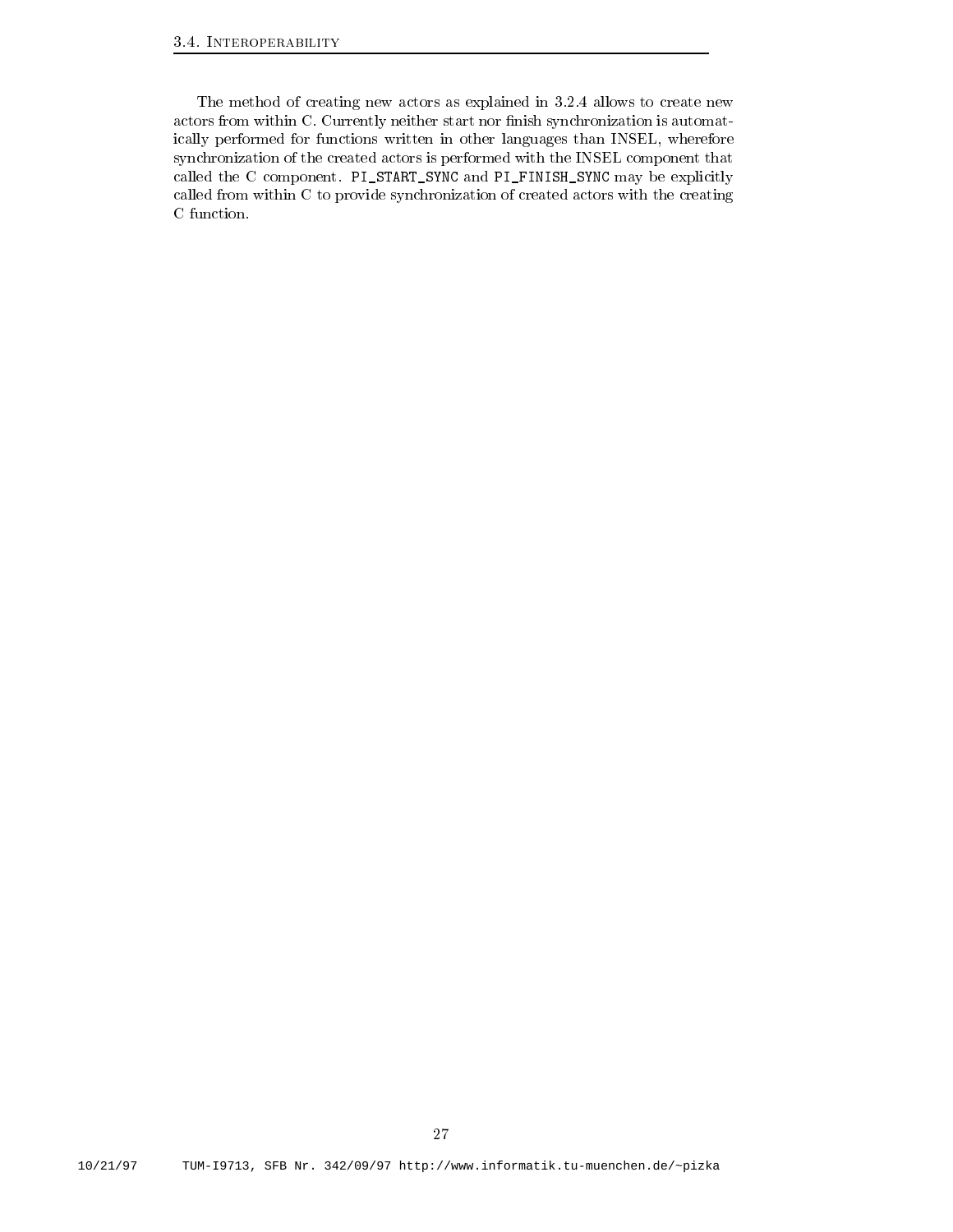# 4 Installing and Using gic

The compiler and its source code is available for interested readers. Please contact the author (see  $5.3$ ) to obtain an up to date snapshot.

## Portability and Tested Platforms

Currently the only platform dependent code of gic is the selection of hardwired registers for the argument pointer and to hold the address of the current runtime manager which is done in the machine dependent part of the back-end. Besides the selection of these registers, the front-end of  $\textit{gic}$  itself does not impose further portability restrictions. Therefore, the compiler should be portable to most of the more than 200 configurations supported by  $qcc$ . More important portability issues are determined by the INSEL supportive environment. It strongly relies on pthreads,  $TCP/IP$  sockets, signal handling and the possibility to compute the manager register in the signal handler. Additionally, the integrated browser for the AST and its evaluated attributes can only be compiled and used on platforms with a xaad oo dhaan oo jaraadda waa aaddan platformaan this feature must be omitted must be omitted and the omitte

Implementation of  $\text{gic started on HP PA}-RISC$  workstations running  $HP-UX$ 9.x. Later on, due to the requirement of the runtime system, the project migrated to . The SUN ULTRASPART are the substitution of the only platform in Sun Solaris and Sun Solaris platform in the o currently tested. As the project advances,  $gic$  will be ported to Linux on  $x86$ processors, UltraLinux and back to HP-UX on PA-RISC processors. As the goal of the MoDiS and INSEL approach is to develop a stand alone distributed operating system we are also working on a new micro-kernel called  $DyCoS$  [Cze97]. The long term target is to port *qic* and its supportive environment to  $DyCoS$  which will together with other tools such as an incremental linker form the distributed OS as explained in the second intervals of the second intervals of the second intervals of the second intervals of the second intervals of the second intervals of the second intervals of the second intervals of the second interv

## 4.2

To compile gic from source, several tools besides a C compiler, linker and make have to be installed on the build platform

- The perfect hash generator gperf to generate the hash table for keyword hashing
- To generate the scanner flex has to be available although lex should be sum cient with minor adaptions of the special special special special special special special special special
- The parser generator bison with adaptions of the parser specication yacc will work but was not tested, yet.

Modification of the keyword list, parser, abstract grammar or attribute evaluator is only possible, if *noweave* is installed, too. All files related in the definition of the INSEL syntax are written using WEB to allow automatic generation of syntax documentations MAX and its X-rowser will be made available to X-rowser with the made available together with the made available together with the made available together with the made available together with the made avail gic.<br>The process of installation of gic is straight forward. First, a gcc source dis-

tribution has to be obtained and unpacked. Next step is to unpack the  $\textit{gic}$  source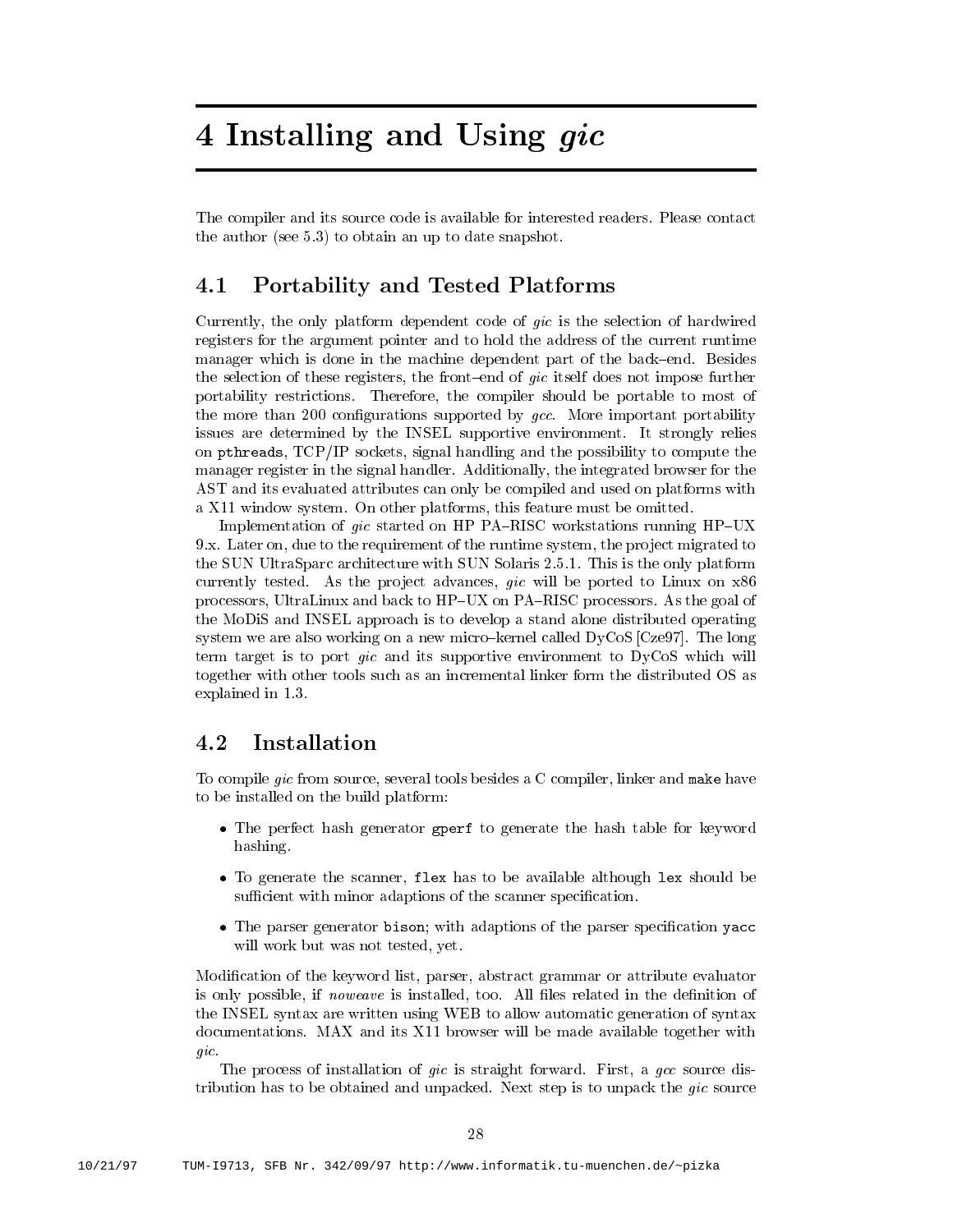distribution inside the  $\emph{gcc}$  root directory. After this, the steps described in the file INSTALL shipped with gcc have to be performed to build and install the compilers and supportive applications for the selected languages

Simultaneous development of a  $\textit{gcc}-\textit{based compiler}$  by multiple developers tends to utilize tremendous amounts of disk space Instead of every developer using an own dedicated version of the gcc build tree MB it is advisable to congure and compile gcc with the gic patches applied once and to create local working copies using links for all  $\gcd$  files that are not part of the INSEL front-end.

## 4.3 Using  $\emph{gic}$

After compilation and installation of  $\mathfrak{gcc}$  and  $\mathfrak{gic}$ . INSEL files can be compiled using the compiler driver gcc. The compiler driver recognizes the language of source files according to the summer in the model lessence in the INSEL compiler the INSEL compiler the INSEL compiler the gic1 is called to produce assembler code.

Besides language independent options of  $\emph{gcc}$  that can be used for INSEL files as well,  $gic$  adds two new options to the command line:

- **-fiv** is a debugging option that produces line number information as well as output about the AST node currently processed on stdout
- -fib activates the INSEL browser. After successful parsing and attribute evaluation, the X ast browser is started as a separate processes in the X ast browser is started as a separate processes i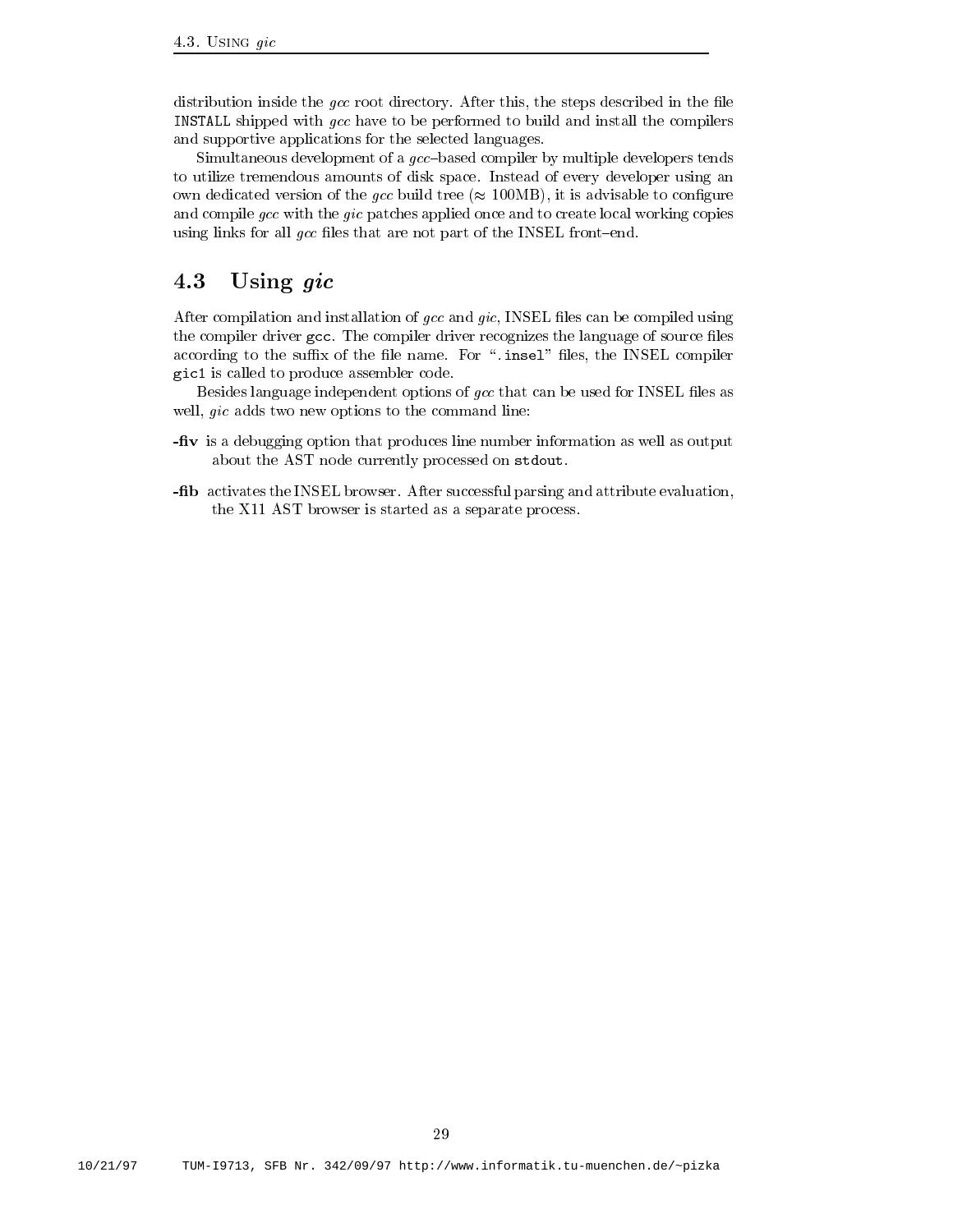# **5 Conclusion**

To support the development of complex but high-quality distributed systems, new programming environments are required. The foundation of the environment presented are high-level language concepts offered by INSEL. Concepts and techniques for an innovative distributed resource management system that tightly integrates compiler, linker and OS functionalities are derivated from the language concepts in a top-down oriented manner. We argue, that the complete set of software tools involved in the transformation of a parallel program into an e-cient distributed executable, has to be tailored to the requirements of distributed computing. The alternative to construct layers above existing unmodified tools inherently introduces overhead and even con icts limiting the potential e-ciency of distributed process ing

Although new tools have to be constructed, existing and successful techniques integrated and implemented in available software can and should be reused. Modifications instead of re-inventions are necessary to decrease the development effort and atthe same time increase the success of distributed and parallel processing We elaborated on the construction of the INSEL compiler gic which is based on the GNU C compiler gcc to demonstrate our general strategy. The tight integration of the modified gcc into our resource management system eliminated the expensive need to implement a new code-generator while still preserving full flexibility for the source to target transformation and the opportunity to make use of a large collection of advanced compilation techniques

Several features of the INSEL compiler constructed would either not be possible without the approach taken or extremely awkward and costly to realize. Following is a incomplete list of some important features described in the text

- The exact frame size needed for the compute function of an actor is deliv ered as a beneficial side-effect. Optimized register allocation and eliminations of unused expressions are automatically considered Hence adaptive mem ory management for concurrent actors is supported in a way hardly possible without the unique design of gic.
- 2. Sound starting point for extended management flexibility with dynamic attribute re-evaluation and dynamic re-compilation.
- Full control over the assembler output produced which is important to con struct the incremental linker
- 4. The already existing method to forward application-specific information as symbol information to tools such as the linker and debugger can easily be extended to enforce information interchange between the compiler and other management instances of the cooperative management system
- 5. Support for source level debugging and profiling without hardly any additional effort.

The compiler clearly separates different steps of compilation to gain flexibility for techniques such as dynamic recompilation and increase maintainability signi cantly to meet the requirements of our research project. The utilization of compiler compilers and most of all interfacing with the GNU C compiler reduced the effort invested by some orders of magnitude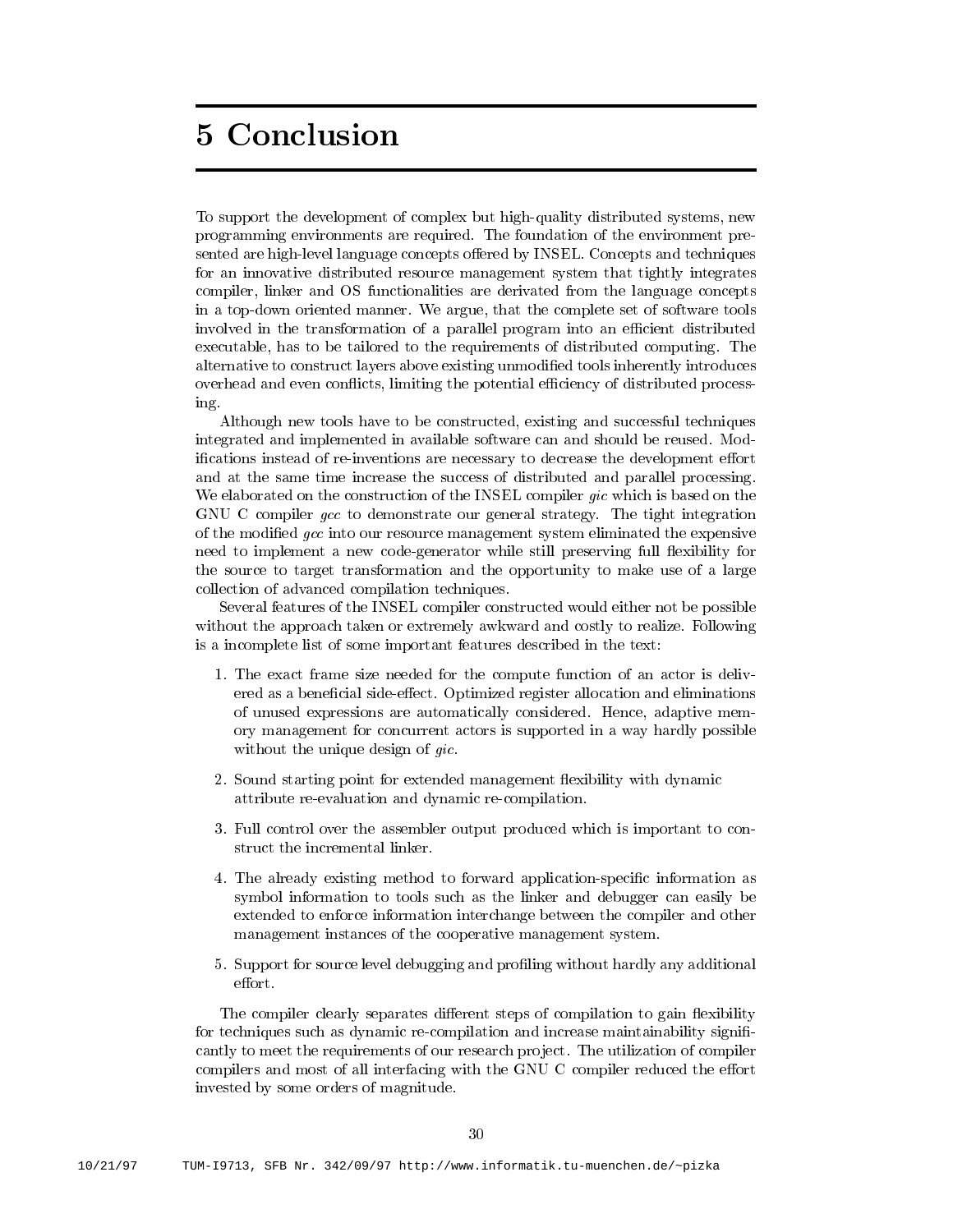## 5.1 Distributed and Parallel Processing

Several details of code generation were discussed. Some important changes and sanctions explained, directly reflect necessities of the distributed and parallel nature of the execution environment and account for the integration of the compiler gic in the cooperative manager architecture presented in 

The selection of a hardwired global register to hold the address of the associated runtime manager was only possible by modifying the machinedependent code of the compiler. It greatly simplifies the handling of the manager in the compiler and the runtime system, provides compatibility with other front-ends and enhances the performance of the system relative to otherwise required passing of a manager argument. Using a hardware register determines a well-defined interface for the kernel to operate with managers as well as it allows to communicate the concerning manager between the kernel and runtime system using signals It serves as a good example for a minor sanction with the ma jor eect of an e-cient integration of all management instances

Of major impact is also the automatic creation of stub functions and in general, the method used to create actors By interfering compiler and runtime functionality it is possible to create concurrently and remotely executing actors in a way that minimizes page faults and supports migration due to a packed implementation of an actor, its arguments and its manager. Integration of this method directly into the code generator further ensures advantageous symbiosis with existing techniques like register allocation

Other important particularities are decisions to integrate management facilities such as dynamic stack checking as much as possible into the prologue and epilogue of functions to support incremental extensibility of the distributed system at runtime

New attributes such as non-local and needs-sync are used to steer and en hance optimization according to the changed execution environment that comprises multiple threads and distributed shared memory

#### $5.2$ Current State and Future Work

Currently, gic supports about  $80\%$  of the INSEL syntax. The runtime environment is partially written in C and INSEL because INSEL does not support system pro gramming. Distributed execution is currently supported on SUN UltraSprac with Solaris  Experiences so far are promising as on the one hand INSEL programs proof to be far less complex than multi-threaded applications written in C with explicit message passing and on the other hand, overall management overhead is still in a comparing sequential performance of  $\sim$   $\sim$ 

Besides the necessity to support the complete INSEL syntax, several other major development steps are objected. Of course, further modifications to the back-end of gcc will be made reflecting the change of paradigm from centralized and sequential to distributed and parallel processing An important example is the integration of displays  $[ASU88b]$  to implement access to non-local data for languages that support nesting. Currently, the GNU C compiler only uses a chain of static predecessors. Assuming that levels of nesting are low and program execution is centralized, this scheme delivers su-cient performance In case of distributed execution perfor mance is unacceptable, because tracing the chain might result in memory violations of the distributed shared memory and messages being sent for each level of nesting

Although gic does and will run as a UNIX process, it is planed to further integrate the compiler into the INSEL system and support the incremental construction of the system with some kind of incremental compilation An important milestone will be to use INSEL depots as input and output for gic instead of UNIX files.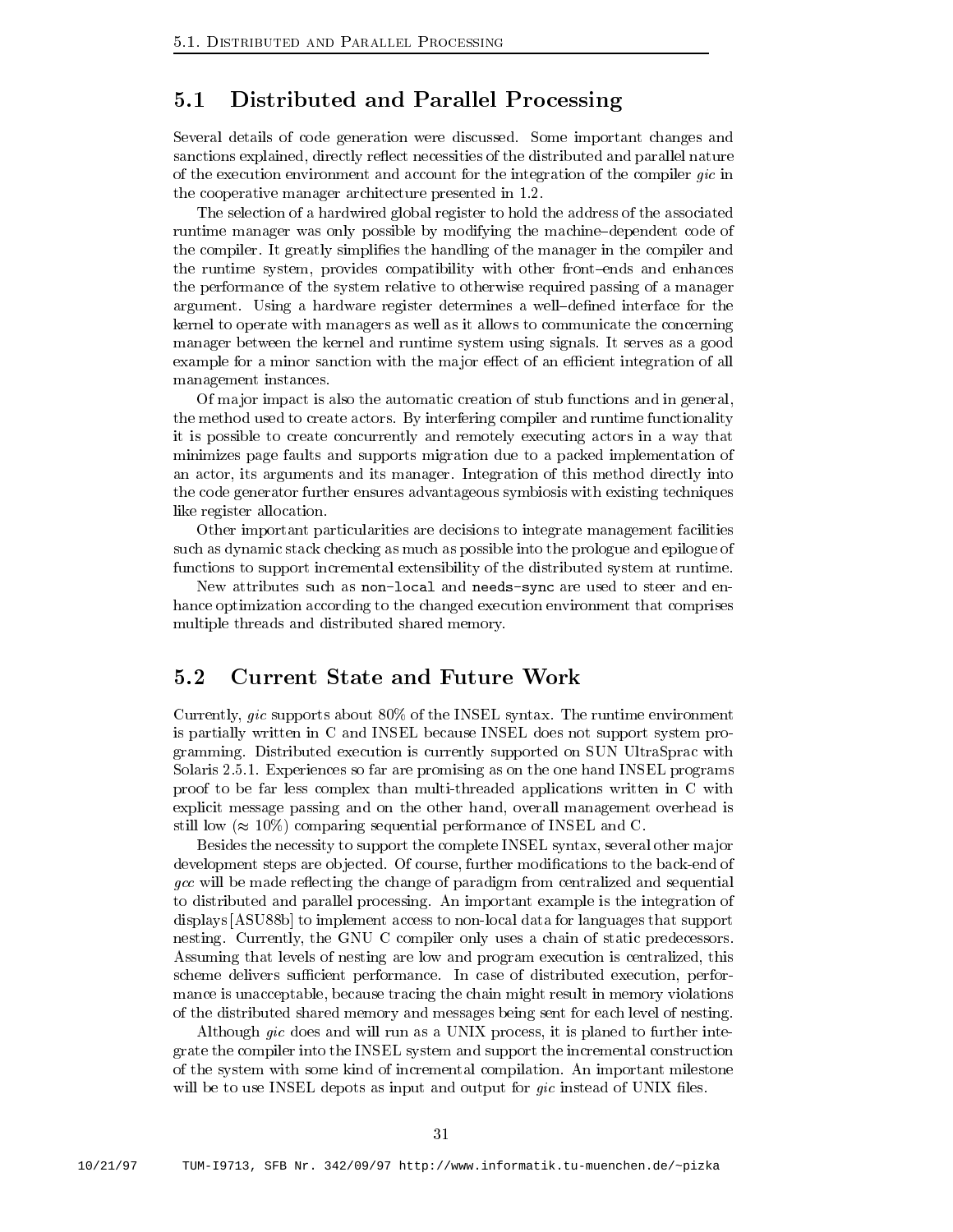Another important step will be to enhance interoperability of INSEL with other languages by providing tools to automatically convert interface definitions from one language to the other. INSEL will form the common ground for all other languages and serve as a sort of interface definition language to avoid the necessity to implement  $O(n^-)$  converters.

Furthermore, advanced methods to establish reverse flow of information from runtime to the compiler will be developed and its capabilities investigated. It is aimed to use the information returned also to recompile existing instances of ob jects if runtime monitoring indicates its necessity

Finally, we are aware, that in the field of parallel programming, numerous new languages and compilers (e.g. PSather [MFLS93]) with specific optimizations for parallel processing are developed. We aim to incorporate major results of work performed in this field into our general approach to resource management.

#### $5.3$ Contacting the Author

Feel free to contact the author of this report if you have questions suggestions or want to join the project.

email: pizka@informatik.tu-muenchen.de ww.com/http://www.com/https//www.com/https//www.com/https//www.com/https//www.com/

### 5.4 Acknowledgment

This project is sponsored by the DFG (german research council) as part of the project SFB 342: "Tools and Methods for the Utilization of Parallel Architectures".

Without the help and commitment of several people, the design and the current state of the project would be far from where it is. Many thanks go to Richard Kenner who helped us to get started with his collection of slides on Targetting and Retargetting the GNU C Compiler" [Ken95]. At the time of writing, these slides seem to be the only written information on how to add front-ends for new languages to gcc, besides inlined comments. Arnd Poetzsch-Heffter greatly simplified and speeded-up the development of semantic processing including attribute evaluation by providing his tool MAX. Jürgen Rudolph contributed a lot of work in the design and implementation of syntactic analyzes as well as he integrated the valuable intermediate representation of abstract syntax trees using MAX Special thanks go to Christian Strobl who spent a lot of time in reading huge amounts of inlined comments in the source code to pave the way for the project and finally implemented considerable parts of the compiler. Last but not least, Claudia Eckert deserves greatest thanks for hours of helpful discussions and also for reading and correcting this document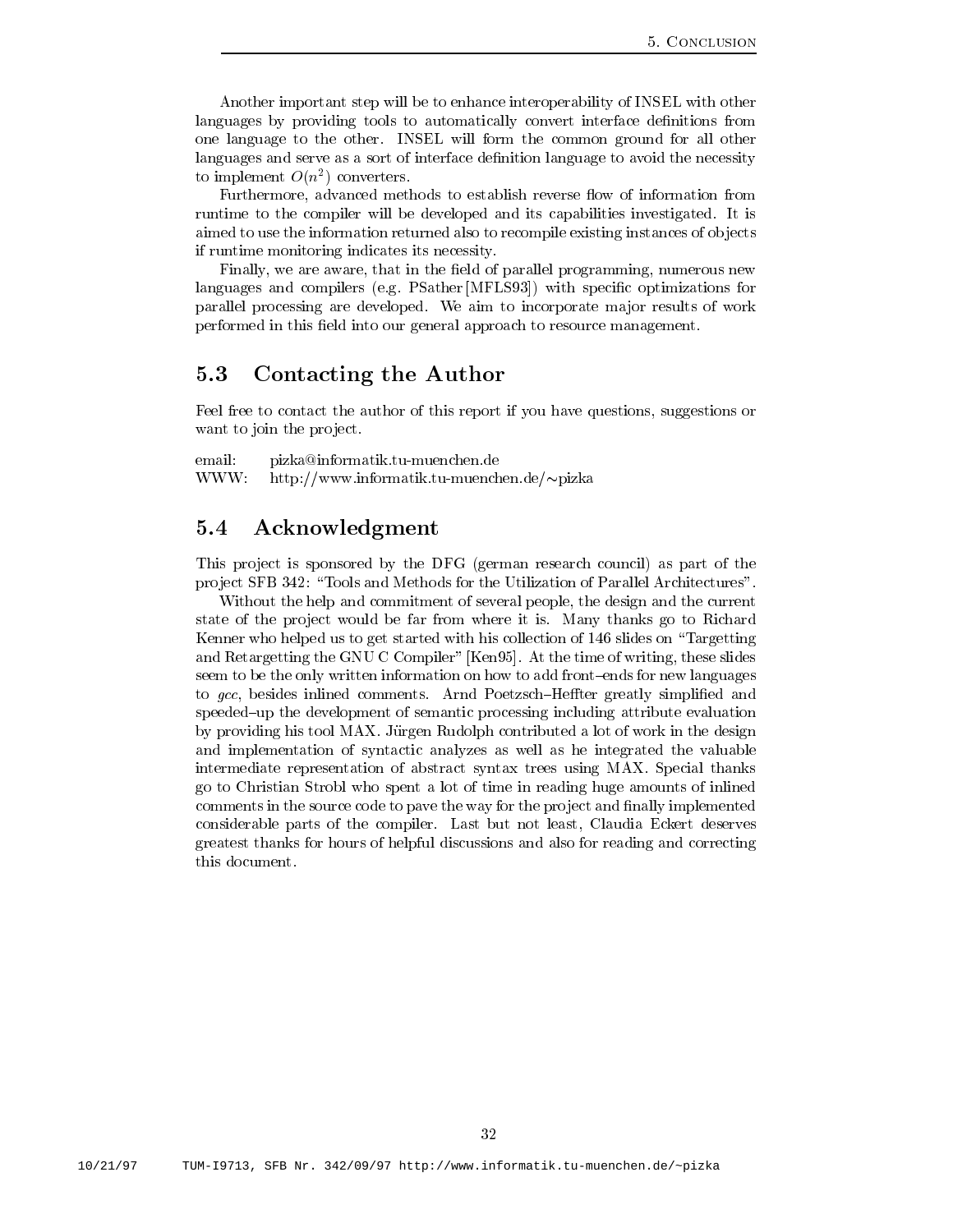# A INSEL - Syntax

A precise explanation of the INSEL syntax is sub ject to a special report on using INSEL. In contrast to this, the subsequent sections should give insights in the syntax for the interested reader and compiler writers. As the project advances, the syntax will change.

#### **Keywords**  $A.1$

| <b>ACCEPT</b>    | <b>ACCESS</b>    | <b>AND</b>    | <b>ARRAY</b>      |
|------------------|------------------|---------------|-------------------|
| <b>BEGIN</b>     | <b>BLOCK</b>     | <b>CACTOR</b> | CASE              |
| <b>CONSTANT</b>  | <b>DEPOT</b>     | ELSE          | <b>ELSIF</b>      |
| <b>END</b>       | <b>ENTRY</b>     | <b>ENUM</b>   | EXIT              |
| <b>EXPORT</b>    | <b>EXTERN</b>    | <b>FALSE</b>  | FOR.              |
| <b>FUNCTION</b>  | <b>GENERIC</b>   | <b>IMPORT</b> | <b>INCOMPLETE</b> |
| <b>LOOP</b>      | <b>MACTOR</b>    | MOD           | NEW               |
| <b>NONE</b>      | NOT              | <b>NULL</b>   | <b>OTHERS</b>     |
| <b>OUT</b>       | <b>PROCEDURE</b> | <b>RECORD</b> | <b>RETURN</b>     |
| <b>RTMANAGER</b> | <b>SELECT</b>    | <b>SPEC</b>   | <b>TERMINATE</b>  |
| <b>THEN</b>      | TRUE             | <b>TYPE</b>   | WHEN              |
| WHILE            | WITH             | XOR.          |                   |
|                  |                  |               |                   |

#### $A.2$ INSEL Syntax

The following list of INSEL grammar rules was directly produced from the bison parser specification. The semantic actions with calls of functions provided by MAX to construct the term representation are omitted for better readability

```
compilation-between the compilation-between the compilation-between the compilation-between the compilation-between the compilation-between the compilation-between the compilation-between the compilation-between the compil
                                      declaration-
part
                                     The Community of the Community
 declaration-between the control of the control of the control of the control of the control of the control of the control of the control of the control of the control of the control of the control of the control of the con
                                       \gamma<sup>*</sup> empty <sup>*</sup>/
                                     j declaration-
part declaration-

                                     j declaration-
part error 
	 declaration
                                      de-
generator-

                                     j da-
generator
                                     j generic-
generator-

                                     j generic-
generator-
incarnation-
-
                                     j ob ject-
declaration
 \alpha-generator \alpha: specification-part
                                     j implementation-
part
                                    ÷
```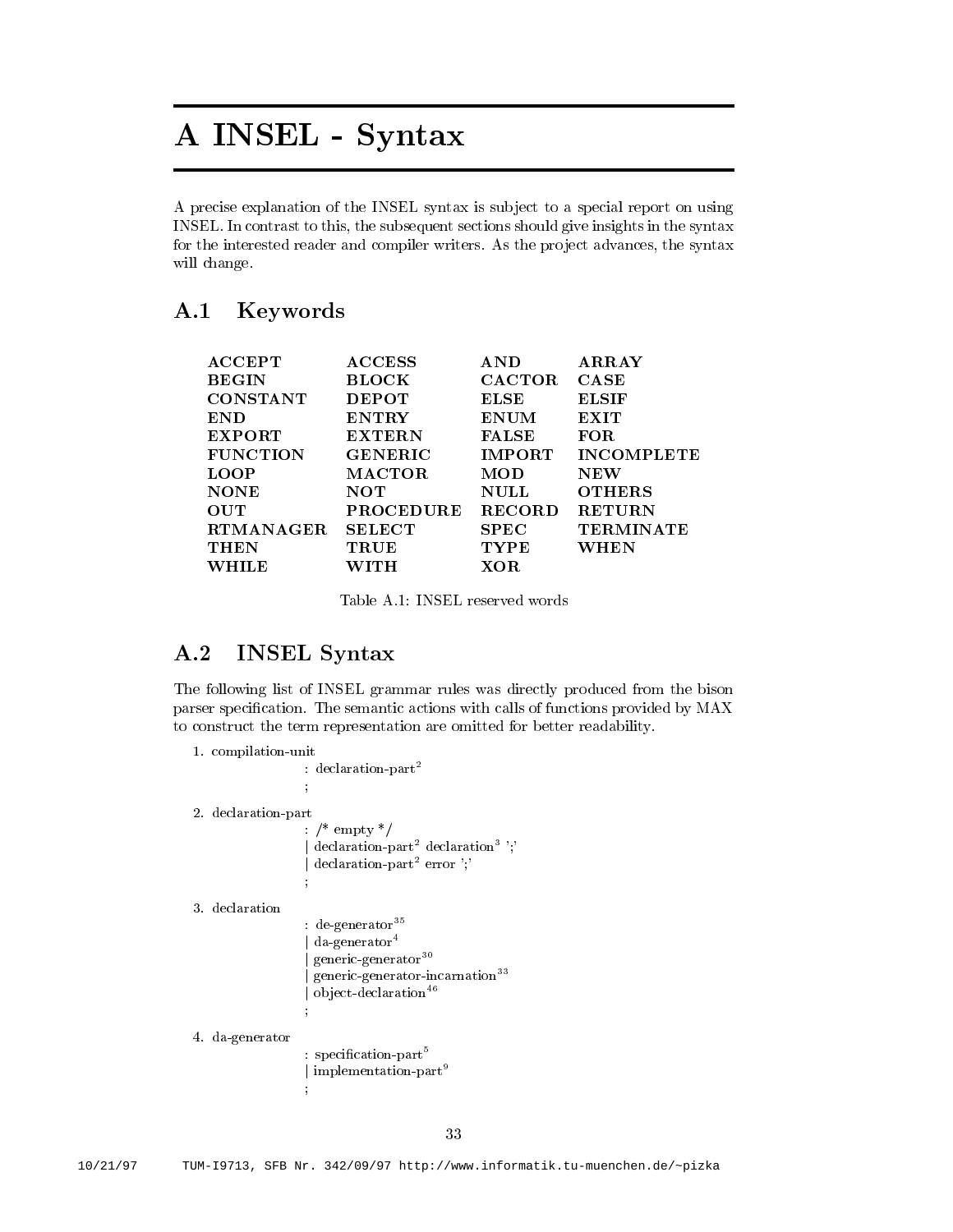```
species to the contract of the contract of the contract of the contract of the contract of the contract of the contract of the contract of the contract of the contract of the contract of the contract of the contract of the
                            : \; interface-specification \cdot\parallel no-interface-specification \parallel\parallel function-specification \bar{\parallel}The Community of the Community
 interface-term interface-term in the contraction of the contraction of the contraction of the contraction of the contraction of the contraction of the contraction of the contraction of the contraction of the contraction of
                            : interface-generator-type-SPEC IDENTIFIER
                                       formal-
in-
parameter-
part
                                       limitation-
part
                                       interface-
part
                           \frac{1}{3} no-
interface-
specication
                            : no-interface-generator-type SPEC IDENIIFIER
                                       formal-
parameter-
part
                                       limitation-
part
                            and the contract of the contract of the
 specialized the continuum of the special continuum of the second continuum of the second continuum of the second continuum of the second continuum of the second continuum of the second continuum of the second continuum of 
                            FUNCTION SPEC IDENTIFIER
                                       formal-
in-
parameter-
part
                                       limitation-
part RETURN name<sup>95</sup>
  implementation-
part
                            : interface-implementation--
                            j no-
interface-
implementation
                            j function-
implementation
interface-implementation-
                             interface-
generator-
type-
 IDENTIFIER
                                       formal-
in-
parameter-
part
                                       limitation-
part declaration-
and-
implementation-
part
                           \frac{1}{3}no-interface-implementation-interface-implementation-interface-implementation-interface-implementation-interface-
                             no-
interface-
generator-
type IDENTIFIER
                                       formal-
parameter-
part
                                       limitation-
part declaration-
and-
implementation-
part
                           \frac{1}{3} function-
implementation
                            FUNCTION IDENTIFIER
                                       formal-
in-
parameter-
part
                                       limitation-
part \mathrm{RETURN} \mathrm{name}^{95}declaration-
and-
implementation-
part
                           \frac{1}{3}interface-type and the contract of the contract of the contract of the contract of the contract of the contract of the contract of the contract of the contract of the contract of the contract of the contract of the contrac
                            CACTOR
                           j DEPOT
                           \frac{1}{2}
 no-
interface-
generator-
type
                            MACTOR
```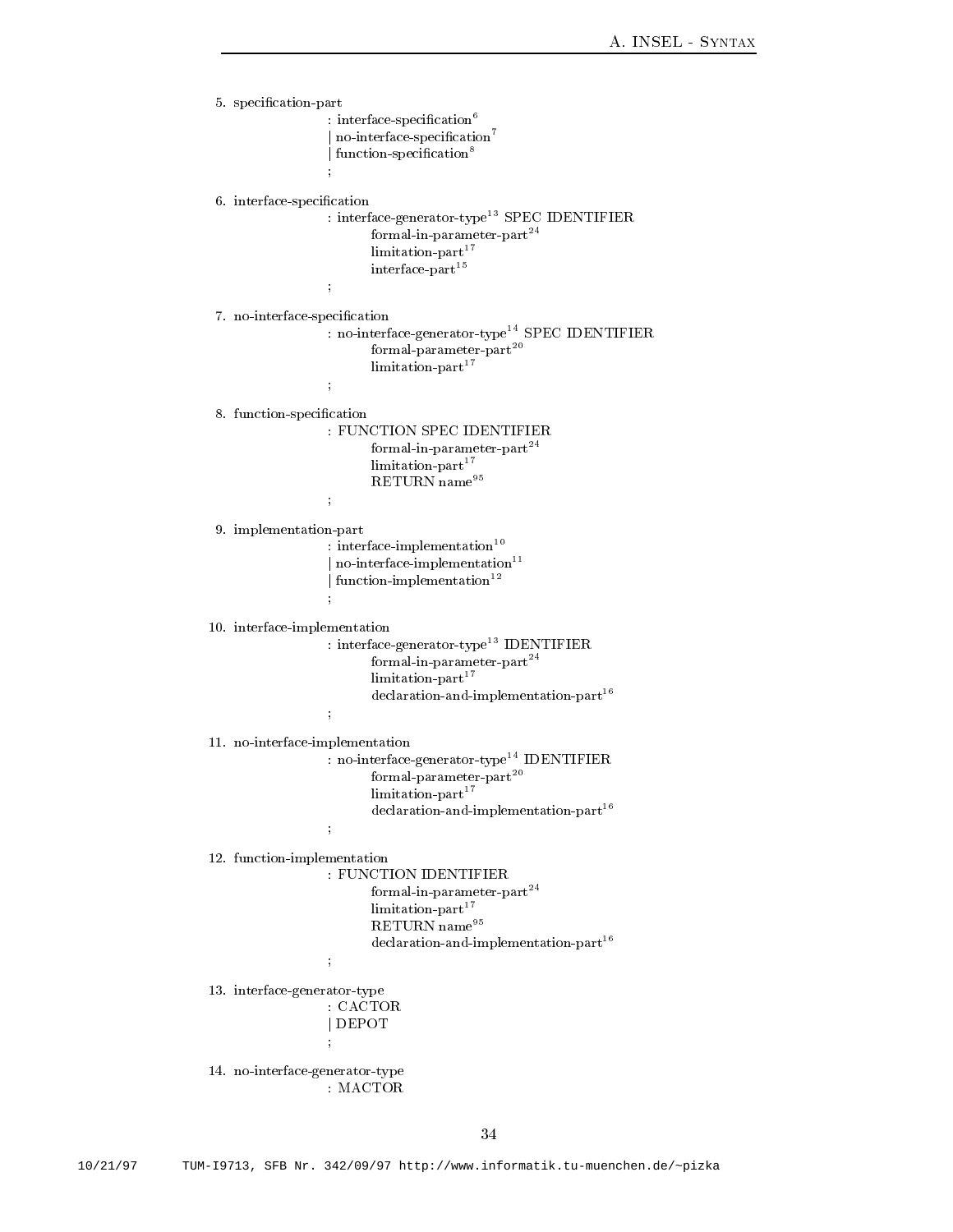```
j PROCEDURE
                            j ENTRY
                            and the contract of the contract of the
interface-between the particles of the particles of the particles of the particles of the particles of the particles of the particles of the particles of the particles of the particles of the particles of the particles of 
                            : \frac{*}{*} empty \frac{*}{*}j IS
                                       declaration-
part END opt-
identier
                            The Community of the Community

 declaration-
and-
implementation-
part
                            IS
                                       declaration-
part BEGIN
                                       statement-
part END opt-
identier
                            j <del>IS External String-String-Adv</del>ertising-
                            ÷
 limitation-
part
                            : import-part export-part the state of \simj limitation-
part error 
 import-
part
                            : /* empty */
                            | IMPORT NONE ';'
                            j IMPORT name-
list	 
                            The Community of the Community
export- export- particle and particle and particle and particle and particle and particle and particle and particle and particle and particle and particle and particle and particle and particle and particle and particle an
                            : /* empty */
                            | EXPORT NONE ";`j EXPORT identier-
list 
 formal-
parameter-
part
                           : \frac{*}{*} empty \frac{*}{*}\parallel (formal-parameter-list \parallel ) \parallel formal-
parameter-
list
                            : formal-parameter<sup>--</sup>
                            j formal-
parameter-
list  formal-
parameter
                            | error ';
                            The Community of the Community
 formal-
parameter
                             identier-
list  parameter-
mode-
 name
parameter-model in the control of the control of the control of the control of the control of the control of the
                            \therefore IN
                            j OUT
                            j IN OUT
                            \frac{1}{k} empty default: IN ! */

 formal-
in-
parameter-
part
                           : \frac{*}{*} empty \frac{*}{*}j  formal-
in-
parameter-
list 
                            \ddot{ }
```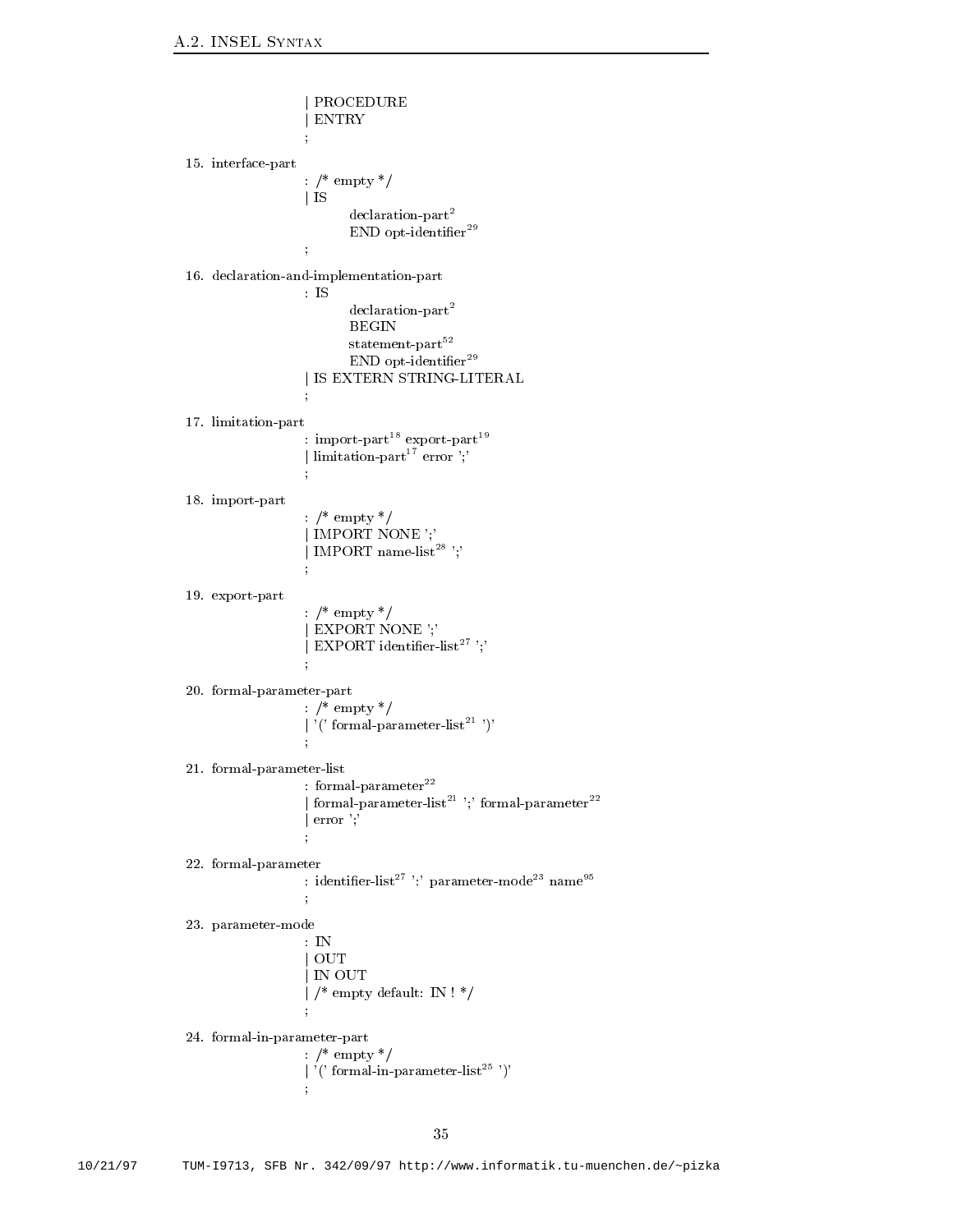```
 formal-
in-
parameter-
list
                       : formal-in-parameter \overline{\phantom{a}}j formal-
in-
parameter-
list  formal-
in-
parameter
                      | error ";The Community of the Community

 formal-
in-
parameter
                       : identifier-list  IN name
                       j identier-
list  name
                       and the contract of the contract of the
                        IDENTIFIER
                       j identier-
list  IDENTIFIER
                      : {\rm name}^{95}j name-
list	  name
 opt-
identier
                       \frac{1}{2} /* empty */
                      j IDENTIFIER
                       ÷
	 generic-
generator
                       GENERIC
                                formal-
generic-
parameter-
part-
 da-
generator
                       The Community of the Community
	 formal-
generic-
parameter-
part
                      : /* empty */_1 formal-generic-parameter-part ^{\circ} formal-generic-parametert ^{\circ} , ^{\circ}j formal-
generic-
parameter-
part-
 error 
	 formal-
generic-
parameter
                       WITH IDENTIFIER
                      j WITH FUNCTION IDENTIFIER
                                formal-
parameter-
part RETURN name
                       j WITH PROCEDURE IDENTIFIER
                                formal-
parameter-
part
eric in the complete state of the complete state of the complete state of the complete state of the complete s
                        NEW interface-
generator-
type-
 IDENTIFIER IS
                                name actual-generic-parameter-part-
                       \ddot{ }actual-particle particle particle particle particle particle particle particle particle particle particle particle particle particle particle particle particle particle particle particle particle particle particle particle
                       empt to the contract of the contract of the contract of the contract of the contract of the contract of the con
                       \parallel (name-\text{list}-)
	 de-
generator
                        TYPE IDENTIFIER
                                IS type-
part	
                       ÷
```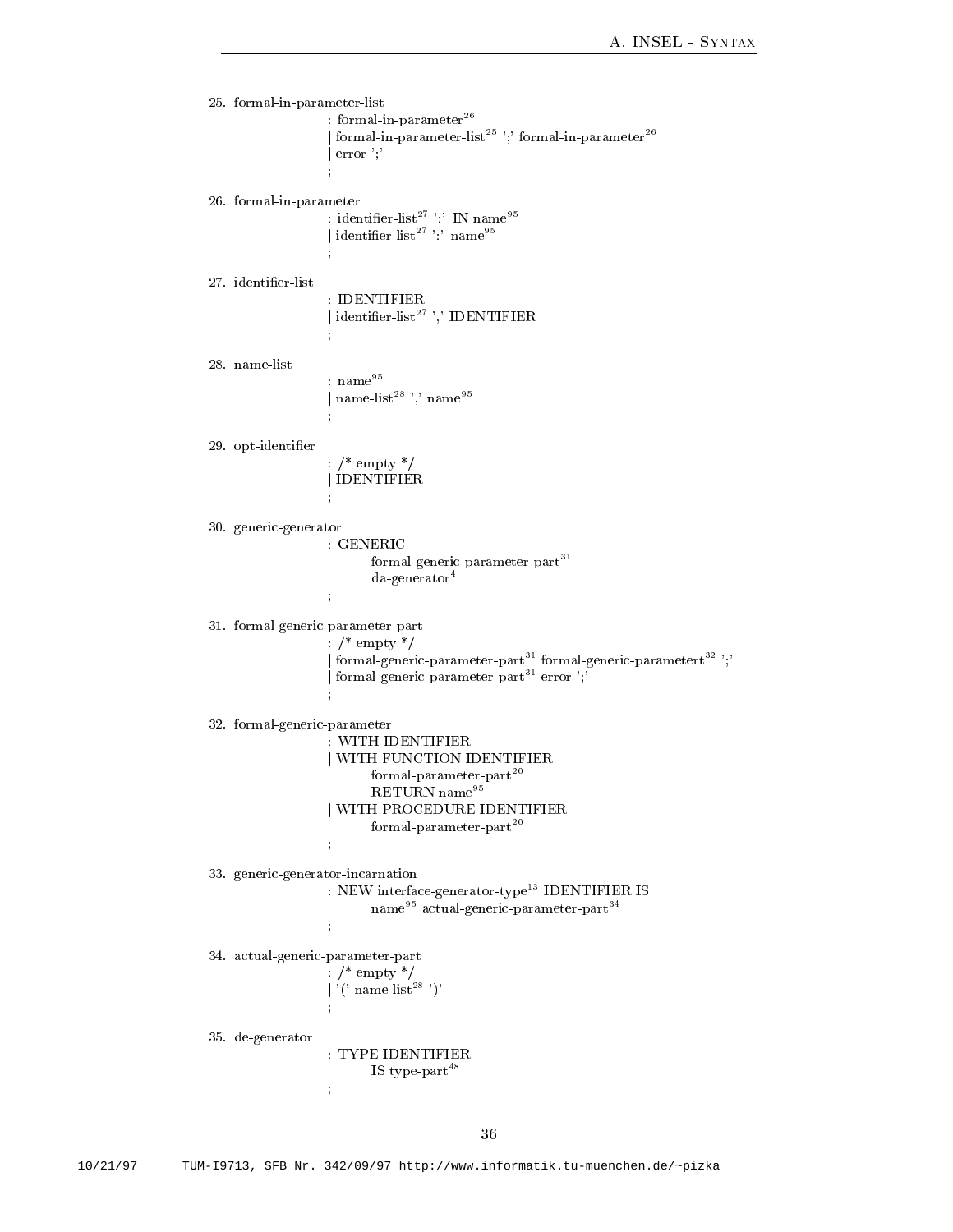```
	
 type-
constructor
                       array-
type-
constructor-

                      j enumeration-
constructor-

                      j pointer-
type-
constructor-

                      j range-
constructor
                      j record-
type-
constructor-
	 array-
type-
constructor
                      : ARRAY Tange-part-list T CF type-part
                      \overline{\phantom{a}}: ENUM (* identifier-list * *)*
                      \frac{1}{3}	 pointer-
type-
constructor
                      : ACCESS type-part
                      \ddot{\phantom{a}}
 range-
constructor
                      : simple-expression RANGE-POINTS simple-expression

 range-
part-
list
                       range-
part
                      j range-
part-
list  range-
part

 range-
part
                      : {\rm name}^{95}j range-
constructor
                      and the contract of the contract of the

	 record-
type-
constructor
                      RECORD
                              nela-aeclaration-list T
                              END RECORD
                      : neig-geclaration with
                      | neld-declaration-list eld-declaration elder
                      and the contract of the contract of the
                      : identifier-list type-part t

 ob ject-
declaration
                      : identifier-list constant-part type-part init-part \cdotsThe Community of the Community
constant-parties and parties are also assumed to the constant of the constant of the constant of the constant of the constant of the constant of the constant of the constant of the constant of the constant of the constant 
                      : /* empty */j CONSTANT

 type-
part
                      : name actual-parameter-part and actual-part and some \alphaj type-
constructor-

                     \frac{1}{3}
```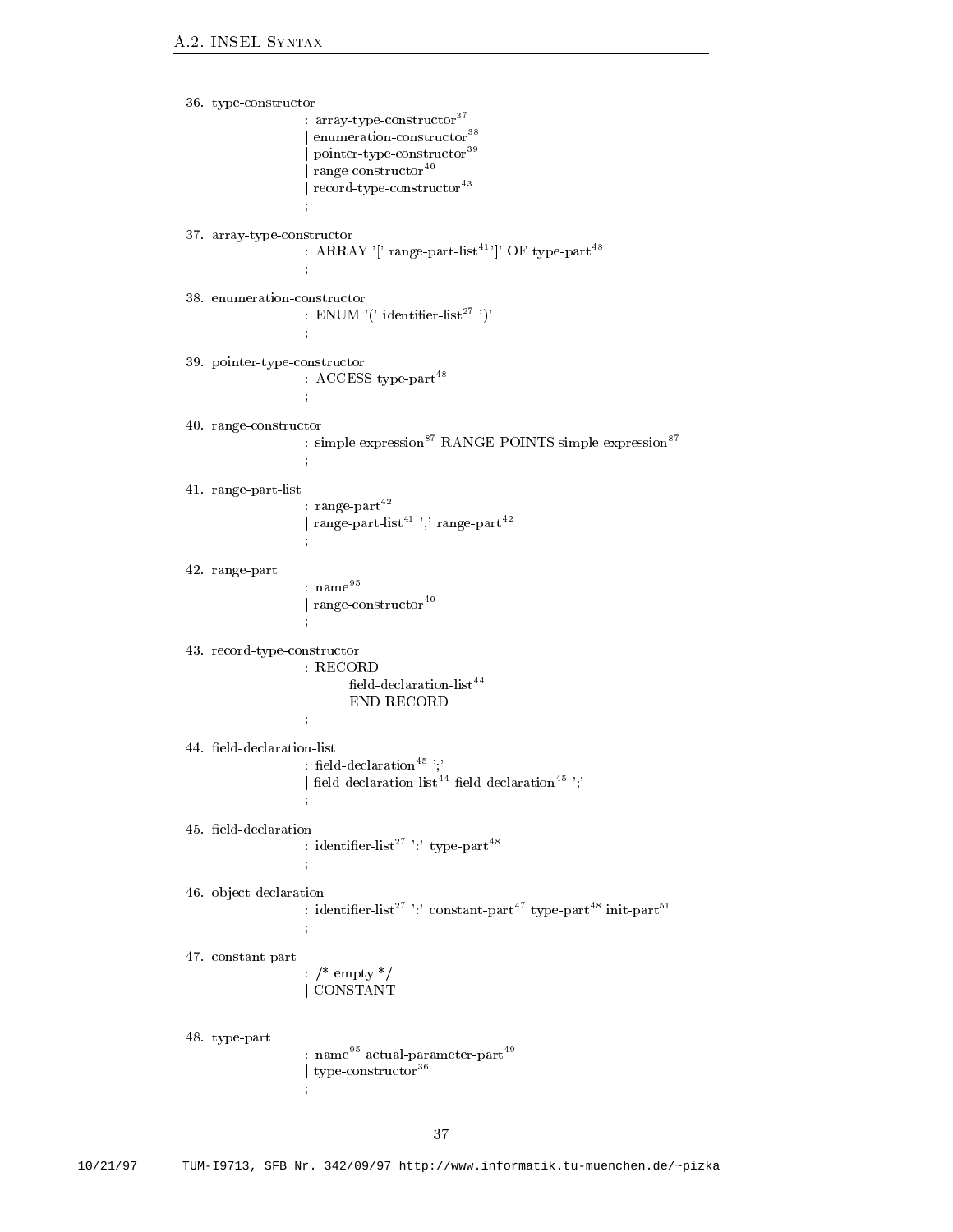```
actual-mark parameters parts
                                empt to the contract of the contract of the contract of the contract of the contract of the contract of the con
                                \vert ( \vert expression-list \vert )
expression- and the state of the state of the state of the state of the state of the state of the state of the
                               : \rm{expression}^{85}| expression-list control expression
                               \ddot{\phantom{a}}and the contract of the contract of the
in the particle of the particle of the particle of the particle of the particle of the particle of the particle of the particle of the particle of the particle of the particle of the particle of the particle of the particl
                               : /* empty */j ASSIGN-
OP expression	
statement of the particle of the particle of the particle of the particle of the particle of the particle of the particle of the particle of the particle of the particle of the particle of the particle of the particle of t
                                  \gamma<sup>*</sup> empty <sup>*</sup>/
                                j statement-
part statement
-

                                j statement-
part error 
53. statement
                                 da-
related-
statement

                                j compound-
statement

                                j simple-
statement

                                 call-
statement

                                j accept-
statement

                                j select-
statement

                                j block-
statement

                                and the contract of the contract of the
compounded and compound-
                                 loop-
statement

                                j if-
statement

                                j case-
statement
-
                                The Community of the Community
simple-statement and state states and state states and state states and state states and states are stated and
                                 assignment

                                j return-
statement

                                j exit-
statement

                                j incomplete-
statement

                                \parallel empty-statement \sim name actual-
parameter-
part
                               ċ
                                The Community of the Community
accept-neuron-ment
                                ACCEPT IDENTIFIER
                                SELECT
                                            select-
alternatives
                                            select-
else-
part END SELECT
                               \frac{1}{2}
```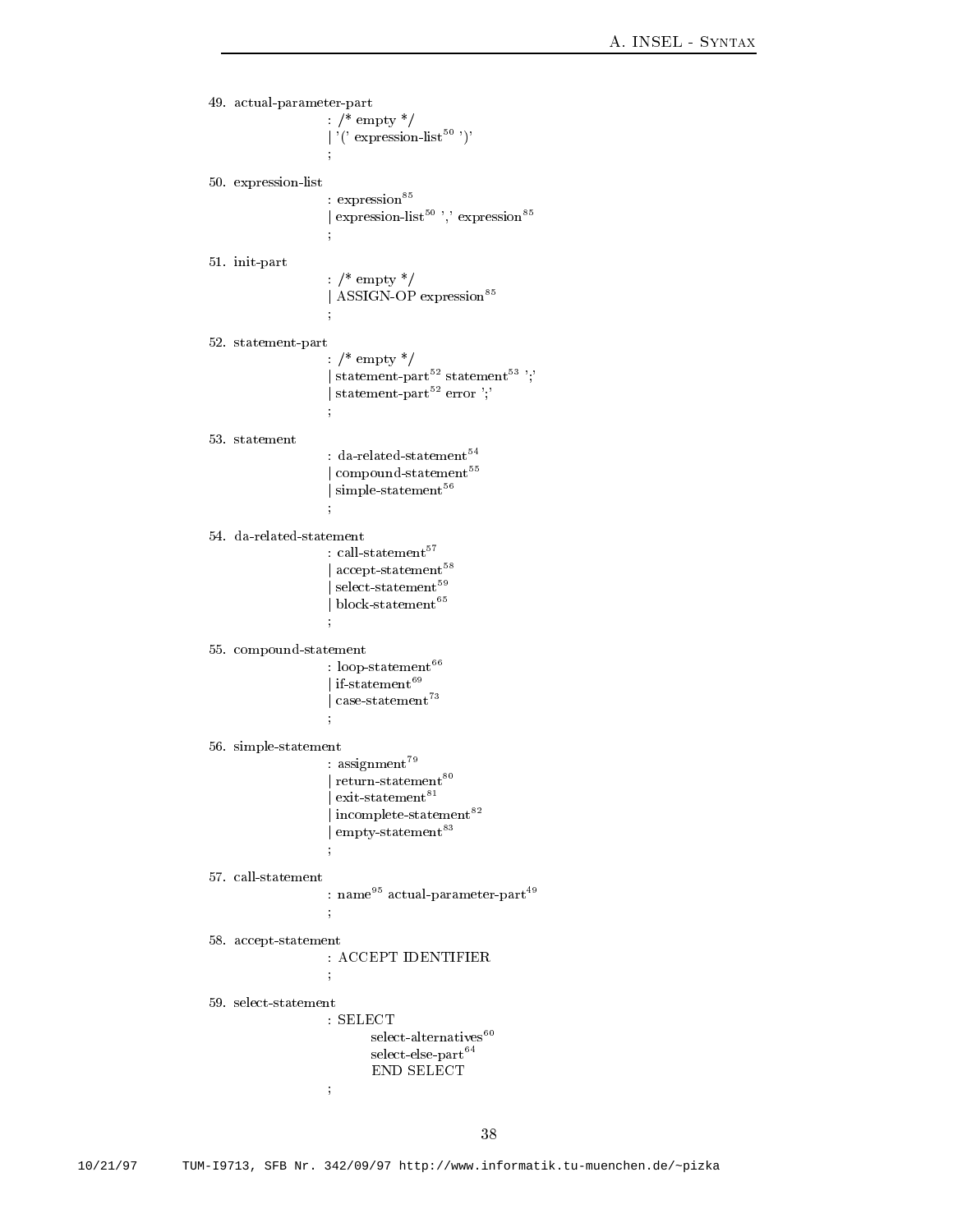```
 select-
alternative

                               | select-alternatives OR select-alternative =
                               : when-part accept-alternative are some as a second term of \simj when-
part TERMINATE 
                               ÷
                               and the contract of the contract of the
when-beam particles are the contract of the contract of the contract of the contract of the contract of the contract of the contract of the contract of the contract of the contract of the contract of the contract of the co
                              : /* empty */| WHEN condition<sup>84</sup> DO
actes and alternative control of the control of the control of the control of the control of the control of the control of the control of the control of the control of the control of the control of the control of the contr
                                accept-
statement

                                           statement-
part

 select-
else-
part
                               : /* empty */j ELSE statement-
part
                               The Community of the Community
                               BLOCK IDENTIFIER IS
                                           declaration-
part statement-
part END opt-
identier
                              \frac{1}{3}

 loop-
statement
                               : label-part for-while-part \overline{\phantom{a}}LOOP
                                           statement-
part END LOOP opt-
identier
                              \frac{1}{3}
 label-
part
                              : /* empty */j IDENTIFIER 
                              \frac{1}{2}
 for-
while-
part
                               \therefore /*empty */
                               j FOR IDENTIFIER IN range-
part
                               j WHILE condition	
                               \pm IF condition \pm THEN statement-part \pmelsif-
part else-
part END IF
                               \ddot{\phantom{1}}elsification in the partners of the partners of the partners of the partners of the partners of the partners of the partners of the partners of the partners of the partners of the partners of the partners of the partners o
                              \therefore /* empty */
                               j elsif-
part elsif
                              \frac{1}{3}
```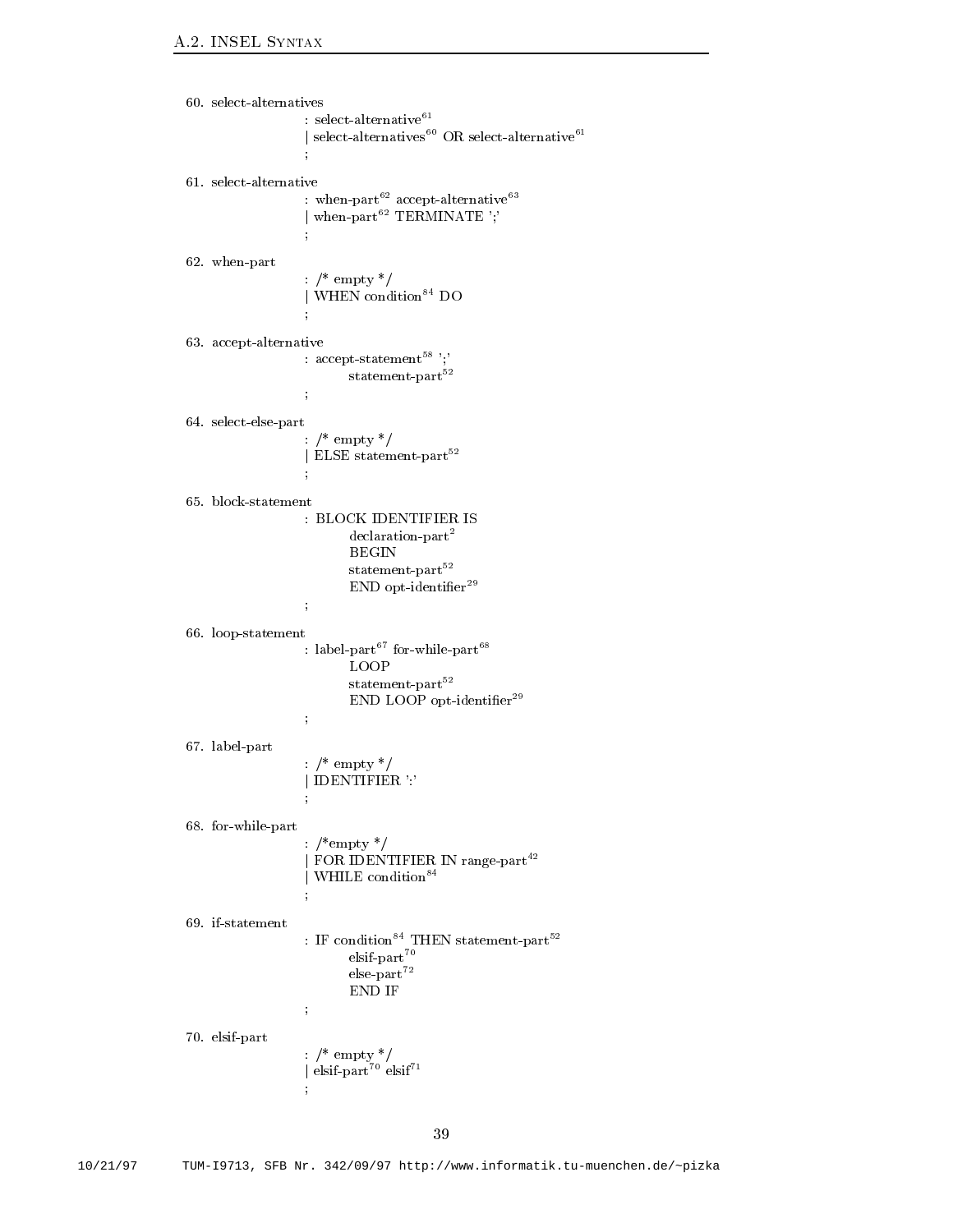```
71. elsif
                      : ELSIF condition THEN statement-part T
                     \frac{1}{3} else-
part
                     : /* empty */j ELSE statement-
part
                     : CASE expression ^{85} IS
                              case-
alternatives END CASE
                       case-
alternative

                      j case-
alternatives case-
alternative

                      and the contract of the contract of the
                      : WHEN choices-or-others DO statement-part -
                     \frac{1}{2}: choices<sup>77</sup>
                     j OTHERS
77. choices
                      : choice<sup>78</sup>
                     | choice<sup>77</sup> choice<sup>78</sup>
                      \ddot{\phantom{1}}78. choice
                     : expression<sup>85</sup>
                      j range-
constructor
79. assignment
                      : name ASSIGN-OP expression
                      ċ
                      The Community of the Community
                     : RETURN expression<sup>85</sup>
                      The Community of the Community
                      : EAII opt-ndentiner
                     \frac{1}{3} incomplete-
statement
                     : INCOMPLETE\frac{1}{3}	 empty-
statement
                      NULL
                     \frac{1}{2}: \rm{expression}^{85}\frac{1}{3}
```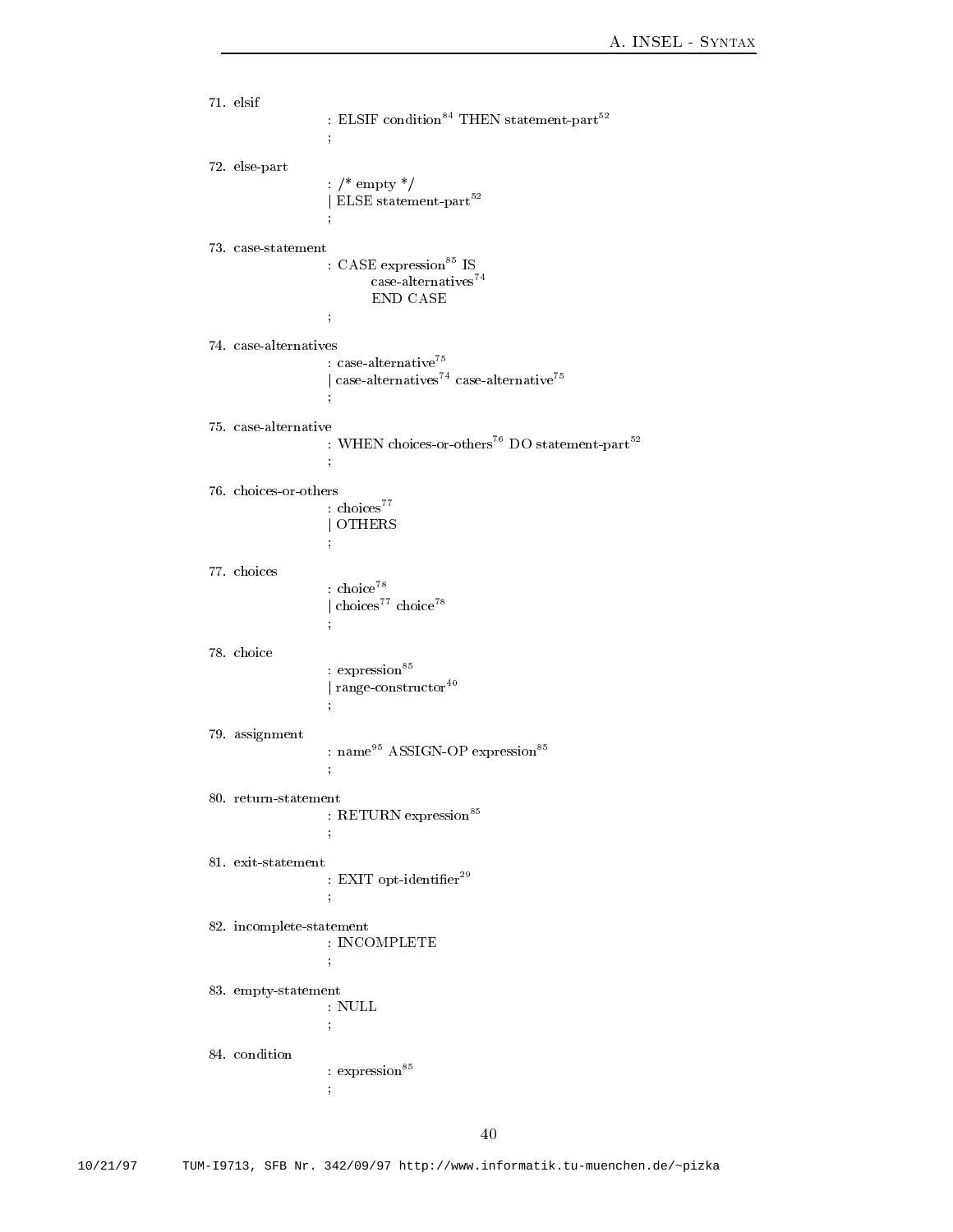```
85. expression
                        : relation<sup>86</sup>
                         \,l expression\, logical-operator relation\,86. relation
                          simple-
expression	
                         | simple-expression relational-operator simple-expression b
                         and the contract of the contract of the
 simple-
expression
                        : {\rm term}^{88}j simple-
expression	 adding-
operator term		
88. term
                         : {\rm factor}^{89}iterm multiplying-operator factor f
                         \frac{1}{2}89. factor
                        : operand<sup>90</sup>
                         j factor	 exponentiating-
operator operand
                         The Community of the Community
90. operand
                         : \text{primary}^{91}j unary-
operator operand
91. primary
                        : literal^{92}j variable-
or-
function-
call
                         j generating-
expression
                         | '(' expression<sup>85</sup>')'
                         The Community of the Community
92. literal
                         j STRING-STRING-STRING-STRING-STRING-STRING-STRING-STRING-STRING-STRING-STRING-STRING-STRING-STRING-STRING-STRING-
                         j Internet Entertainment in de la provincia de la provincia de la provincia de la provincia de la provincia de
                         j REAL-
LITERAL
                         j boolean-
literal-
                         j NULL
                         The Community of the Community
                          TRUE
                        j FALSE
variable-call includes the processes type converses the conversion of \mathcal{L}_{\mathcal{A}}: name actual-parameter-part and actual-part and some \alpha\frac{1}{3}95. name
                         \frac{1}{2} name \frac{95}{1}, IDENTIFIER
                         | name<sup>95</sup> DEREF
                         j name  expression-
list 
                         j RTMANAGER
                         ÷
```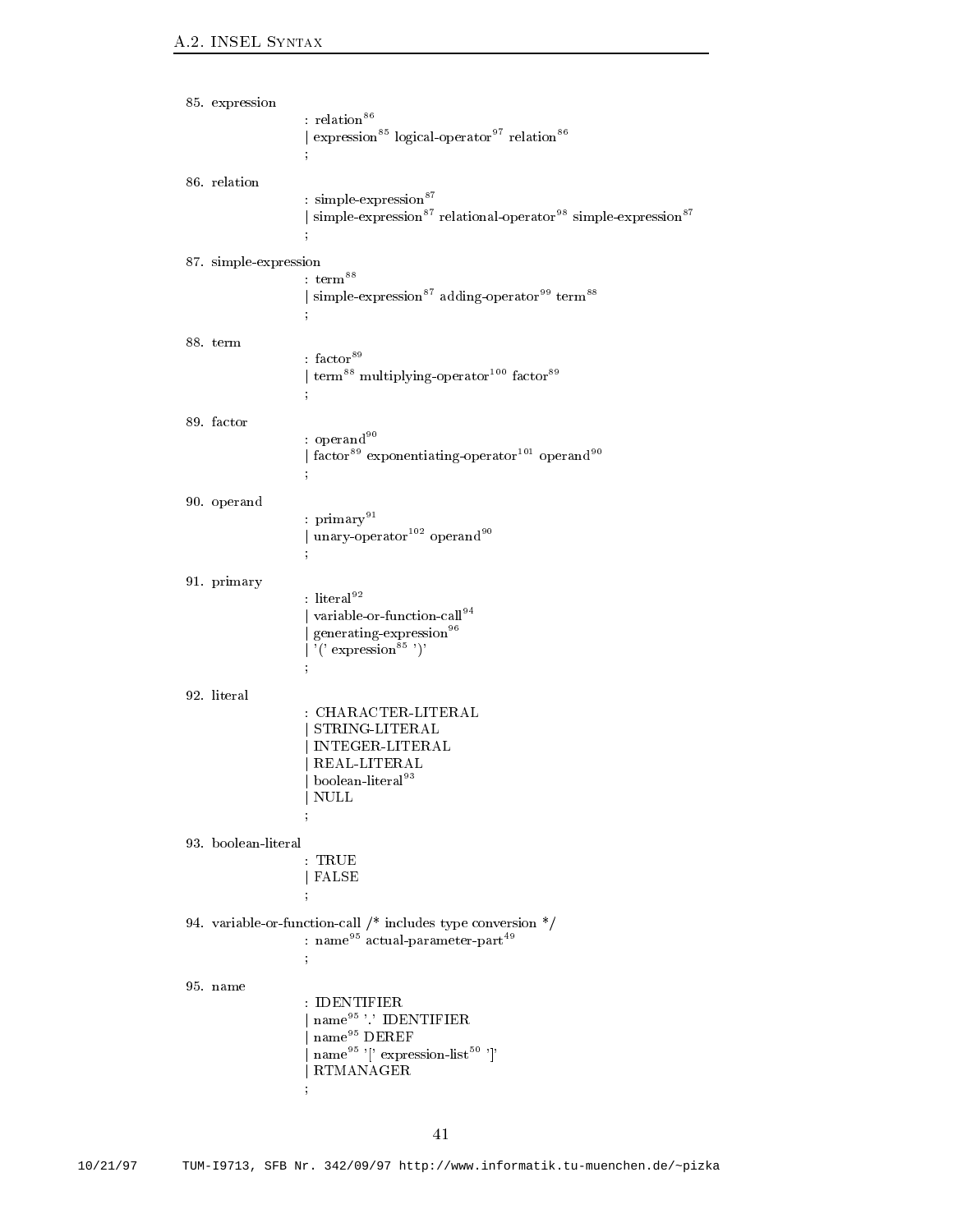```
96. generating-expression
                                \cdot NEW name<sup>95</sup> actual-parameter-part<sup>49</sup>
                                       and the contract of the contract of the
   logical-
operator
                                       AND
                                       j OR
                                      j XOR
   relational-
operator
                                      \cdot \prime =
                                        \mathcal{C}\geqj NE
                                       j LE
                                      j GE
   adding-
operator

                                       the contract of the contract of the contract of the contract of the contract of
                                      |\, '&'
                                      \ddot{ } multiplying-
operator
                                      \longrightarrow \mathbb{R}^3j -

                                      j MOD
                                      ÷
 exponentiating-
operator
                                       EXP
                                      \frac{1}{2}unary-term and the contract of the contract of the contract of the contract of the contract of the contract of
                                      \cdot '+'
                                      \mathfrak{f}^{\mathfrak{g}} j
                                      j NOT
                                      ÷
	 sign-
part
                                      : 7 + 7je poznata u objavljanje u objavljanje u objavljanje u objavljanje u objavljanje u objavljanje u objavljanje u
                                       j je emperent je biografije domini i postavanje koji se objavlja s objavlja s objavlja s objavlja s objavlja s
```
#### A Abstract INSEL Grammar  $A.3$

- 1. CompUnit ( DeciList )
- 2. DeclList  $\ast$  Decl<sup>3</sup>

 $\mathbf{r}$  and  $\mathbf{r}$  and  $\mathbf{r}$ 

- Decl DaGen <sup>j</sup> DeGen <sup>j</sup> GenGen <sup>j</sup> GenGenIncarn <sup>j</sup> Ob jectDecl
- 4. DaGen (Defid DaGenType ParamList Import Export TypePart DaBody - $\lambda$
- $\mathfrak{d}$ . DaBody =  $\mathfrak{string}^{-1}$  | DeclAndImplPart
- 6. DeclAndImplPart ( $DeclList<sup>2</sup> StatementList<sup>47</sup> OptUsedId<sup>118</sup>$ )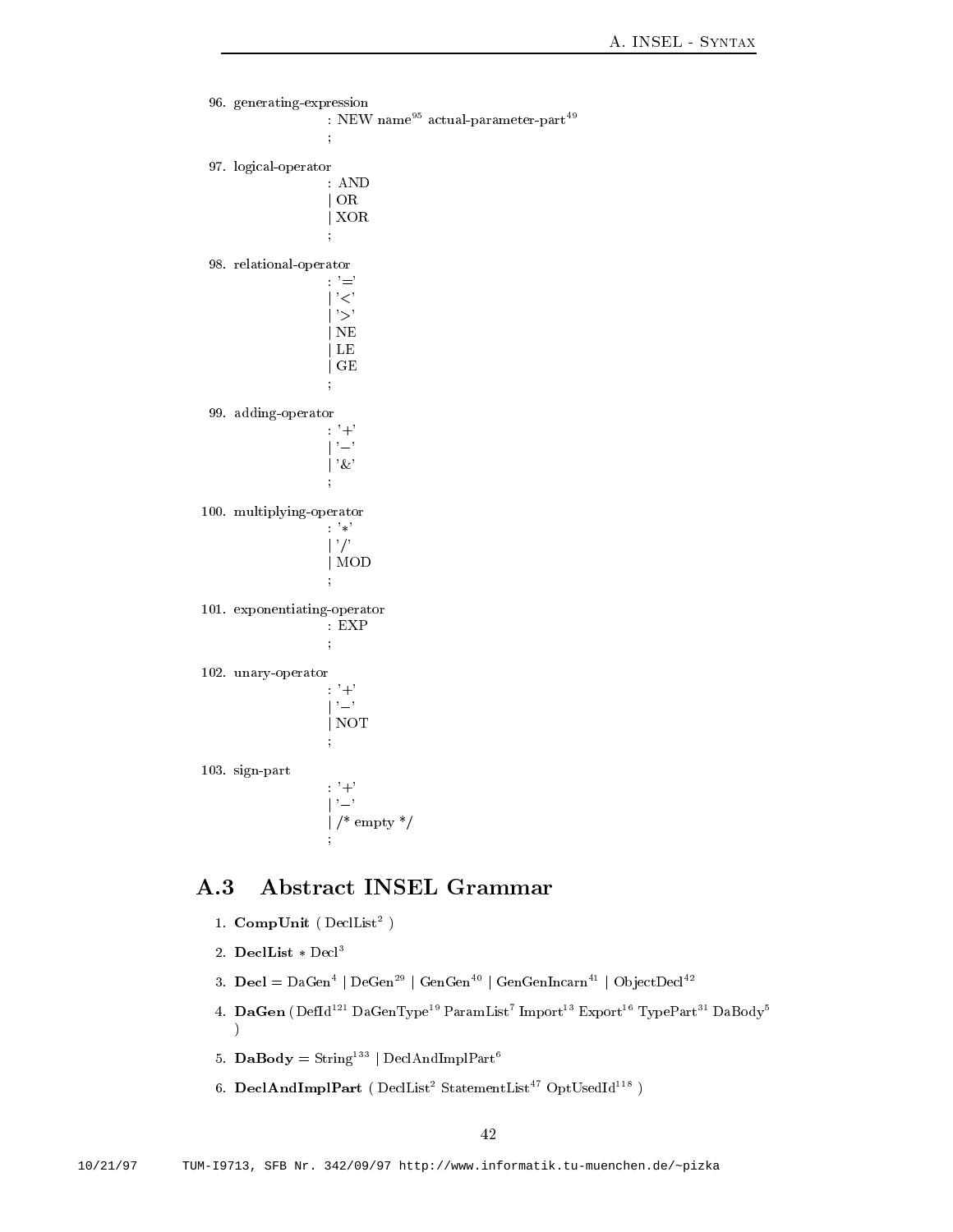```
7. ParamList * Param<sup>8</sup>
```
- 8. Param ( DeclidList <sup>--</sup> ParamMode TypeName<sup>--</sup> )
- 9. **ParamMode** =  $\text{In}^{10}$  | Out<sup>11</sup> | InOut<sup>12</sup>
- 10. In  $( )$
- 11. Out  $( )$
- 12. InOut  $( )$
- 13. **Import** ( $\text{ImportPart}^{14}$ )
- 14. Import $Part = All^+$  | TypeNameList $\top$
- TypeNameList TypeName-
- 16. Export ( $\text{ExpertPart}^{17}$ )
- 17. ExportPart =  $\text{All}^{18}$  | DeclIdList<sup>120</sup>
- 18. All  $( )$
- 19. DaGenType = AkteurGen<sup>--</sup> | DepotGen<sup>--</sup> | OrderGen<sup>--</sup>
- 20. Akteur $Gen = M$ Akteur $Gen^{21}$  | KAkteur $Gen^{22}$
- 21. MAkteurGen ()
- 22. KAkteurGen ()
- 23. DepotGen ()
- 24. OrderGen = SOrderGen | KOrderGen j
- 25.  $\mathbf{SOrderGen} = \mathrm{FSOrderGen}^{26} \mid \mathrm{PSOrderGen}^{27}$
- 26. FSOrderGen ()
- 27. PSOrderGen ()
- 28. KOrderGen ()
- 29. DeGen ( DefId TypePart T )
- $50.$  IVDePartList  $*$  IVDePart-times
- 31. TypePart = TypeName<sup>--</sup> | DeGenType<sup>--</sup>
- 32. TypeName ( $\text{Name}^{114}$   $\text{ExpList}^{78}$ )
- 33. DeGenType =  $Array^+$  | Enum- | Pointer- | Range- | Record- | Empty--
- 34. Array (TypePartList-TypePart-T)
- 35. Enum ( $DeclIdList<sup>120</sup>$ )
- 30. Pointer (TypePartic)  $\overline{\phantom{a}}$
- 37. Range  $(Exp<sup>79</sup> Exp<sup>79</sup>)$
- Record FieldDecl-
- 59. FieldDecl (DeclidList TypePart )  $\overline{\phantom{a}}$
- 40. GenGen (Declid<sup>---</sup> Declist<sup>-</sup> DaGen<sup>-</sup> )  $\mathbf{r}$  and  $\mathbf{r}$  and  $\mathbf{r}$
- 41. GenGenincarn ( Declid<sup>---</sup> DaGenType<sup>--</sup> TypeName-- TypeNameList-- )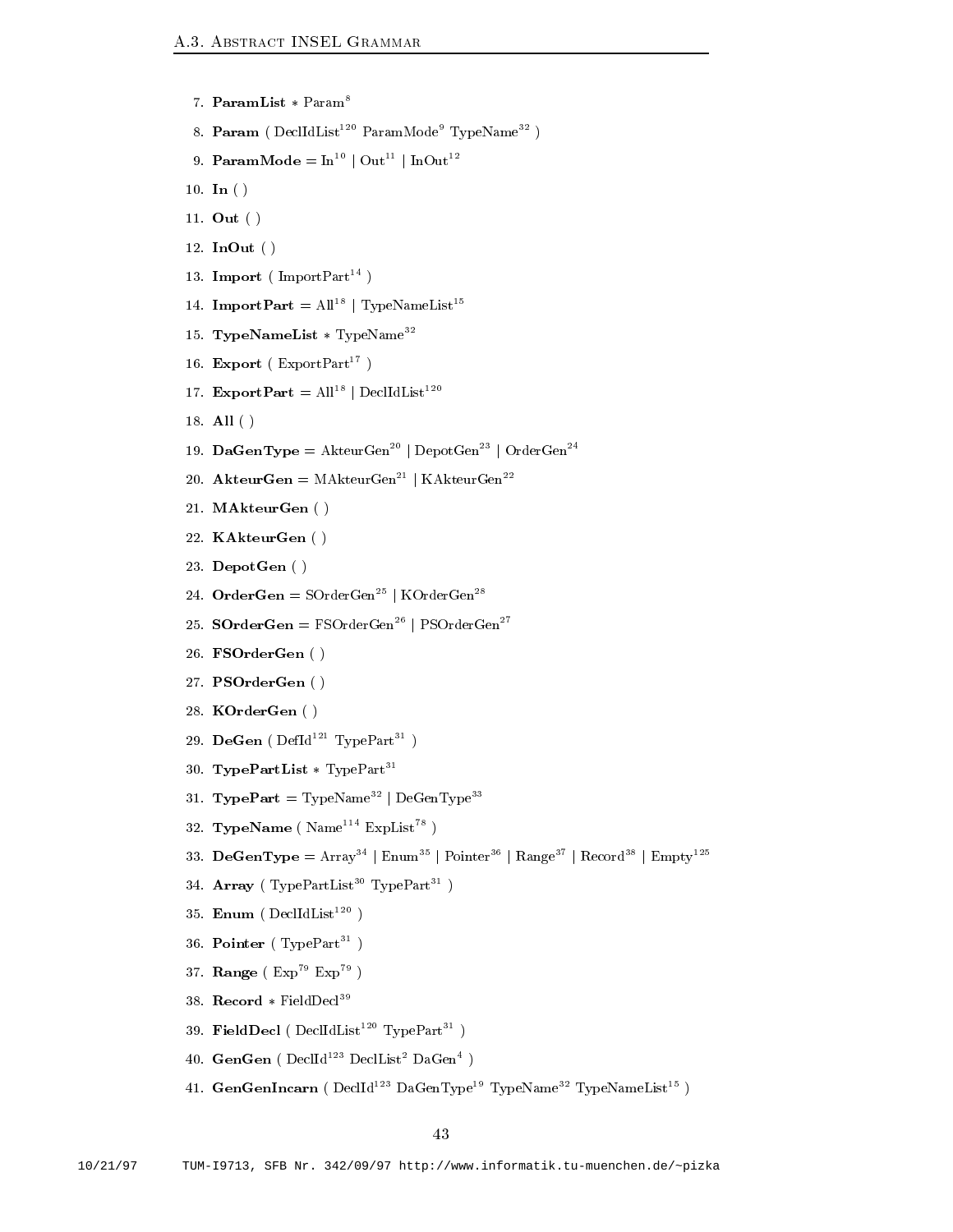- 42. ObjectDecl  $=$  varObjectDecl $\cdot$  | ConstObjectDecl $\cdot$
- 43. VarObjectDecl (DeclidList<sup>--</sup> TypePart<sup>--</sup> InitPart<sup>--</sup> )
- 44. ConstObjectDecl (DeclidList<sup>--</sup> TypePart<sup>--</sup> InitPart<sup>--</sup> )
- 40. Init $Part =$  Empty  $\Box$  | Exp
- 40. Predeclared (DeciList )  $\mathbf{r}$  and  $\mathbf{r}$  and  $\mathbf{r}$
- 47. StatementList \* Statement T
- Statement CallStatement <sup>j</sup> AcceptStatement <sup>j</sup> SelectStatement
- 49. IfStatement (IfRuleList ElsePart )
- 50. IfRuleList  $*$  IfRule<sup>51</sup>
- 51. **IfRule** (Cond<sup>-</sup> StatementList )
- 52. ElsePart ( $StatementList^{47}$ )
- 53. Cond  $(Exp<sup>79</sup>)$
- 54. SelectStatement ( SelectList ElsePart = )
- 55. SelectList  $\ast$  SelectItem<sup>56</sup>
- 56. SelectItem ( $OptCond<sup>57</sup> TermAcceptPart<sup>58</sup>$ )
- $\mathfrak{d}_i$ . OptCond = Empty  $\lceil \cdot \rceil$  Cond
- 58. TermAcceptPart = Terminate<sup>59</sup> | AcceptPart<sup>60</sup>
- 59. Terminate $( )$
- bu. AcceptPart (AcceptStatement StatementList )
- 61. AcceptStatement ( $\text{UsedId}^{124}$ )
- 02. BlockStatement ( Declid<sup>---</sup> DeclList StatementList OptUsedId<sup>---</sup> )
- 63. LoopStatement ( $OptDecId<sup>119</sup> For WhitePart<sup>64</sup> StatementList<sup>47</sup> OptUsedId<sup>118</sup>$ )
- $64.$  For WhilePart  $=$  Empty  $\lceil$  | For  $\lceil$  | While  $\lceil$
- bb. **For** ( Declid<sup>---</sup> TypePart<sup>--</sup> )  $\mathbf{r}$  and  $\mathbf{r}$
- 66. While  $(\text{Cond}^{53})$  $\mathbf{r}$  and  $\mathbf{r}$
- 67. CaseStatement ( $Exp<sup>79</sup> CaseList<sup>68</sup>$ )
- 68. CaseList  $*$  CaseItem<sup>69</sup>
- 69. CaseItem (ChoiceList<sup>70</sup> StatementList<sup>47</sup>)
- 70. ChoiceList  $*$  ChoiceItem<sup>71</sup>
- $(1.$  ChoiceItem  $=$  Exp  $\parallel$  Range-
- 72. CallStatement ( $\text{Name}^{114}$  ExpList<sup>78</sup>)
- 73. Assignment ( $\text{Name}^{114}$   $\text{Exp}^{79}$ )
- (4. ReturnStatement (Exp. )
- 75. ExitStatement ( $OptUsedld^{118}$ )
- 76. IncompleteStatement ()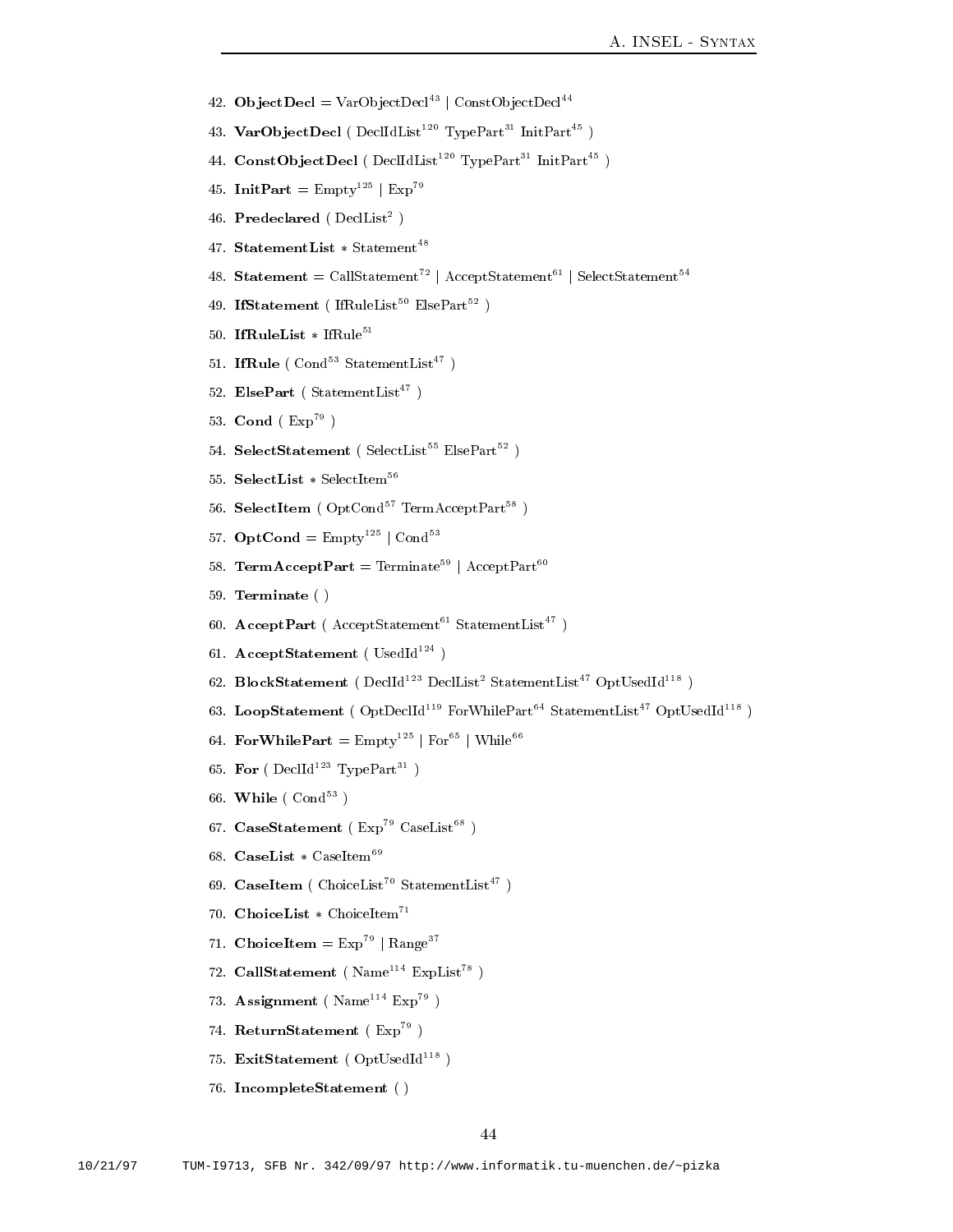- 77. EmptyStatement ()
- 78. ExpList  $*$   $Exp<sup>79</sup>$
- 79.  $\text{Exp} = \text{Literal}^{80}$  | VarOrFctAppl<sup>81</sup> | Operation<sup>88</sup> | GenExp<sup>82</sup>
- $\delta U$ . Literal  $\equiv$  1nt  $\Gamma$  | Char- $\Gamma$  | String- $\Gamma$  | Real $\Gamma$  | TrueVal $\Gamma$  | FalseVal
- 81. Var $\text{OrFctAppl}$  (Name<sup>114</sup> ExpList<sup>78</sup>)
- 82. GenExp ( TypeName )
- 83. Real (String<sup>---</sup>  $\overline{\phantom{a}}$
- TrueVal
- 85. FalseVal ()
- 86. NilVal ()
- 87. ManagerVal ()
- 88. Operation ( $Operator<sup>89</sup>$  ExpList<sup>78</sup>)
- 89. Operator ( $OpType<sup>90</sup> File<sup>126</sup> LineNo<sup>127</sup>$ )
- 90. **OpType =** LogOpType<sup>--</sup> | RelOpType<sup>--</sup> | ArithOpType<sup>--</sup> | StringOpType<sup>--</sup>
- 91. LogOpType =  $\text{AndOp}^{95}$  |  $\text{OrOp}^{96}$  |  $\text{XorOp}^{97}$  |  $\text{NotOp}^{98}$
- 92.  $\textbf{ReIOpType} = \text{EqUp}^{\cdots} \mid \text{LessOp}^{\cdots} \mid \text{GreatestOp}^{\cdots} \mid \text{NeqOp}^{\cdots} \mid \text{GeqUp}^{\cdots} \mid \text{GeqUp}^{\cdots}$
- 93. **ArithOpType** = AddOp<sup>105</sup> | SubOp<sup>106</sup> | MultOp<sup>107</sup> | DivOp<sup>108</sup> | ModOp<sup>109</sup>
- 94. String Up I ype  $=$  ConcUperture
- 95. AndOp ()
- 96.  $\textbf{OrOp}$  ()
- 97. **XorOp** ()
- 98. NotOp ()
- 99. EqOp()
- 100. LessOp $()$
- 101.  $GreatestOp()$
- 102.  $NeqOp()$
- 103. LeqOp $()$
- GeqOp
- 105.  $\mathbf{AddOp}$  ( )
- 106.  $\text{SubOp}$  ()
- 107. MultOp $( )$
- 108. DivOp $()$
- 109.  $ModOp()$
- 110.  $\mathbf{ExpOp}$  ()
- 111.  $\text{PosOp}( )$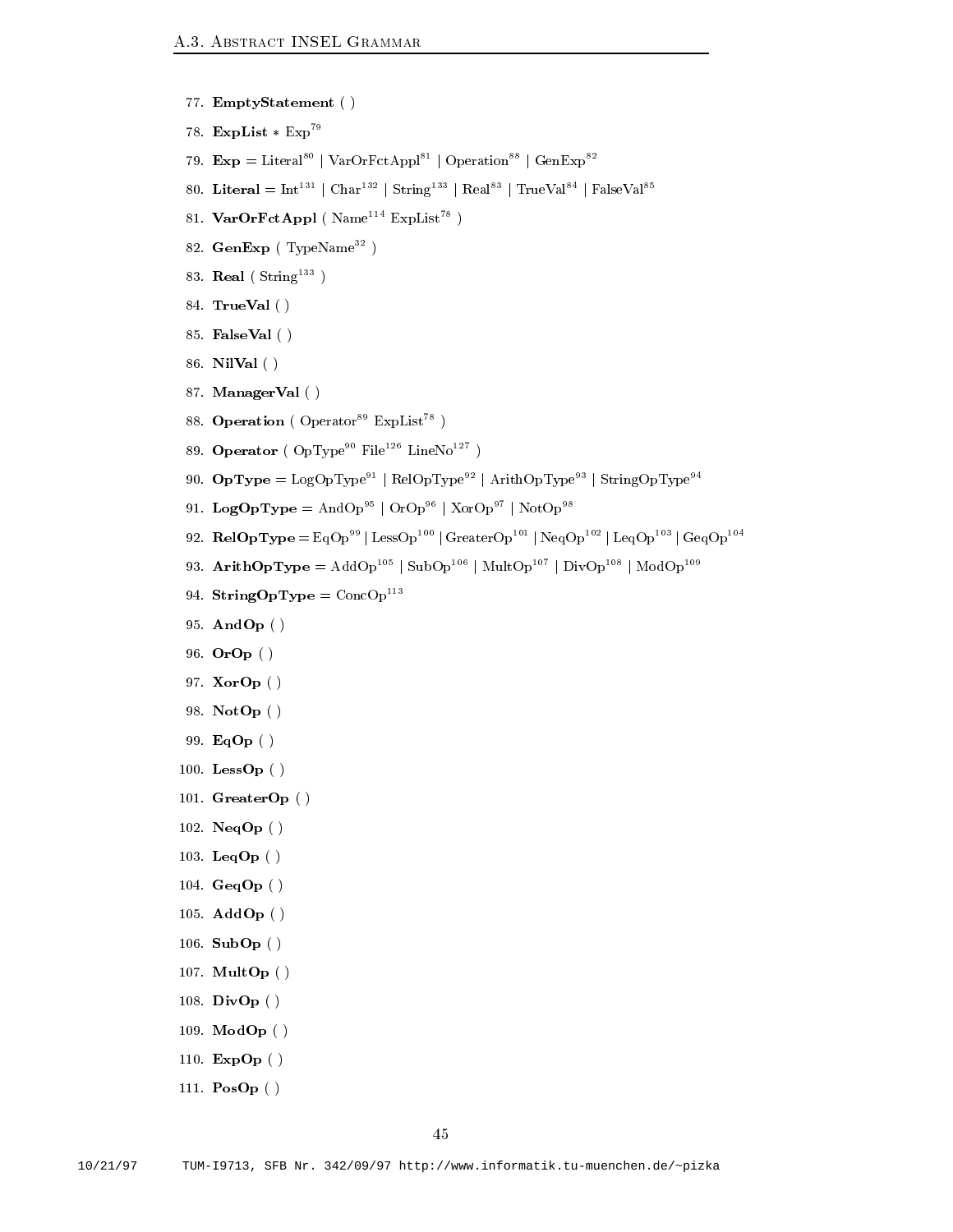- 112. NegOp ()
- 113.  $ConeOp()$
- 114. Name \* NameItem
- 115. **NameItem** = UsedId<sup>124</sup> | Deref<sup>116</sup> | ArrayAppl<sup>117</sup> | ManagerVal<sup>87</sup>
- 116. Deref ()
- 117.  $ArrayAppl$  ( $ExpList^{78}$ )
- $118.$  OptUsedId =  $Empty = |$  UsedId<sup>---</sup>
- 119. **OptDeclId** =  $Empty = |$  DeclId<sup>---</sup>
- 120. DeclIdList  $\ast$  DeclId<sup>123</sup>
- 121. **DefId** =  $\text{Speedd}^{122}$  | DeclId<sup>123</sup>
- $122.$  Specia ( $1$ dent $11$  File $-$  LineNo $-$  )
- 123. Decild ( Ident The Pile LineNo Theory )
- 124. Usedid (Ident File LineNo )
- 125. Empty $( )$
- $_{120}$ . File  $=$  Reference
- $12$ . Lineno =  $10$
- 128. LimitPart (Import Export )
- 129. Constant  $( )$
- 130. Ident $( )$
- 131. Int  $( )$
- 132. Char ()
- 133. String ( )
- er er er er en er en de groupe de la proposition de la proposition de la proposition de la proposition de la p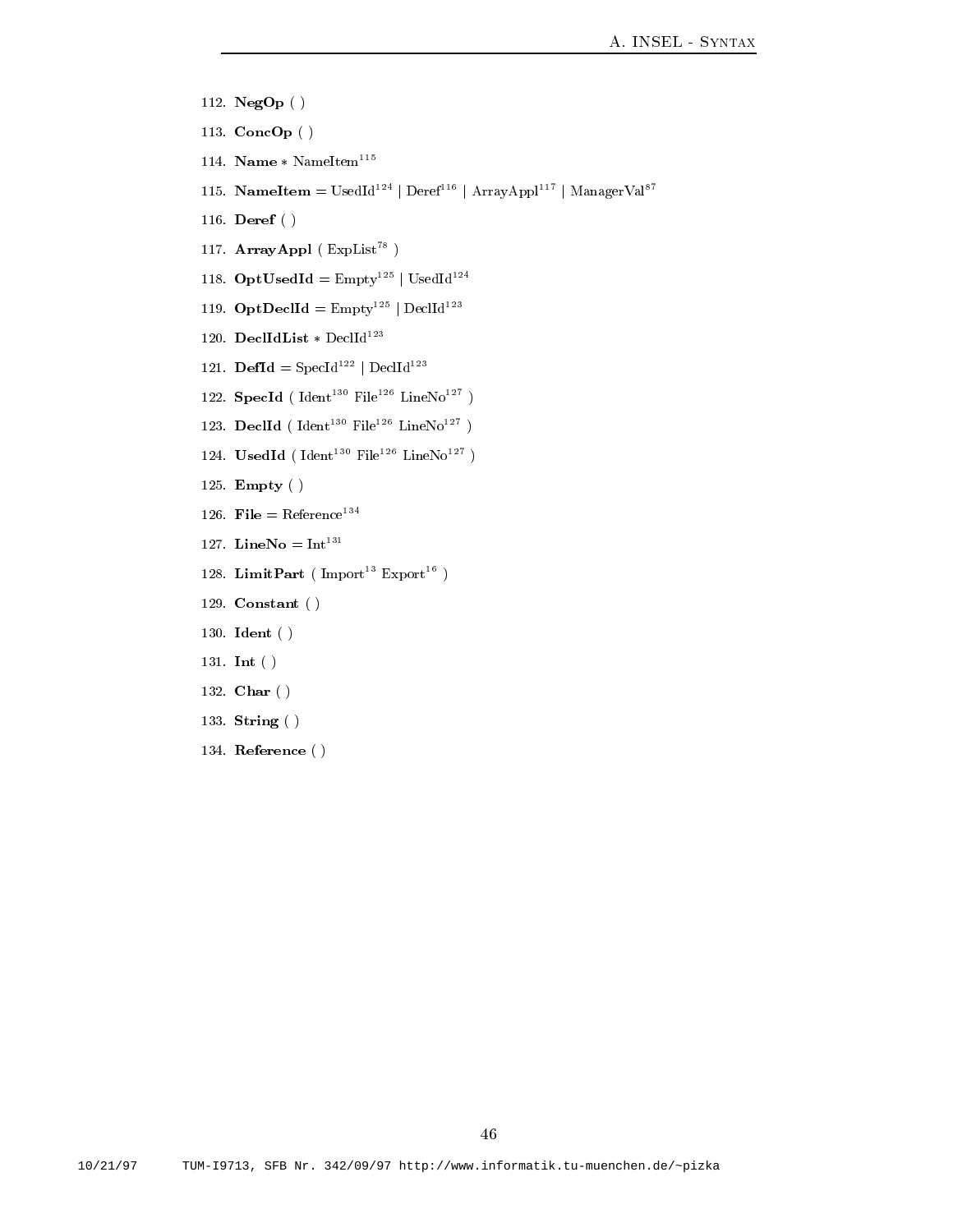# B INSEL Example Programs

The following INSEL sample programs are listed to demonstrate some of the con cepts of INSEL and the current abilities of the compiler

#### $\bf{B}$ .1 **Nested Function**

```
-- $Id: function.insel, v 1.3 1997/09/30 14:10:57 pizka Exp $
MACTOR System IS
   rnie in character is the international putchare in the character in the contracted in the contracted in the co
   processes in the contract of the contract of the contract of the contract of the contract of the contract of t
   a: integer := 5;b: integer;
   FUNCTION dummy-
xy  IN integer RETURN integer IS
      lokal: integer;
   BEGIN
      \text{lokal} := x+y+a;
      RETURN lokal;
  END dummy;
BEGIN
   b := 1;FOR I IN 1..1000000 LOOP
       b  dummy-
aI
   END LOOP;
   was a structured by the structure of the structure of the structure of the structure of the structure of the structure of the structure of the structure of the structure of the structure of the structure of the structure o
   WriteChar-
n
END System
```
Although function. insel is only a simple example, it already demonstrates some of the capabilities of the INSEL compiler

- $\mathcal{A}$  actors Based on the source text matrix is the source  $\mathcal{A}$  shown generator and actor  $\mathcal{A}$ system is elaborated at runtime Each instance of an actor created on behalf of this generator performs its computation concurrently to its creator
- Nesting of generators The OrderGenerator dummy is nested within actor instances of generator system
- Access to nonlocal variables as done with integer a in dummy
- Integration of external functions written in other languages such as  $\mathcal{L}(\mathbf{1}, \mathbf{1}, \mathbf{1})$ demonstrated with WriteChar and WriteInt

#### $B.2$ Primes

This example of a naive generator for prime numbers illustrates the use of INSEL's passive objects called "depots", dynamic data structures (pointer generators and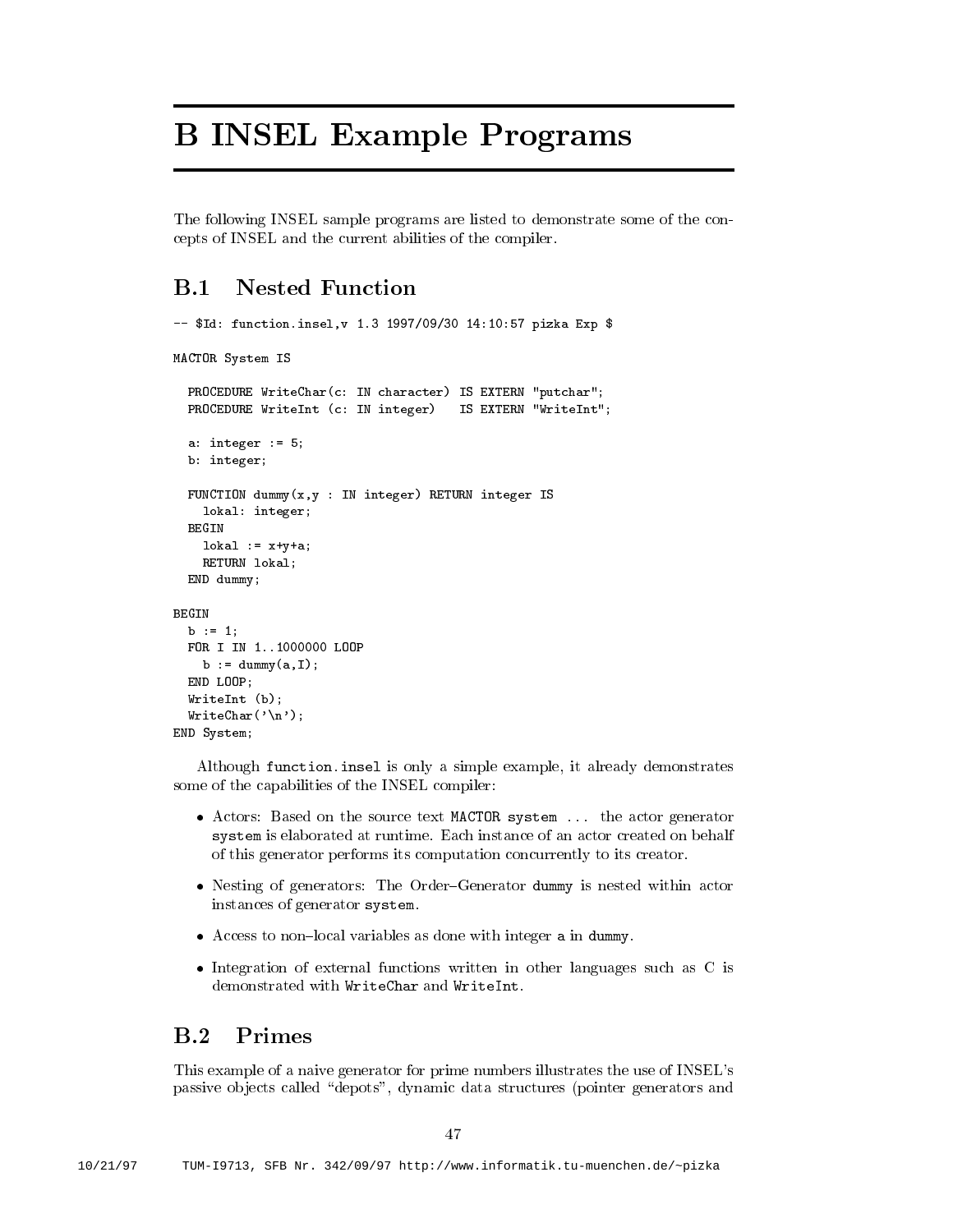the NEW operator) and an actor generator PrimeTest to create actors of extremely fine granularity. Notice, that the program only determines, that actor incarnations of PrimeTest may perform concurrently to their creator It is the task of the distributed cooperative management system including the functionality of the compiler to computer computation in the computation is the computation of the computation is the primeric generator, it demands the production of alternative code representations from the compiler. The alternatives needed for PrimeTest actors allow to perform the computation of PrimeTest as a usual subprogram without a new thread or by one thread performing the computations of a set of PrimeTest actors

```
-- primes.naive.insel
<u>.,</u>
MACTOR System IS
PROCEDURE OutChar-
c IN CHARACTER IS EXTERN putchar
PROCEDURE OutInt -
c IN INTEGER IS EXTERN WriteInt
  isPrim : boolean; shared result variable
DEPOT listmanager is - Passive object generator
 TYPE listpointertype IS ACCESS listitem
 TYPE listitem IS
   RECORD
      next : listpointertype;
      item : integer;
   END RECORD;
 TYPE myrecord IS
      laenge : integer;
      listhead : listpointertype;
   END RECORD;
  help, helpto, helpact : listpointertype;
  counter : integer;
  tmp : myrecord;PROCEDURE PrintList IS
    help := tmp.listhead;WHILE help /= NULL LOOP
      OutInt-
helpitem
      \blacksquarehelp := help^*.next;END LOOP
    nd a contract of the contract of the contract of the contract of the contract of the contract of the contract o
  END PrintList
  FUNCTION GetNextItem RETURN INTEGER IS
   help := helpact;IF helpact^{\circ}.next /= NULL THEN
     helpact := helpact\hat{ }.next;
    ELSE
      helpact := tmpu. listhead;
```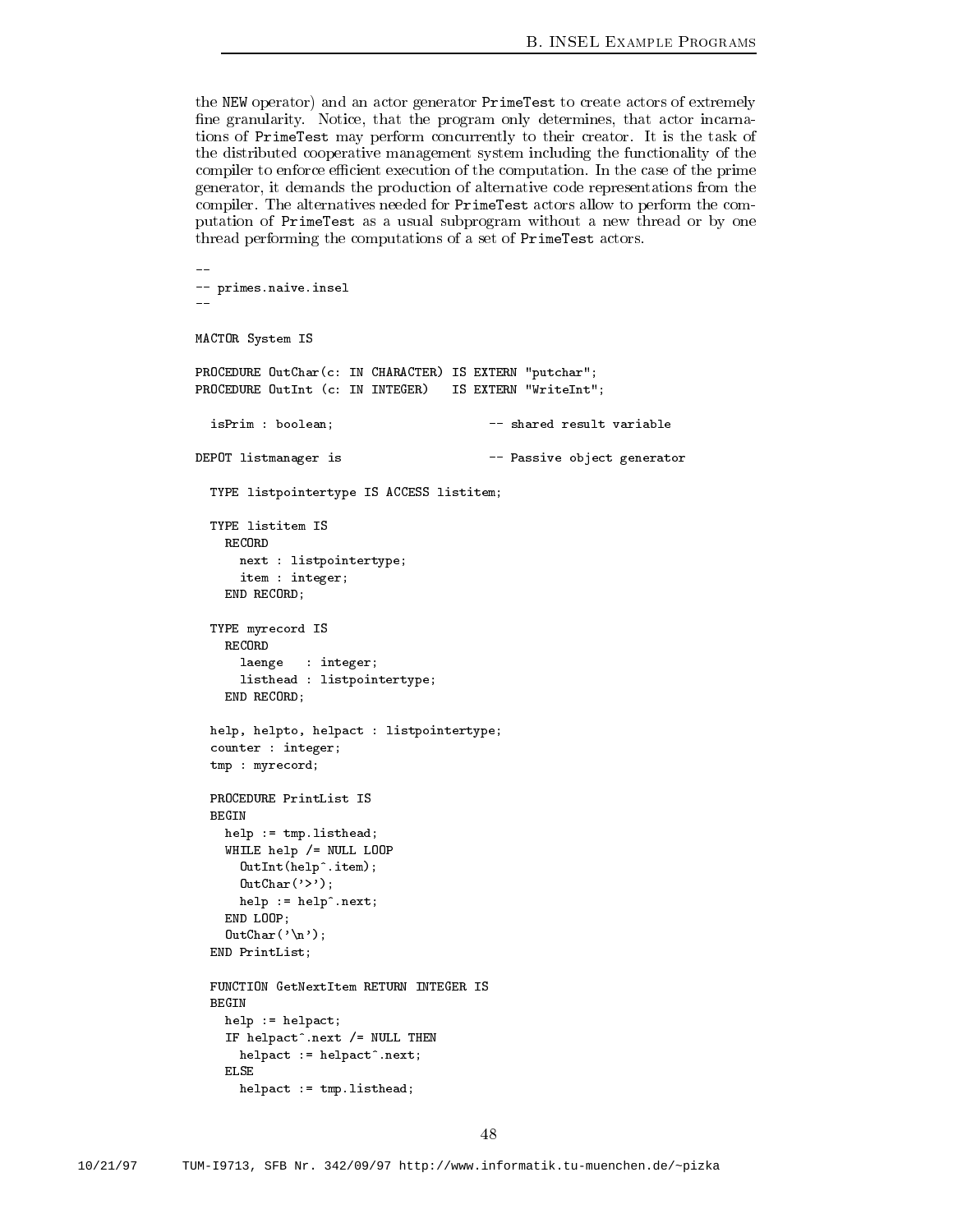```
END IF
    RETURN -
helpitem
 END GetNextItem
 FUNCTION Count RETURN INTEGER IS
  BEGIN
    counter := 0;help := tmp.listhead;WHILE help /= NULL LOOP
     counter := counter +1;
     help := help^{\frown}.next;END LOOP
    tmp.length = counter;RETURN counter;
  END Count;
  PROCEDURE Addnext-
add  IN integer IS
 BEGIN
    helpact := tmp.listhead;help := tmp.listhead;helpto := NULL;WHILE help /= NULL LOOP
     helpto := help;help := help^{\frown}.next;END LOOP;
    helpto^*. next := NEW listpointertype;helpto^*.next^*.item := add;helpto^*.next^*.next := NULL;
    tmp.length = tmp.length = tmp.length = t;END Addnext
 PROCEDURE Createfirst IS
  BEGIN
    tmpulethead := NEW listpointletype;tmp.listhead^-.item := 2;tmp,listhead^* .next := NULL;tmp.length = 1;helpact := tmp.listhead;
 END Createfirst
BEGIN  Canonic operation of the depot
  tmp.length = 0;tmp,listhead := NULL;END listmanager
                                          -- Actor generator !
MACTOR Primtest-
c  IN integer p  IN integer IS
BEGIN
 IF c MOD p = 0 THEN
   isPrim := false;END IF:
  ende en groupe de la poste de la poste de la poste de la poste de la poste de la poste de la poste de la poste 
END Primtest
 prim : listmanager; \overline{\phantom{a}} -- variable local to SYSTEM
 length : integer;
  cand : integer := 3;wurzel : integer;
BEGIN
 prim.Createfirst;
```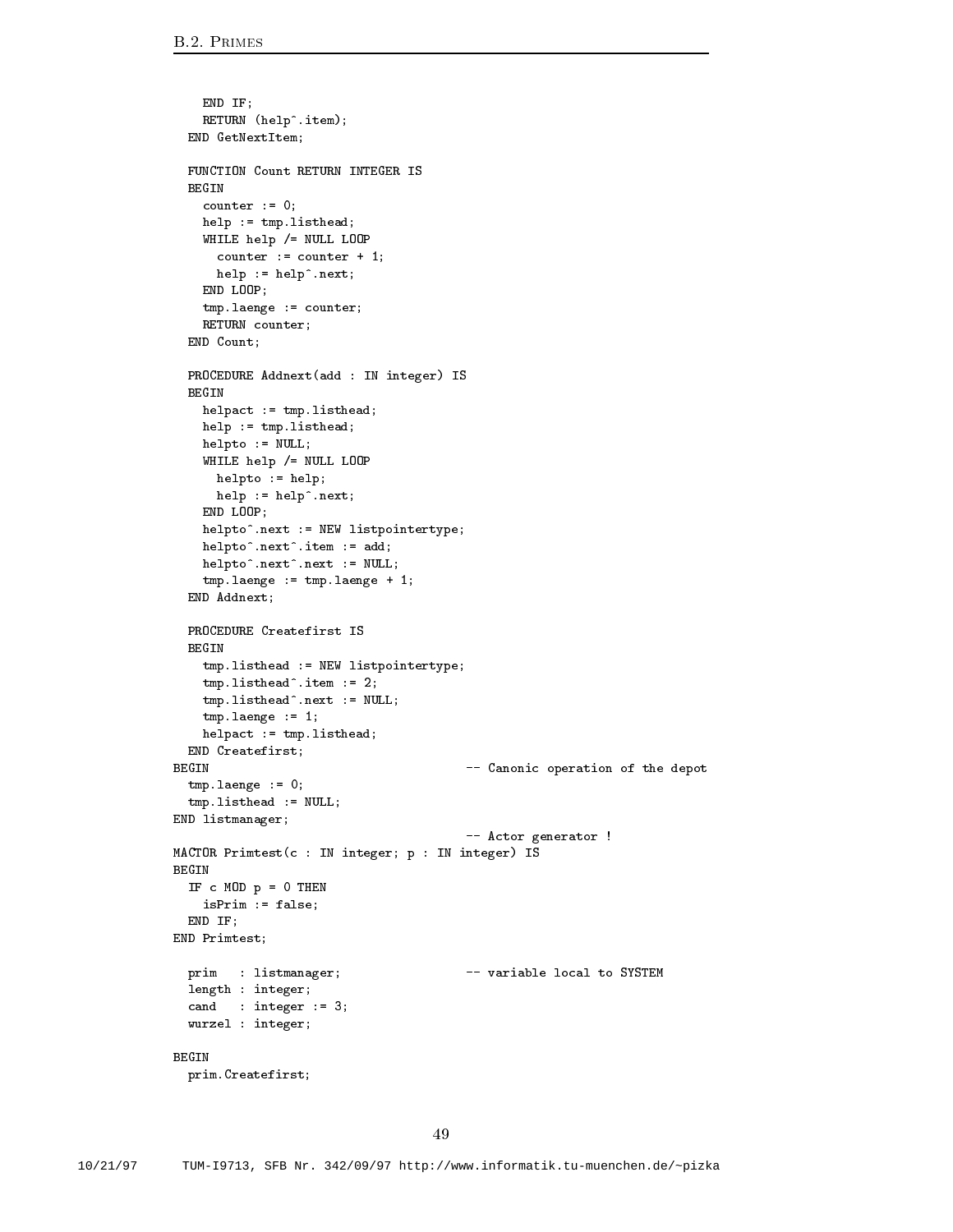```
WHILE primCount \le 200 LOOP
    isPrim := true;BLOCK PrimeTestBlock is -- Block syncing the testers
      FOR i IN 1 .. prim. Count LOOP
          wurzel := prim.GetNextItem;Primtest-
cand wurzel
          END IF
      END loop
    END PrimeTestBlock  end of sync block
    IF isPrim THEN
       prima cando como control de la control de la control de la control de la control de la control de la control d
    END IF
    cand := cand + 2;END LOOP;
  \texttt{prim.PrintList} ;
END System
```
Another concept illustrated in this example is the use of a block to synchronize multiple actors Block PrimeTestBlock at the end of the source text inside the statement part of SYSTEM synchronizes all test actors created inside the for-loop. The computation does not leave the block before all actors created inside the loop are terminated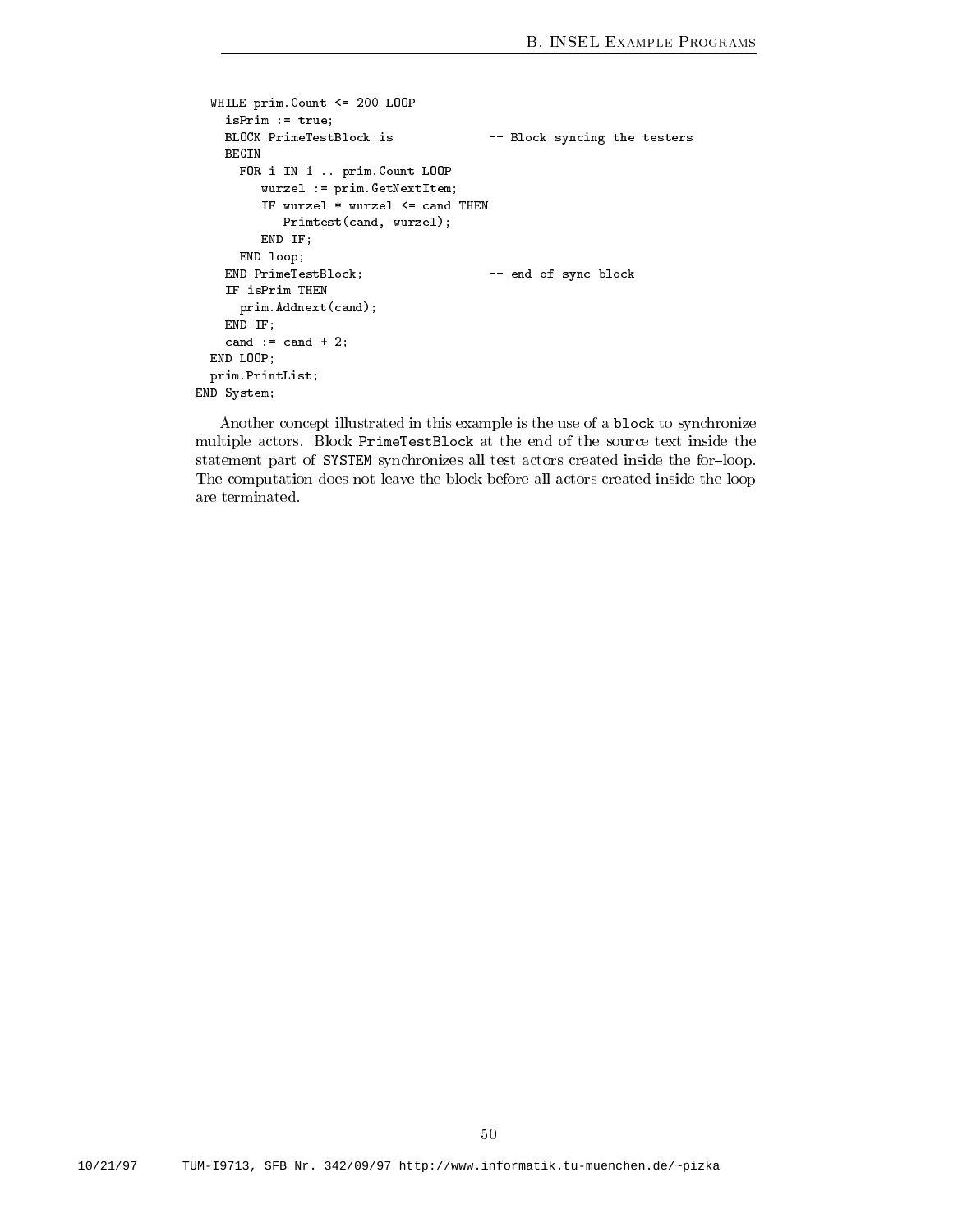# C Interface of the gcc Back-End

#### $C.1$ Important Files

| File     | Contents                                                                      |  |  |
|----------|-------------------------------------------------------------------------------|--|--|
| tree.def | Contains the definitions and documentation for the different kinds (dis-      |  |  |
|          | tinguished by codes) of tree nodes available and used in the GNU C            |  |  |
|          | compiler.                                                                     |  |  |
| tree.h   | Front-end tree definitions for GNU compilers. Defines the union type          |  |  |
|          | <i>tree</i> and access macros. Declarations of functions to create and expand |  |  |
|          | <i>trees.</i> Incomplete list of symbols that a front-end has to define.      |  |  |
| toplev.c | Top level of GNU compilers. Comprises main and<br>some                        |  |  |
|          | other very useful functions, such as error, warning, sorry and                |  |  |
|          | rest_of_decl_compilation.                                                     |  |  |

Table Correct Company is the correct of graduated and state of the correct correct of the correct correct correct correct correct correct correct correct correct correct correct correct correct correct correct correct corr

see insel<u>e and the relevant less and functions that are needed or helpful are needed</u> to develop a GNU based compiler

#### $C.2$ Symbols Front-Ends Have to Define

Following functions and variable identifiers have to be declared and defined by each front-end. Documentation about the expected semantics can partially be found in tree. h and must otherwise be extracted from the source codes of existing compiler, eg gic

| • Initialization and parsing | • Management of lexical scopes |
|------------------------------|--------------------------------|
| $-$ init_lex()               | $-$ pushlevel()                |
| $-$ init decl_processing()   | $-$ poplevel()                 |
| - lang_decode_option()       | $-$ insert_block()             |
| $-$ lang_init()              | $-$ set_block()                |
| - lang_finish()              | $-$ pushdecl()                 |
| $-$ lang_identyfy()          | $-$ getdecl()                  |
| $-$ yyparse()                | $-$ global bindings $p()$      |
|                              | $-$ kept $\text{level}_p()$    |
|                              | $-$ copy_lang_decl()           |
| • Handling of types          | - signed_type()                |
| - incomplete_type_error()    | - unsigned_type()              |
| - type_for_size()            | - signed_or_unsigned_type()    |
| - type_for_mode()            | - truthvalue_conversion()      |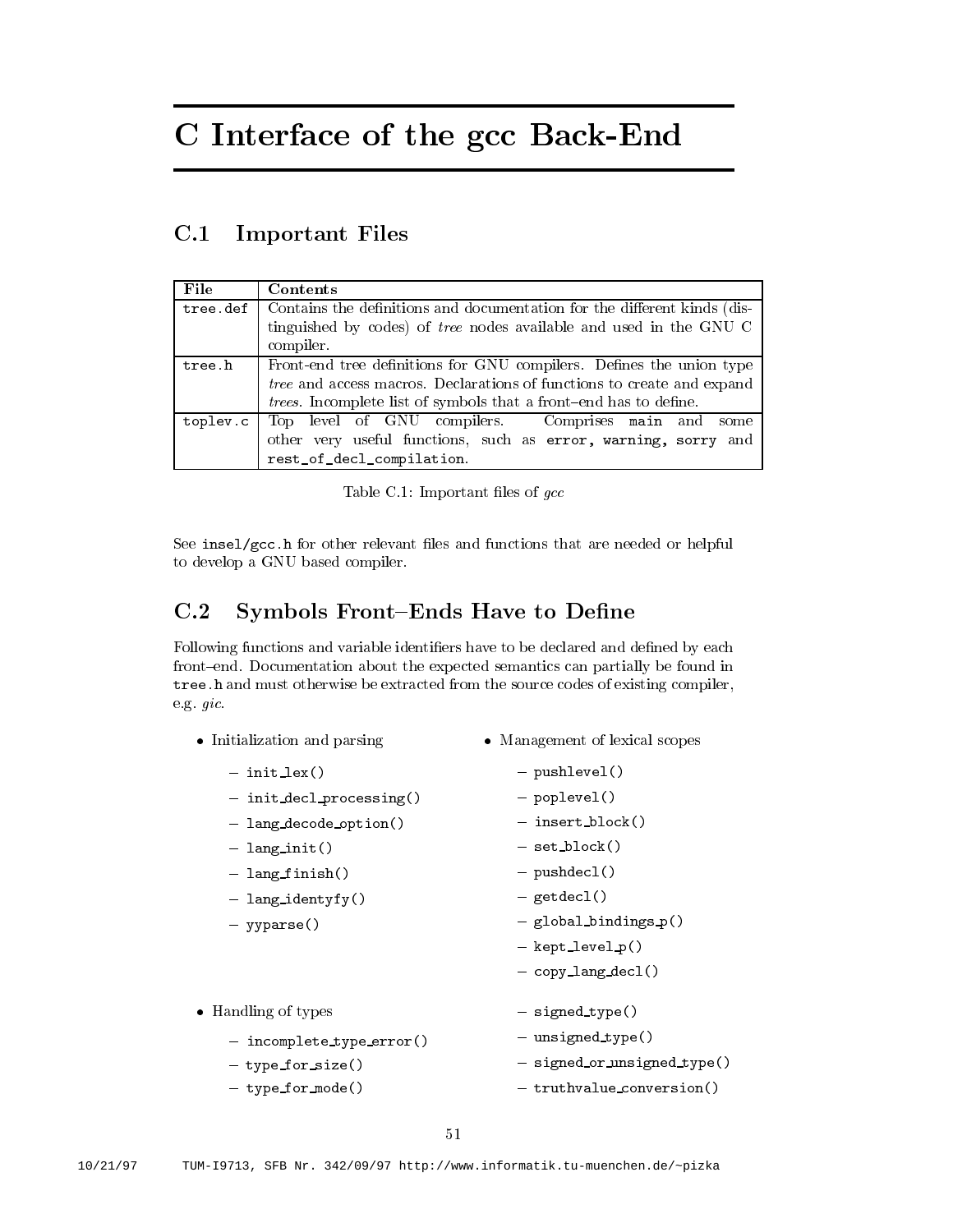- $-$  convert()
- $-$  mark\_addressable()
- Language specific output
	- $-$  print\_lang\_decl()
	- $-$  print\_lang\_type()
	- $-$  print\_lang\_identifier()
	- $-$  print\_lang\_statistics()
- Expected data
	- language\_string
	- error mark node
	- integer\_type\_node
- char\_type\_node
- $-$  viod\_type\_node
- integer\_zero\_node
- integer\_one\_node
- current\_function\_decl
- flag\_traditional

C.3 Important Functions Provided by gcc

Following list of C functions represents a selection of important operations provided by the generic back-end. For further information consult the source code of  $\emph{gcc}$ , especially tree.h, tree.c, expr.c and stmt.c.

access to the symbol table the symbol table

 $-$  get\_identifier()

- To statistical completences of a function of  $\mathcal{L}$ 
	- $-$  push\_function\_context()
	- $-$  announce function()
	- $-$  make function  $rtl()$
	- $-$  init function start()
	- $-$  expand function start()
	- $-$  expand\_start\_bindings()
- Finishing compilation of a function
	- $-$  expand\_end\_bindings()
	- $-$  expand\_function\_end()
	- $-$  rest\_of\_compilation()
	- $-$  pop\_function\_context()
- Complete of declarations of declarations of  $\sim$ 
	- $-$  expand\_decl()
- Expressions and the second contract of the second contract of the second contract of the second contract of the second contract of the second contract of the second contract of the second contract of the second contract of
	- $-$  expand expr  $s$ tmt $()$
- Code generation for loop statements
	- $-$  expand\_end\_loop()
	- $-$  expand\_exit\_loop()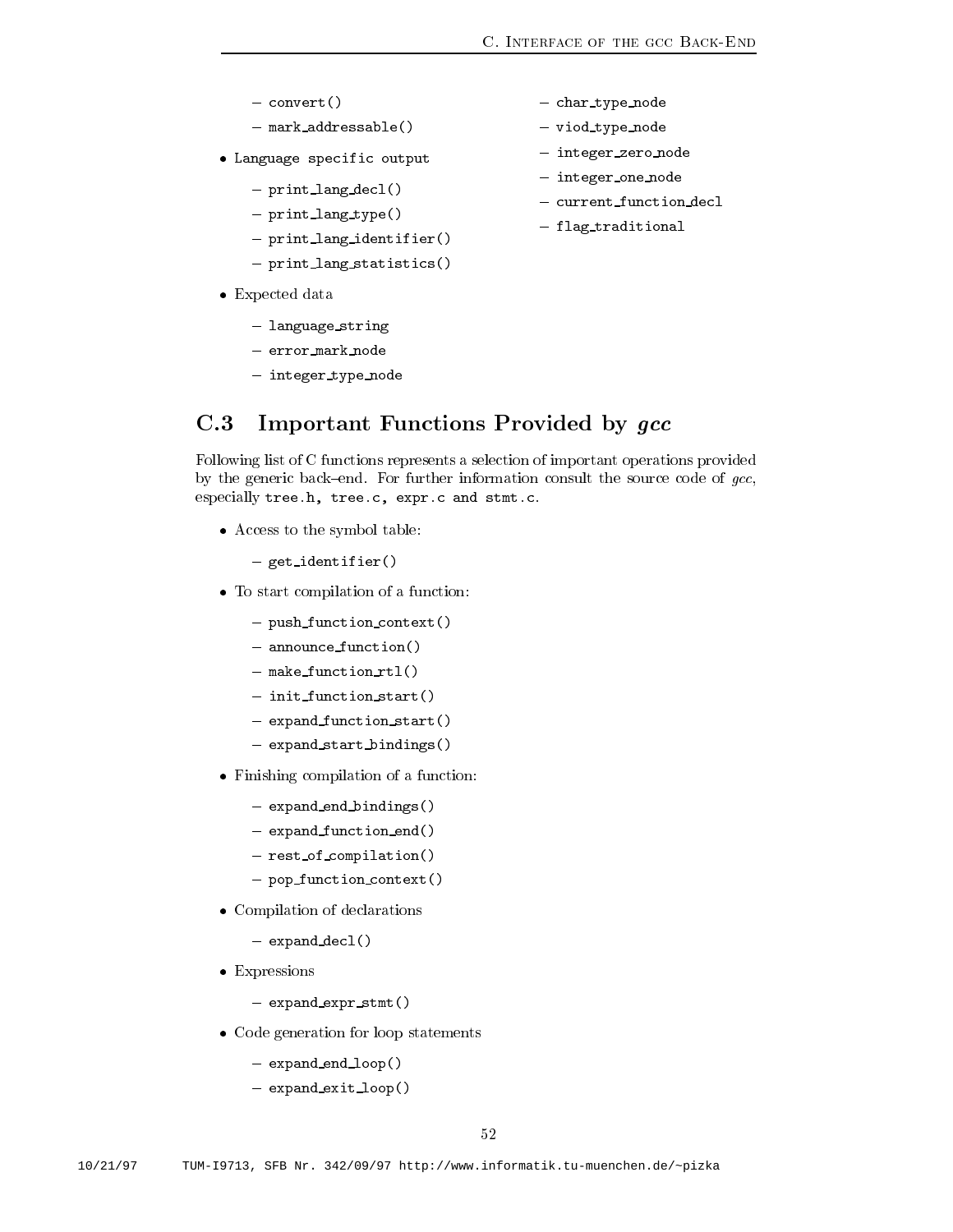- $-$  expand exit loop if false()
- - $-$  expand\_start\_cond()
	- $-$  expand\_start\_elseif()
	- $-$  expand\_start\_else()
	- $-$  expand\_end\_cond()
- Error reporting
	- $-$  error()
	- $-$  warning()
	- sorry()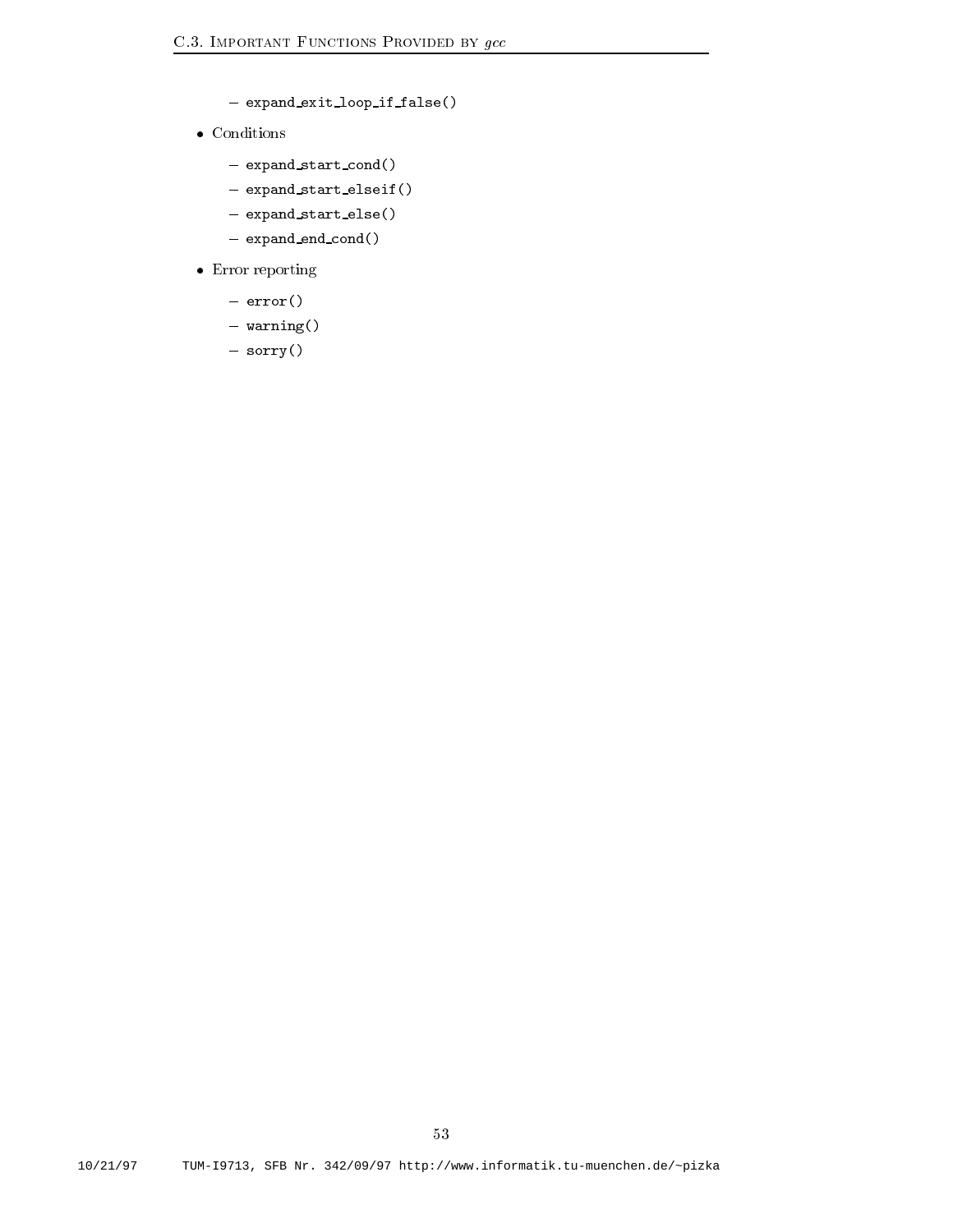# List of Figures

| 1.1 Software instances used to implement AC managers 6   |  |
|----------------------------------------------------------|--|
|                                                          |  |
|                                                          |  |
|                                                          |  |
|                                                          |  |
| 3.1 Intermediate representation in the GNU C compiler 17 |  |
| 3.2 Example of a MAX attribute and context condition 20  |  |
|                                                          |  |
|                                                          |  |
|                                                          |  |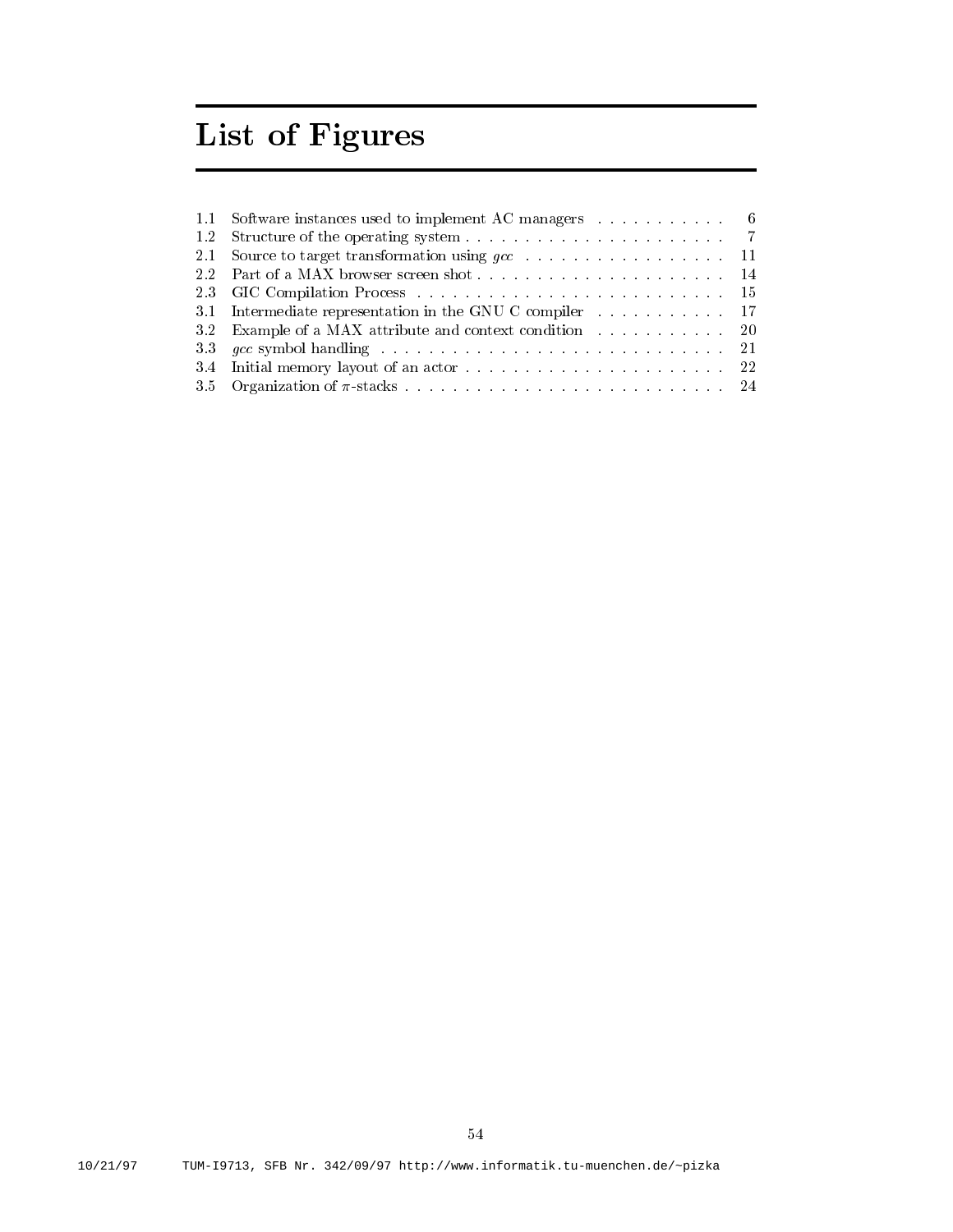# Bibliography

- [ASU88a] A.V. Aho, R. Sethi, and J.D. Ullman. Compilerbau (part 1). Addison- $\mathcal{A}$  dragon books and dragon books are defined by  $\mathcal{A}$
- [ASU88b] A. V. Aho, R. Sethi, and J. D. Ullman. *Compilerbau (part 2)*. Addisonwesley verlag (1989) and the contract of the contract of the contract of the contract of the contract of the contract of the contract of the contract of the contract of the contract of the contract of the contract of the c
- [CGS] C. Comar, F. Gasperoni, and E. Schonberg. The gnat project: A GNU-Ada9X compiler. Technical report, Courant Insitute of Mathematical Science, N.Y. University.
- [Cze97] C. B. Czech. Architektur und Konzept des Dycos-Kerns. Technical report TU M!unchen SFBBericht   A TUMI ger man only).
- Dea 87 Alan Dearle. Constructing compilers in a persistent environment. In Proc. of 2nd Int. Workshop on Persistent Object Systems, Appin, Scotland
- [GE90] J. Grosch and H. Emmelmann. A tool box for compiler construction. Technical Report  GMD University of Karlsruhe January
- [GP97] S. Groh and M. Pizka. A different approach to resource management for distributed systems In Proc of PDPTA International Conference on Parallel and Distributed Processing Techniques and Applications, July
- [GPR97] S. Groh, M. Pizka, and J. Rudolph. Shadow Stacks a hardwaresupported dsm for objects of any granularity. In Proc. of IEEE 3rd Int. Conf. on Alogrithms and Architectures for Parallel Processing, Melbourne Australia December 2007 in de la provincia December 2007 in december 2007 in december 2007 in december 2
- groups are cient distribution of a cient distribution of a cienter of a cienter of a second result of a contract results of a contract of a contract of a contract of a contract of a contract of a contract of a contract of source management in Processes and Processes and Processes and Processes and Processes and Processes and Proces
- [Gro 94] Compiler Tools Group. Guide for New Eli Users. University of Colorado, Boulder CO USA
- Gro S Groh Designing an e-cient resource management for parallel dis tributed systems by the use of a graph replacement system. In Proceedings of the International Conference on Parallel and Distributed Processing the contractions are the contractions of the contractions  $\mathcal{L}^{\text{max}}$  pages  $\mathcal{L}^{\text{max}}$
- [Ken95] Richard Kenner. Targetting and retargetting the GNU C compiler. slides normaliser in the slides of the slides of the slides of the slides of the slides of the slides of the s
- [Li86] Kai Li. Shared Virtual Memory on Loosely Coupled Multiprocessors. PhD thesis, Department of CS, Yale University, New Haven, CT, October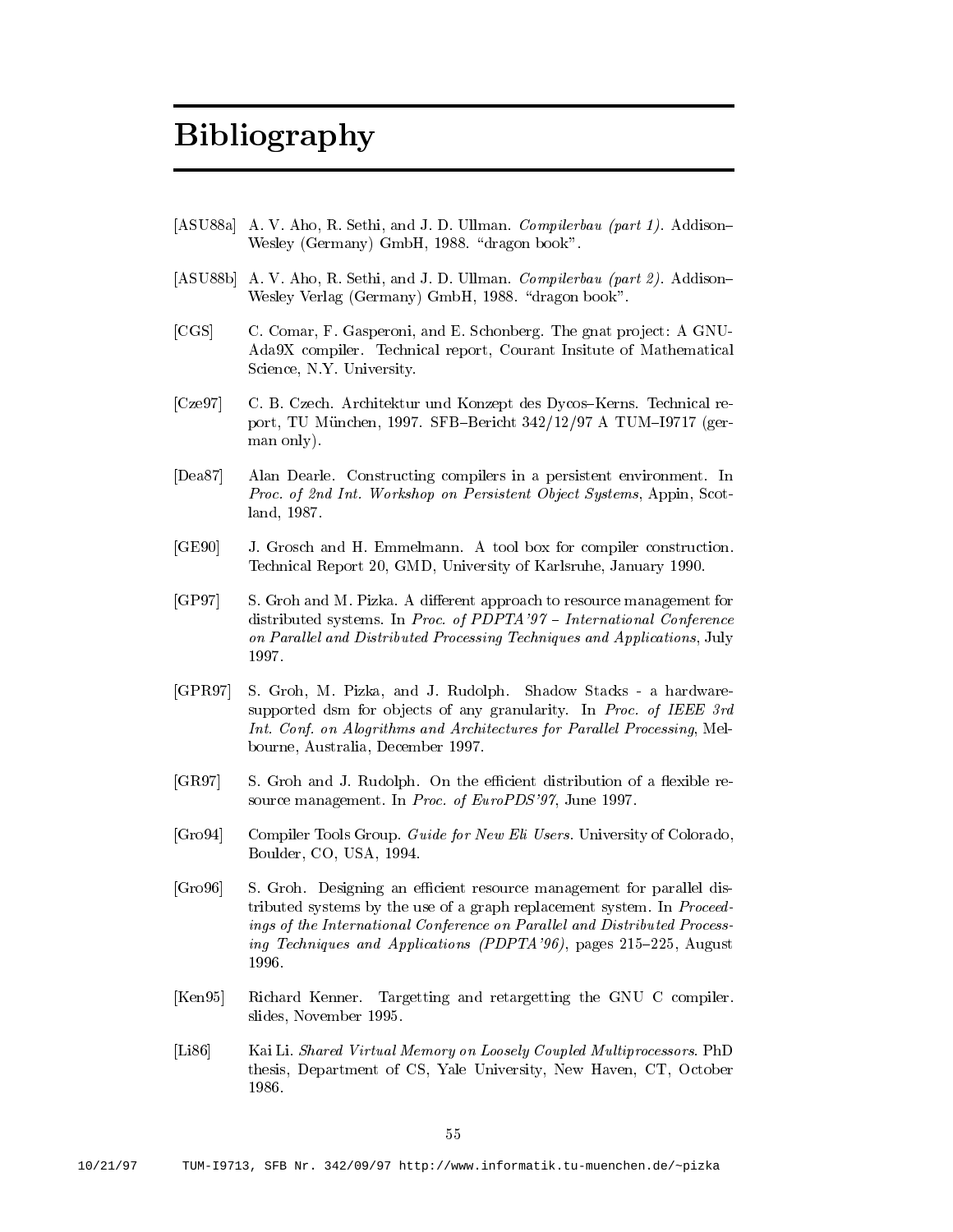- [MFLS93] S. Murer, J. A. Feldman, Chu-Cheow Lim, and Martina-Maria Seidel. psather Layered extensions to an ob jectoriented language for e-cient parallel computation. Technical Report TR-93-028, International Computer Science Institute Berkeley Can Cant Science Ca June 1999 - Provincial Science
- [NC96] N. Nagaratnam and G. L. Craig. Fuzzy-based dynamic program reconguration in Florida AI Research Symposium Main Section
- [OSF92] OSF. *Introduction to OSF DCE*. Prentice Hall, Englewood Cliffs, NJ, 1992.
- [PE97a] M. Pizka and C. Eckert. Evolving software tools for new distributed computing environments. In Prof. H. Arabnia, editor, Proc. of the Int. Conf. on Parallel and Distributed Processing Techniques and Applications - PDP PDPTA PDPTA PRODUCED PRODUCED PRODUCED PRODUCED PRODUCED PRODUCED PRODUCED PRODUCED PRODUCED PRODUCED PRODUCED PRODUCED PRODUCED PRODUCED PRODUCED PRODUCED PRODUCED PRODUCED PRODUCED PRODUCED PRODUCED PRODUCED
- [PE97b] M. Pizka and C. Eckert. A language-based approach to construct structured and e-cient ob jectbased distributed systems In  $\mathcal{L}_{\text{max}}$ Hawaii Int Conf on System Sciences volume pages Maui Hawaii January 2002, and the second control of the second control of the second control of the second control o
- [PH93] A. Poetzsch-Heffter. Programming language specification and prototyping using the MAX System. In M. Bruynooghe and J. Penjam, editors, Programming Language Implementation and Logic Programming, LNCS  $\mathbf{r} = \mathbf{r}$  ,  $\mathbf{r} = \mathbf{r}$  ,  $\mathbf{r} = \mathbf{r}$  ,  $\mathbf{r} = \mathbf{r}$  ,  $\mathbf{r} = \mathbf{r}$  ,  $\mathbf{r} = \mathbf{r}$  ,  $\mathbf{r} = \mathbf{r}$
- [PH97] A. Poetzsch-Heffter. Prototyping realistic programming languages based on formal species Acta Informatications Acta Informatications Acta Informatications Acta Informatications Acta
- Rad R Radermacher Eine Ausfuhrungsumgebung mit integrierter Lastverteilung für verteilte und parallele Systeme. PhD thesis, Technische Universität und Medicine und Universität Universität Universität Universität Universität Universität Un
- [RW96] R. Radermacher and F. Weimer. INSEL Syntax-Bericht. Technischer Bericht TUMI Technische Universit!at M!unchen March ger man only
- SEL PP Spies C Eckert M Lange D Marek R Rader macher F Weimer and H.-M. Windisch. Sprachkonzepte für die Konstruktion Verteilter Systeme Technischer Berichte Technischer Berichten Universität M!unchen M!arz
- [Sta95] Richard M. Stallman. Using and Porting GNU CC. Free Software Foundation and in the November of the November of the November of the November of the November of the November of
- $[Str91]$ Bjarne Stroustrup. The  $C++$  Programming Language. Addison–Wesley, reading and entirely are an extensive of the contract of the contract of the contract of the contract of the c
- [Str96] C. Strobl. Integration of the language INSEL into gcc. Thesis, June german only the contract of the contract of the contract of the contract of the contract of the contract of the
- [Wei 97] Frank Weimer. DAVIT: Ein System zur interaktiven Ausführung und zur Visualisierung von INSEL-Programmen. Technical report, TU München, April SFBBericht  A TUMI
- Win HM Windisch Improving the e-ciency of ob ject invocations by dy namic object replication. In Proc. of the Int. Conf. on Parallel and  $Distributed\ Processing\ Techniques\ and\ Applications\ —\ PDPTA, pages$ november 1986 and 2009 and 2009 and 2009 and 2009 and 2009 and 2009 and 2009 and 2009 and 2009 and 2009 and 20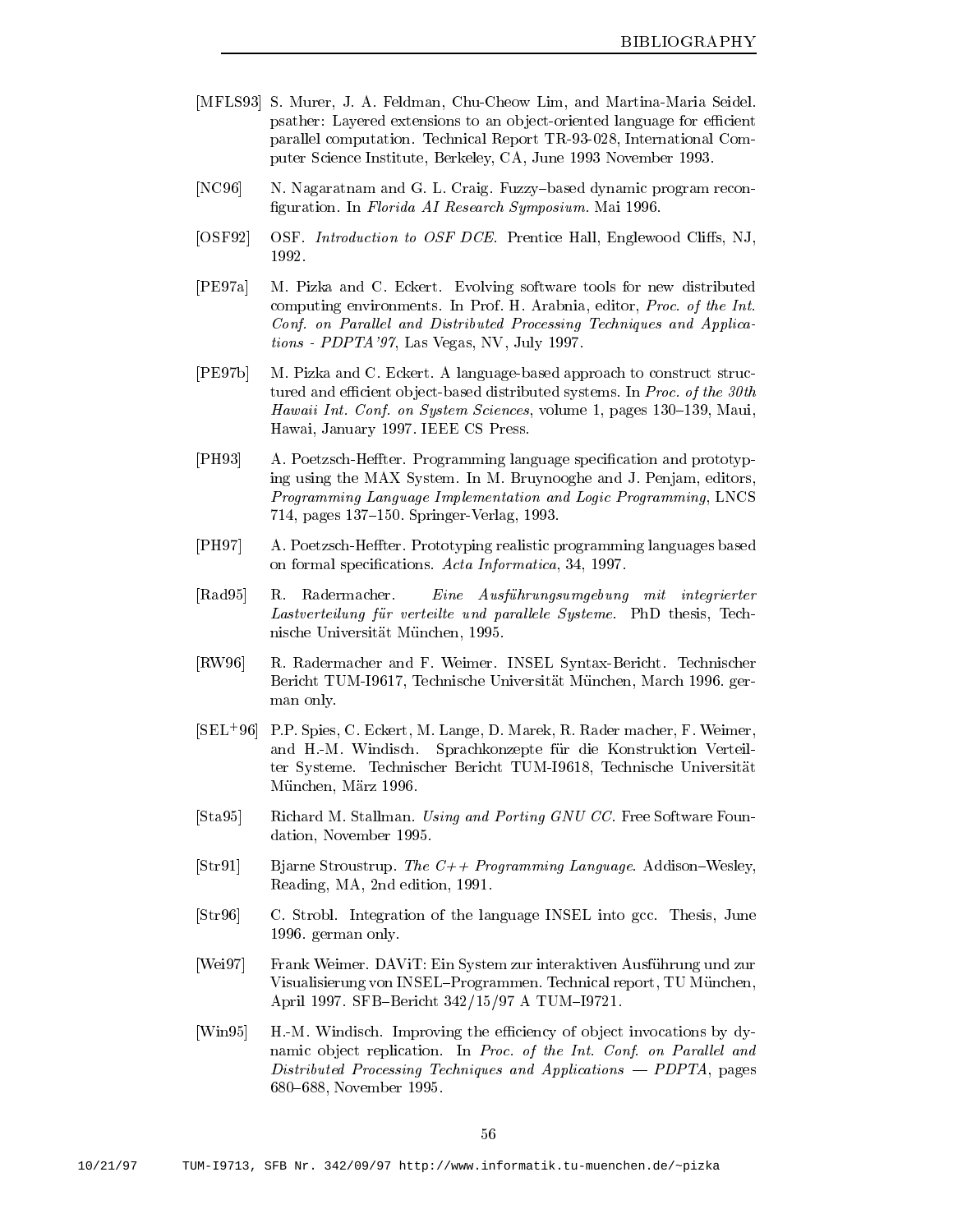[Win96] H.-M. Windisch. The distributed programming language INSEL - concepts and implementation In High-Anton In High-Models and Supportive Environments pages 
 Honolulu Hawaii April IEEE CS Press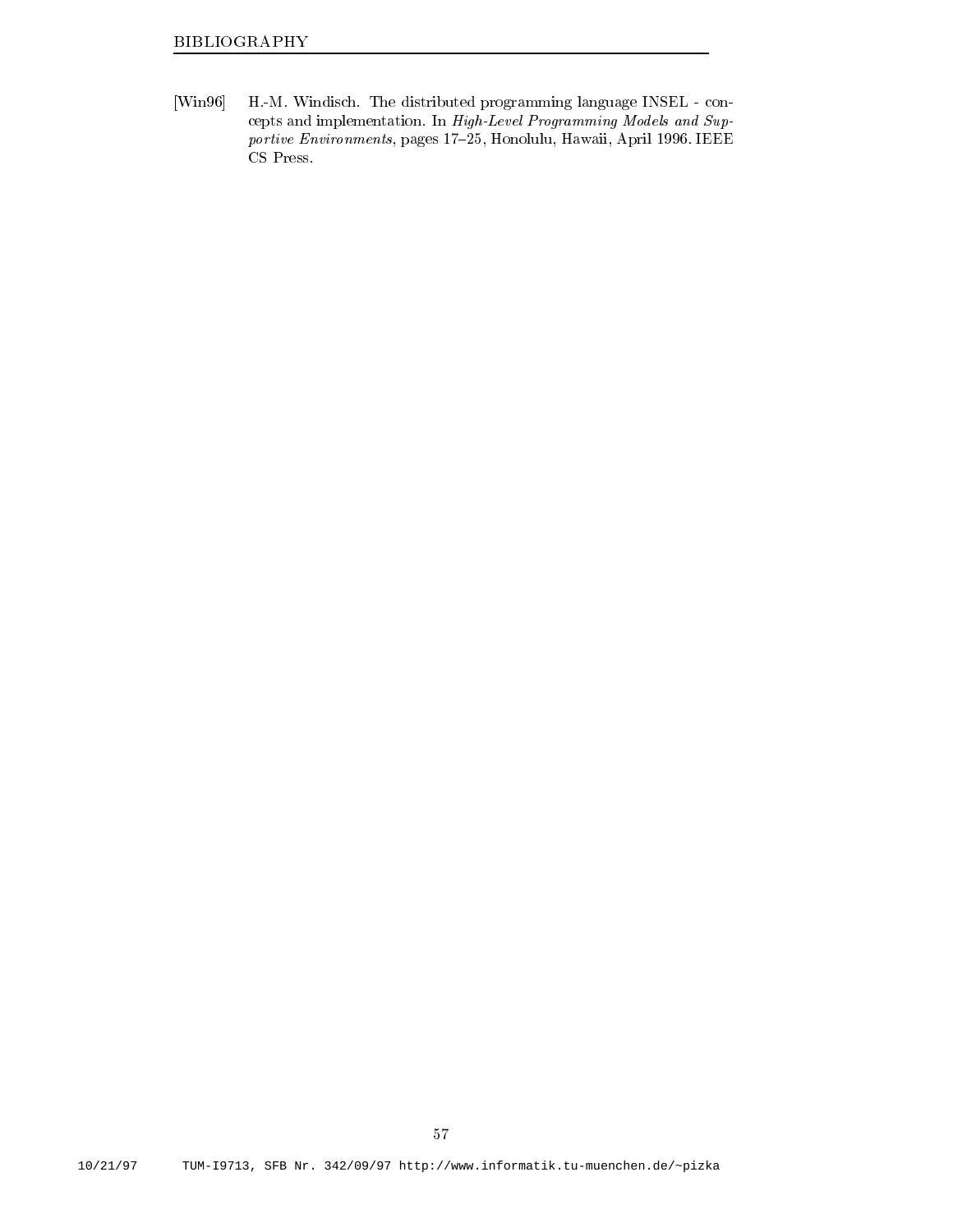### SFB 342: Methoden und Werkzeuge für die Nutzung paralleler

bisher erschienen

| $342/1/90$ A | Robert Gold, Walter Vogler: Quality Criteria for Partial Order Seman- |
|--------------|-----------------------------------------------------------------------|
|              | tics of Place/Transition-Nets, Januar 1990                            |

- $342/2/90$  A Reinhard Fößmeier: Die Rolle der Lastverteilung bei der numerischen Parallelprogrammierung, Februar 1990
- A Klaus-Klaus-Jörn Lange, Peter Rossmanith: Two Results on Unambiguous Circuits, Februar 1990
- $-1$ , volle and finite- von Losung von Finite-Losung von Finite- von Finite-Element-Gleichungen mittels der Hierarchischen Transformations-Mehrgitter-Methode
- $342/5/90$  A Reinhold Letz, Johann Schumann, Stephan Bayerl, Wolfgang Bibel: SETHEO A High-Performance Theorem Prover
- Johann Schumann, Reinhold Letz: PARTHEO: A High Performance  $342/6/90$  A Parallel Theorem Prover
- $342/7/90$  A Johann Schumann, Norbert Trapp, Martin van der Koelen: SETHEO/PARTHEO Users Manual
- $342/8/90$  A Christian Suttner, Wolfgang Ertel: Using Connectionist Networks for Guiding the Search of a Theorem Prover
- A Hans-Hans-Jörg Beier, Thomas Bemmerl, Arndt Bode, Hubert Ertl, Olav Hansen, Josef Haunerdinger, Paul Hofstetter, Jaroslav Kremenek, Robert Lindhof, Thomas Ludwig, Peter Luksch, Thomas Treml: TOP-SYS, Tools for Parallel Systems (Artikelsammlung)
- $342/10/90$  A Walter Vogler: Bisimulation and Action Refinement
- $342/11/90$  A A Jorg Desel Javier Esparza Reachability in Reversible Free- Choice **Systems**  $S<sub>1</sub>$  by  $S<sub>2</sub>$  and  $S<sub>3</sub>$
- $342/12/90$  A A Rob van Glabbeek Ursula Goltz Equivalences and Renement
- 342/13/90 A a rob van Glabbeek Time Species Time - Time - Time - Time - Time Species - Species - Time - Time - Time - Time
- $\sim$   $\sim$   $\sim$   $\sim$ Johannes Bauer, Thomas Bemmerl, Thomas Treml: Leistungsanalyse von verteilten Bewertungs- und Bewertungs- und Bewertungs- und Bewertungswerkzeugen und Bewertungswerkzeugen u
- $342/15/90$  A Peter Rossmanith: The Owner Concept for PRAMs
- $342/16/90$  A a group of the Simulator of Simulator for Simulation of Simulator and Simulator for Simulator Control of Simula
- $342/17/90$  A P. Slavkovsky, U. Rüde: Schnellere Berechnung klassischer Matrix-Multiplikationen Multiplikationen
- $342/18/90$  A Christoph Zenger: SPARSE GRIDS
- 342/19/90 A Michael Griebel, Michael Schneider, Christoph Zenger: A combination technique for the solution of sparse grid problems
- $342/20/90$  A A Michael Griebel A Parallelizable and Vectorizable Multi- Level-Algorithm on Sparse Grids
- a vrij die kommunister Entwurk van die eerste onder die die beste verwerd onder die semicommutations- decided and complexity results and complexity results and complexity results and complexity results and complexity results are all contract of the complexity results and contract of the complexity results and
- $342/22/90$  A Manfred Broy, Claus Dendorfer: Functional Modelling of Operating System Structures by Timed Higher Order Stream Processing Functions
- 342/23/90 A a rob van Glabbeek Ursula Goltz A Deadlock- en de administrative congruence for the construction of the congruence for Action Refinement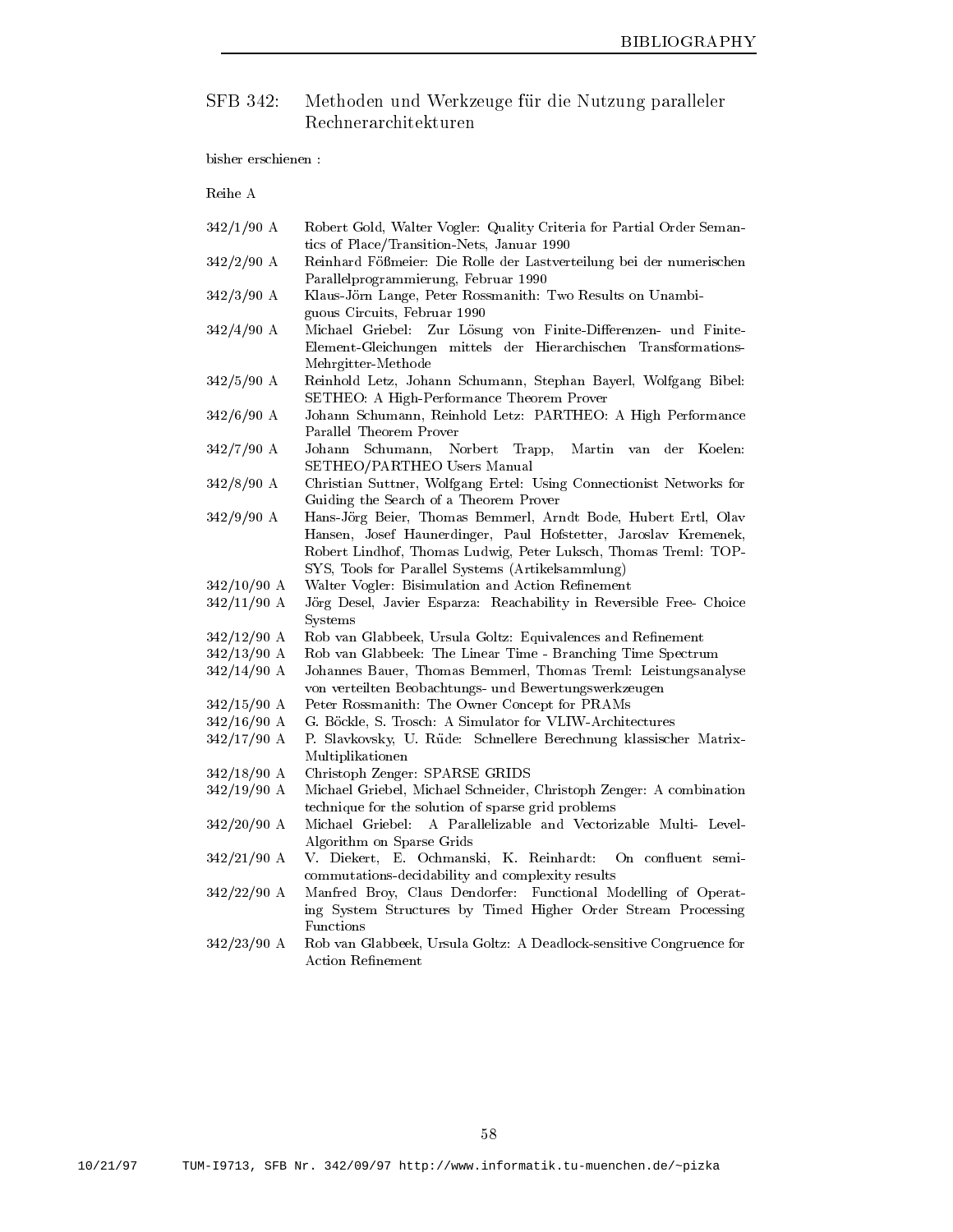| Reihe A |  |
|---------|--|
|         |  |

- Manfred Broy: On the Design and Verification of a Simple Distributed Spanning Tree Algorithm
- 342/25/90 A Thomas Bemmerl, Arndt Bode, Peter Braun, Olav Hansen, Peter Luksch Roland Wismuller TOPSYS - Tools for Parallel Systems (User's Overview and User's Manuals)
- 342/26/90 A Thomas Bemmerl, Arndt Bode, Thomas Ludwig, Stefan Tritscher: media - Multiprocessor Multitasking Affiliae (France and Users Guide and Users Guide Reference Manual
- $342/27/90$  A Wolfgang Ertel: Random Competition: A Simple, but Efficient Method for Parallelizing Inference Systems
- 342/28/90 A Rob van Glabbeek, Frits Vaandrager: Modular Specification of Process Algebras
- $342/29/90$  A Rob van Glabbeek, Peter Weijland: Branching Time and Abstraction in Bisimulation Semantics
- $342/30/90$  A Michael Griebel: Parallel Multigrid Methods on Sparse Grids
- $342/31/90$  A Rolf Niedermeier, Peter Rossmanith: Unambiguous Simulations of Auxiliary Pushdown Automata and Circuits
- 342/32/90 A Inga Niepel, Peter Rossmanith: Uniform Circuits and Exclusive Read PRAMs
- 342/33/90 A Dr. Hermann Hellwagner: A Survey of Virtually Shared Memory Schemes
- $342/1/91$  A Walter Vogler: Is Partial Order Semantics Necessary for Action Refinement?
- $342/2/91$  A Manfred Broy, Frank Dederichs, Claus Dendorfer, Rainer Weber: Characterizing the Behaviour of Reactive Systems by Trace Sets
- 342/3/91 A Ulrich Furbach, Christian Suttner, Bertram Fronhöfer: Massively Parallel Inference Systems
- A Rudolf Bayer Non-deterministic Computing Transactions and Recursive Atomicity
- 342/5/91 A Robert Gold: Dataflow semantics for Petri nets
- $342/6/91$  A A. Heise; C. Dimitrovici: Transformation und Komposition von P/T-Netzen unter Erhaltung wesentlicher Eigenschaften
- $342/7/91$  A Walter Vogler: Asynchronous Communication of Petri Nets and the Refinement of Transitions
- 342/8/91 A A Walter Vogler Generalized OM-Bisimulation
- 342/9/91 A Christoph Zenger, Klaus Hallatschek: Fouriertransformation auf dunnen Gittern mit hierarchischen Basen
- $342/10/91$  A Erwin Loibl, Hans Obermaier, Markus Pawlowski: Towards Parallelism in a Relational Database System
- $342/11/91$  A A Michael Werner Implementierung von Algorithmen zur Kompaktizierung von Programmen fur VLIW-Architekturen
- $342/12/91$  A Reiner Müller: Implementierung von Algorithmen zur Optimierung von schleifen mit Hilfe von Software- in Spellining Techniken
- 342/13/91 A  $\mathcal{L}_{\mathcal{A}}$  beier thomas Bode Hubert Bode Hubert Bode Hubert Bode Hubert Bode Hubert Bode Hubert Bode Hubert Bode Hubert Bode Hubert Bode Hubert Bode Hubert Bode Hubert Bode Hubert Bode Hubert Bode Hubert Bode Hubert B Ertl, Udo Graf, Olav Hansen, Josef Haunerdinger, Paul Hofstetter, Rainer Knödlseder, Jaroslav Kremenek, Siegfried Langenbuch, Robert Lindhof, Thomas Ludwig, Peter Luksch, Roy Milner, Bernhard Ries, Thomas Treml TOPSYS - Tools for Parallel Systems Artikelsammlung); 2., erweiterte Auflage
- Michael Griebel: The combination technique for the sparse grid solution of PDE's on multiprocessor machines
- $342/15/91$  A Thomas F. Gritzner, Manfred Broy: A Link Between Process Algebras and Abstract Relation Algebras
- $342/16/91$  A Thomas Bemmerl, Arndt Bode, Peter Braun, Olav Hansen, Thomas Treml, Roland Wismüller: The Design and Implementation of TOPSYS
- 342/17/91 A Ulrich Furbach: Answers for disjunctive logic programs
- 342/18/91 A Ulrich Furbach: Splitting as a source of parallelism in disjunctive logic programs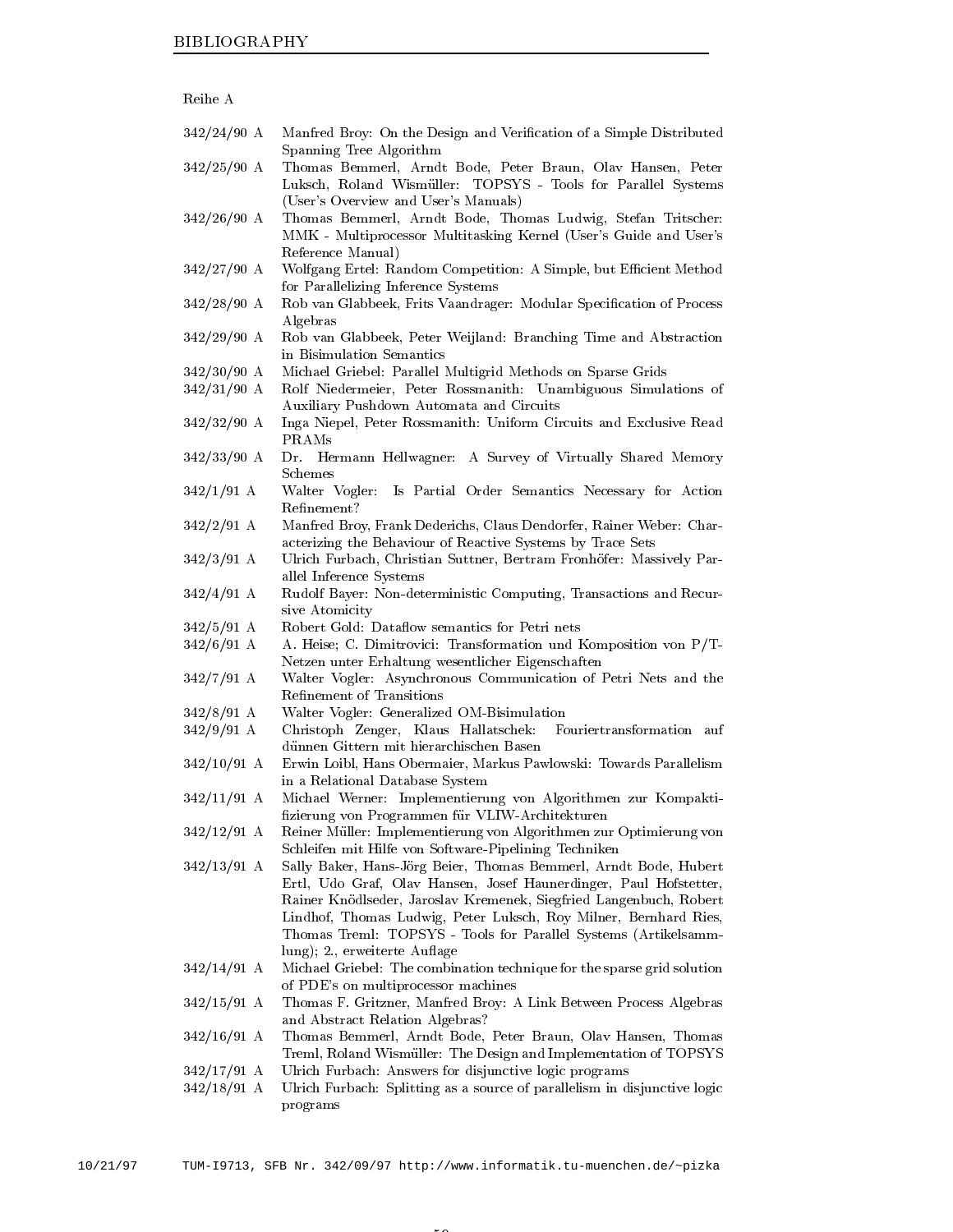| Reihe A                        |                                                                                                                                                                                                                                                      |
|--------------------------------|------------------------------------------------------------------------------------------------------------------------------------------------------------------------------------------------------------------------------------------------------|
| $342/19/91$ A                  | Gerhard W. Zumbusch: Adaptive parallele Multilevel-Methoden zur<br>Lösung elliptischer Randwertprobleme                                                                                                                                              |
| $342/20/91$ A                  | M. Jobmann, J. Schumann: Modelling and Performance Analysis of a<br>Parallel Theorem Prover                                                                                                                                                          |
| $342/21/91$ A                  | Hans-Joachim Bungartz: An Adaptive Poisson Solver Using Hierarchi-<br>cal Bases and Sparse Grids                                                                                                                                                     |
| $342/22/91$ A                  | Wolfgang Ertel, Theodor Gemenis, Johann M. Ph. Schumann, Chris-<br>tian B. Suttner, Rainer Weber, Zongyan Qiu: Formalisms and Lan-<br>guages for Specifying Parallel Inference Systems                                                               |
| $342/23/91$ A<br>$342/24/91$ A | Astrid Kiehn: Local and Global Causes<br>Johann M.Ph. Schumann: Parallelization of Inference Systems by using                                                                                                                                        |
|                                | an Abstract Machine                                                                                                                                                                                                                                  |
| $342/25/91$ A<br>$342/26/91$ A | Eike Jessen: Speedup Analysis by Hierarchical Load Decomposition<br>Thomas F. Gritzner: A Simple Toy Example of a Distributed System:                                                                                                                |
|                                | On the Design of a Connecting Switch                                                                                                                                                                                                                 |
| $342/27/91$ A                  | Thomas Schnekenburger, Andreas Weininger, Michael Friedrich: In-<br>troduction to the Parallel and Distributed Programming Language<br>ParMod-C                                                                                                      |
| $342/28/91$ A                  | Claus Dendorfer: Funktionale Modellierung eines Postsystems                                                                                                                                                                                          |
| $342/29/91$ A                  | Michael Griebel: Multilevel algorithms considered as iterative methods<br>on indefinite systems                                                                                                                                                      |
| $342/30/91$ A                  | W. Reisig: Parallel Composition of Liveness                                                                                                                                                                                                          |
| $342/31/91$ A                  | Thomas Bemmerl, Christian Kasperbauer, Martin Mairandres, Bern-                                                                                                                                                                                      |
|                                | hard Ries: Programming Tools for Distributed Multiprocessor Com-<br>puting Environments                                                                                                                                                              |
| $342/32/91$ A                  | Frank Leßke: On constructive specifications of abstract data types us-<br>ing temporal logic                                                                                                                                                         |
| $342/1/92$ A                   | L. Kanal, C.B. Suttner (Editors): Informal Proceedings of the Work-<br>shop on Parallel Processing for AI                                                                                                                                            |
| $342/2/92$ A                   | Manfred Broy, Frank Dederichs, Claus Dendorfer, Max Fuchs, Thomas<br>F. Gritzner, Rainer Weber: The Design of Distributed Systems - An                                                                                                               |
| $342/2 - 2/92$ A               | Introduction to FOCUS<br>Manfred Broy, Frank Dederichs, Claus Dendorfer, Max Fuchs, Thomas<br>F. Gritzner, Rainer Weber: The Design of Distributed Systems - An                                                                                      |
| $342/3/92$ A                   | Introduction to FOCUS - Revised Version (erschienen im Januar 1993)<br>Manfred Broy, Frank Dederichs, Claus Dendorfer, Max Fuchs, Thomas<br>F. Gritzner, Rainer Weber: Summary of Case Studies in FOCUS - a<br>Design Method for Distributed Systems |
| $342/4/92$ A                   | Claus Dendorfer, Rainer Weber: Development and Implementation of<br>a Communication Protocol - An Exercise in FOCUS                                                                                                                                  |
| $342/5/92$ A                   | Michael Friedrich: Sprachmittel und Werkzeuge zur Unterstüt- zung<br>paralleler und verteilter Programmierung                                                                                                                                        |
| $342/6/92$ A                   | Thomas F. Gritzner: The Action Graph Model as a Link between Ab-<br>stract Relation Algebras and Process-Algebraic Specifications                                                                                                                    |
| $342/7/92$ A                   | Sergei Gorlatch: Parallel Program Development for a Recursive Nu-<br>merical Algorithm: a Case Study                                                                                                                                                 |
| $342/8/92$ A                   | Henning Spruth, Georg Sigl, Frank Johannes: Parallel Algorithms for<br>Slicing Based Final Placement                                                                                                                                                 |
| $342/9/92$ A                   | Herbert Bauer, Christian Sporrer, Thomas Krodel: On Distributed<br>Logic Simulation Using Time Warp                                                                                                                                                  |
| $342/10/92$ A                  | H. Bungartz, M. Griebel, U. Rüde: Extrapolation, Combination and<br>Sparse Grid Techniques for Elliptic Boundary Value Problems                                                                                                                      |
| $342/11/92$ A                  | M. Griebel, W. Huber, U. Rüde, T. Störtkuhl: The Combination Tech-<br>nique for Parallel Sparse-Grid-Preconditioning and -Solution of PDEs                                                                                                           |
| $342/12/92$ A                  | on Multiprocessor Machines and Workstation Networks<br>Rolf Niedermeier, Peter Rossmanith: Optimal Parallel Algorithms for<br>Computing Recursively Defined Functions                                                                                |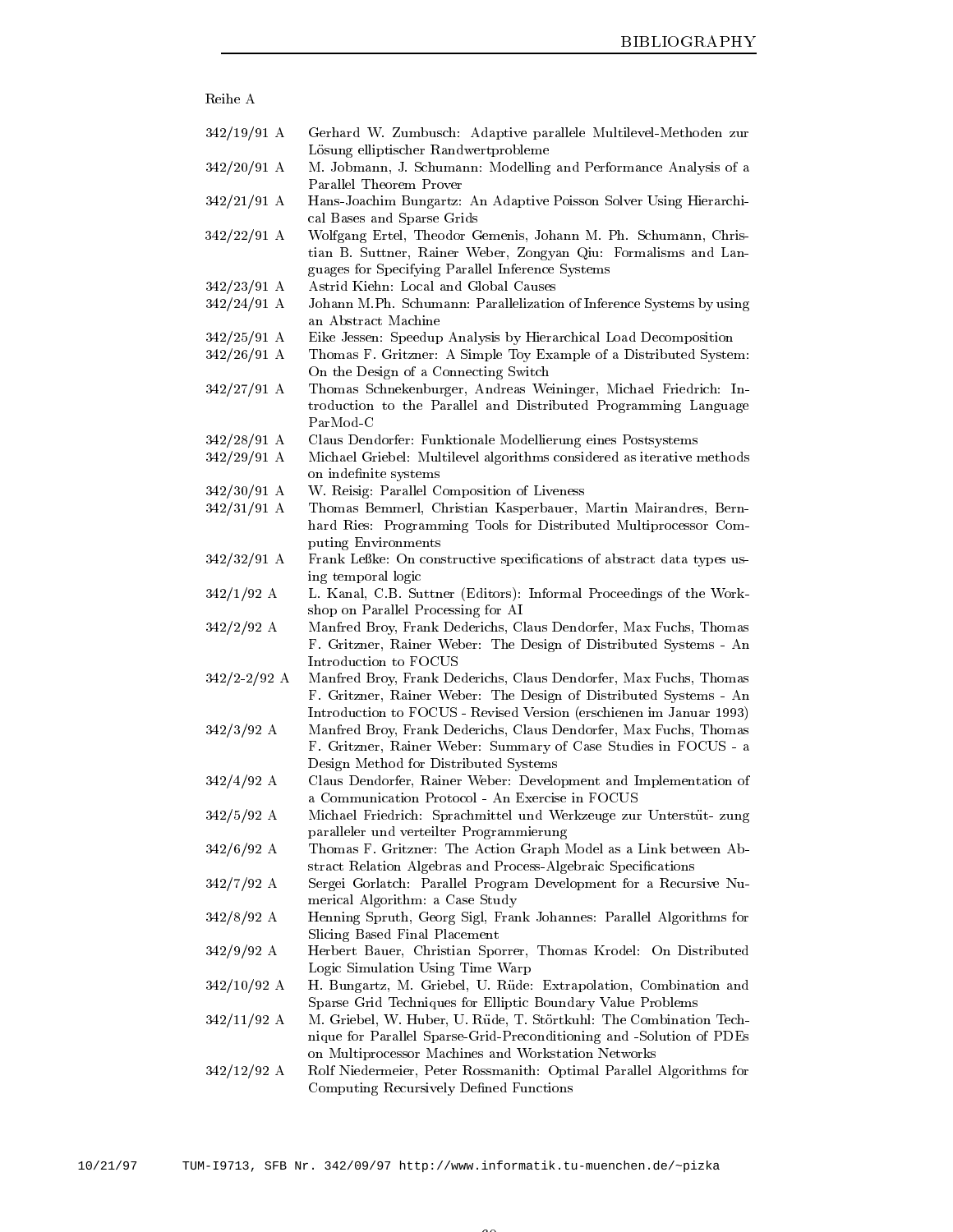| Reihe |  |
|-------|--|

| $342/13/92$ A | Rainer Weber: Eine Methodik für die formale Anforderungsspezifkation                                                             |
|---------------|----------------------------------------------------------------------------------------------------------------------------------|
| $342/14/92$ A | verteilter Systeme<br>Michael Griebel: Grid- and point-oriented multilevel algorithms                                            |
| $342/15/92$ A | M. Griebel, C. Zenger, S. Zimmer: Improved multilevel algorithms for                                                             |
|               | full and sparse grid problems                                                                                                    |
| $342/16/92$ A | J. Desel, D. Gomm, E. Kindler, B. Paech, R. Walter: Bausteine eines                                                              |
|               | kompositionalen Beweiskalküls für netzmodellierte Systeme                                                                        |
| $342/17/92$ A | Frank Dederichs: Transformation verteilter Systeme: Von applikativen                                                             |
|               | zu prozeduralen Darstellungen                                                                                                    |
| $342/18/92$ A | Andreas Listl, Markus Pawlowski: Parallel Cache Management of a<br><b>RDBMS</b>                                                  |
| $342/19/92$ A | Erwin Loibl, Markus Pawlowski, Christian Roth: PART: A Parallel                                                                  |
|               | Relational Toolbox as Basis for the Optimization and Interpretation of                                                           |
|               | Parallel Queries                                                                                                                 |
| $342/20/92$ A | Jörg Desel, Wolfgang Reisig: The Synthesis Problem of Petri Nets                                                                 |
| $342/21/92$ A | Robert Balder, Christoph Zenger: The d-dimensional Helmholtz equa-                                                               |
|               | tion on sparse Grids                                                                                                             |
| $342/22/92$ A | Ilko Michler:<br>Neuronale Netzwerk-Paradigmen zum Erlernen von<br>Heuristiken                                                   |
| $342/23/92$ A | Wolfgang Reisig:<br>Coping with<br>Elements of a Temporal Logic.                                                                 |
|               | Concurrency                                                                                                                      |
| $342/24/92$ A | T. Störtkuhl, Chr. Zenger, S. Zimmer: An asymptotic solution for the                                                             |
| $342/25/92$ A | singularity at the angular point of the lid driven cavity                                                                        |
| $342/26/92$ A | Ekkart Kindler: Invariants, Compositionality and Substitution<br>Thomas Bonk, Ulrich Rüde: Performance Analysis and Optimization |
|               | of Numerically Intensive Programs                                                                                                |
| $342/1/93$ A  | M. Griebel, V. Thurner: The Efficient Solution of Fluid Dynamics                                                                 |
|               | Problems by the Combination Technique                                                                                            |
| $342/2/93$ A  | Ketil Stølen, Frank Dederichs, Rainer Weber: Assumption / Commit-                                                                |
|               | ment Rules for Networks of Asynchronously Communicating Agents                                                                   |
| $342/3/93$ A  | Thomas Schnekenburger: A Definition of Efficiency of Parallel Pro-                                                               |
|               | grams in Multi-Tasking Environments                                                                                              |
| $342/4/93$ A  | Hans-Joachim Bungartz, Michael Griebel, Dierk Röschke, Christoph                                                                 |
|               | Zenger: A Proof of Convergence for the Combination Technique for                                                                 |
|               | the Laplace Equation Using Tools of Symbolic Computation                                                                         |
| $342/5/93$ A  | Manfred Kunde, Rolf Niedermeier, Peter Rossmanith: Faster Sorting                                                                |
|               | and Routing on Grids with Diagonals                                                                                              |
| $342/6/93$ A  | Michael Griebel, Peter Oswald: Remarks on the Abstract Theory of<br>Additive and Multiplicative Schwarz Algorithms               |
| $342/7/93$ A  | Christian Sporrer, Herbert Bauer: Corolla Partitioning for Distributed                                                           |
|               | Logic Simulation of VLSI Circuits                                                                                                |
| $342/8/93$ A  | Herbert Bauer, Christian Sporrer: Reducing Rollback Overhead in                                                                  |
|               | Time-Warp Based Distributed Simulation with Optimized Incremen-                                                                  |
|               | tal State Saving                                                                                                                 |
| $342/9/93$ A  | Peter Slavkovsky: The Visibility Problem for Single-Valued Surface (z                                                            |
|               | $= f(x,y)$ : The Analysis and the Parallelization of Algorithms                                                                  |
| $342/10/93$ A | Ulrich Rüde: Multilevel, Extrapolation, and Sparse Grid Methods                                                                  |
| $342/11/93$ A | Hans Regler, Ulrich Rüde: Layout Optimization with Algebraic Multi-                                                              |
|               | grid Methods                                                                                                                     |
| $342/12/93$ A | Dieter Barnard, Angelika Mader: Model Checking for the Modal Mu-                                                                 |
|               | Calculus using Gauß Elimination                                                                                                  |
| $342/13/93$ A | Christoph Pflaum, Ulrich Rüde: Gauß' Adaptive Relaxation for the                                                                 |
|               | Multilevel Solution of Partial Differential Equations on Sparse Grids                                                            |
| $342/14/93$ A | Christoph Pflaum: Convergence of the Combination Technique for the<br>Finite Element Solution of Poisson's Equation              |
|               | 342/15/93 A Michael Luby Wolfgang Ertel Optimal Parallelization of Las Vegas                                                     |

  A Michael Luby Wolfgang Ertel Optimal Parallelization of Las Vegas Algorithms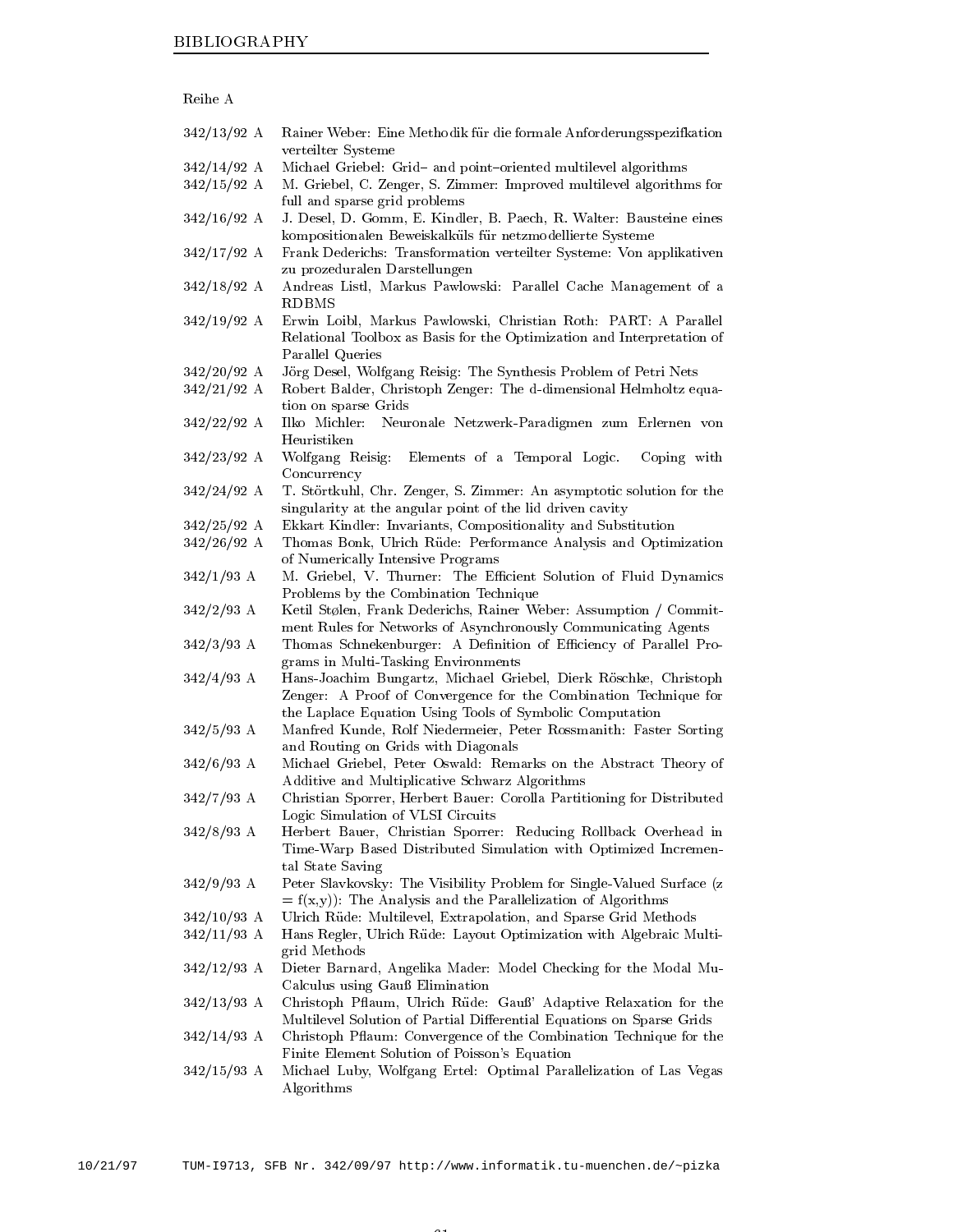| Reihe A       |                                                                                                                                                                                                                              |
|---------------|------------------------------------------------------------------------------------------------------------------------------------------------------------------------------------------------------------------------------|
| $342/16/93$ A | Hans-Joachim Bungartz, Michael Griebel, Dierk Röschke, Christoph<br>Zenger: Pointwise Convergence of the Combination Technique for                                                                                           |
| $342/17/93$ A | Laplace's Equation<br>Georg Stellner, Matthias Schumann, Stefan Lamberts, Thomas Ludwig,<br>Arndt Bode, Martin Kiehl und Rainer Mehlhorn: Developing Multi-<br>computer Applications on Networks of Workstations Using NXLib |
| $342/18/93$ A | Max Fuchs, Ketil Stølen: Development of a Distributed Min/Max<br>Component                                                                                                                                                   |
| $342/19/93$ A | Johann K. Obermaier: Recovery and Transaction Management in<br>Write-optimized Database Systems                                                                                                                              |
| $342/20/93$ A | Sergej Gorlatch: Deriving Efficient Parallel Programs by Systemating<br>Coarsing Specification Parallelism                                                                                                                   |
| $342/01/94$ A | Reiner Hüttl, Michael Schneider:<br>Parallel Adaptive Numerical<br>Simulation                                                                                                                                                |
| $342/02/94$ A | Henning Spruth, Frank Johannes: Parallel Routing of VLSI Circuits<br>Based on Net Independency                                                                                                                               |
| $342/03/94$ A | Henning Spruth, Frank Johannes, Kurt Antreich: PHIroute: A Parallel<br>Hierarchical Sea-of-Gates Router                                                                                                                      |
| $342/04/94$ A | Martin Kiehl, Rainer Mehlhorn, Matthias Schumann: Parallel Multiple<br>Shooting for Optimal Control Problems Under NX/2                                                                                                      |
| $342/05/94$ A | Christian Suttner, Christoph Goller, Peter Krauss, Klaus-Jörn Lange,<br>Ludwig Thomas, Thomas Schnekenburger: Heuristic Optimization of<br>Parallel Computations                                                             |
| $342/06/94$ A | Andreas Listl: Using Subpages for Cache Coherency Control in Parallel<br>Database Systems                                                                                                                                    |
| $342/07/94$ A | Manfred Broy, Ketil Stølen: Specification and Refinement of Finite<br>Dataflow Networks - a Relational Approach                                                                                                              |
| $342/08/94$ A | Funktionale Spezifikation eines Kommunika-<br>Katharina Spies:<br>tionsprotokolls                                                                                                                                            |
| $342/09/94$ A | Peter A. Krauss: Applying a New Search Space Partitioning Method<br>to Parallel Test Generation for Sequential Circuits                                                                                                      |
| $342/10/94$ A | Manfred Broy: A Functional Rephrasing of the Assumption/Com-<br>mitment Specification Style                                                                                                                                  |
| $342/11/94$ A | Eckhardt Holz, Ketil Stølen: An Attempt to Embed a Restricted Ver-<br>sion of SDL as a Target Language in Focus                                                                                                              |
| $342/12/94$ A | Christoph Pflaum: A Multi-Level-Algorithm for the Finite-Element-<br>Solution of General Second Order Elliptic Differential Equations on<br><b>Adaptive Sparse Grids</b>                                                     |
| $342/13/94$ A | Manfred Broy, Max Fuchs, Thomas F. Gritzner, Bernhard Schätz,<br>Katharina Spies, Ketil Stølen: Summary of Case Studies in FOCUS<br>- a Design Method for Distributed Systems                                                |
| $342/14/94$ A | Maximilian Fuchs: Technologieabhängigkeit von Spezifikationen digi-<br>taler Hardware                                                                                                                                        |
| $342/15/94$ A | M. Griebel, P. Oswald: Tensor Product Type Subspace Splittings And<br>Multilevel Iterative Methods For Anisotropic Problems                                                                                                  |
| $342/16/94$ A | Gheorghe Stefănescu: Algebra of Flownomials                                                                                                                                                                                  |
| $342/17/94$ A | Ketil Stølen: A Refinement Relation Supporting the Transition from<br>Unbounded to Bounded Communication Buffers                                                                                                             |
| $342/18/94$ A | Michael Griebel, Tilman Neuhoeffer: A Domain-Oriented Multilevel<br>Algorithm-Implementation and Parallelization                                                                                                             |
| $342/19/94$ A | Michael Griebel, Walter Huber: Turbulence Simulation on Sparse Grids<br>Using the Combination Method                                                                                                                         |
| $342/20/94$ A | Johann Schumann: Using the Theorem Prover SETHEO for verifying<br>the development of a Communication Protocol in FOCUS - A Case<br>Study -                                                                                   |
| $342/01/95$ A | Hans-Joachim Bungartz: Higher Order Finite Elements on Sparse<br>Grids                                                                                                                                                       |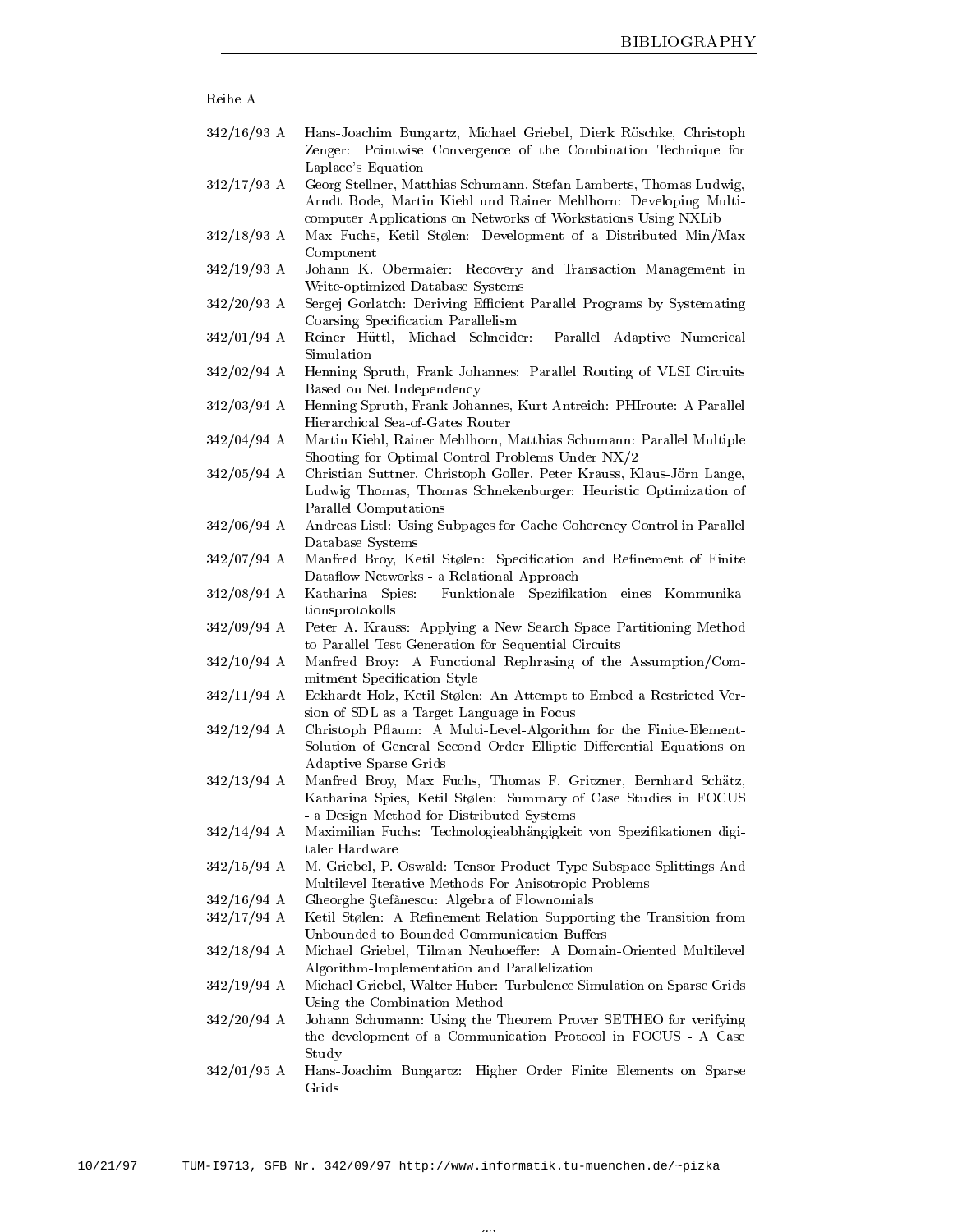| Reihe A                        |                                                                                                                                                                                                                                                |
|--------------------------------|------------------------------------------------------------------------------------------------------------------------------------------------------------------------------------------------------------------------------------------------|
| $342/02/95$ A                  | Tao Zhang, Seonglim Kang, Lester R. Lipsky: The Performance of<br>Parallel Computers: Order Statistics and Amdahl's Law                                                                                                                        |
| $342/03/95$ A                  | Lester R. Lipsky, Appie van de Liefvoort: Transformation of the Kro-<br>necker Product of Identical Servers to a Reduced Product Space                                                                                                         |
| $342/04/95$ A                  | Pierre Fiorini, Lester R. Lipsky, Wen-Jung Hsin, Appie van de<br>Liefvoort: Auto-Correlation of Lag-k For Customers Departing From<br>Semi-Markov Processes                                                                                    |
| $342/05/95$ A                  | Sascha Hilgenfeldt, Robert Balder, Christoph Zenger: Sparse Grids:<br>Applications to Multi-dimensional Schrödinger Problems                                                                                                                   |
| $342/06/95$ A<br>$342/07/95$ A | Maximilian Fuchs: Formal Design of a Model-N Counter<br>Hans-Joachim Bungartz, Stefan Schulte: Coupled Problems in Mi-<br>crosystem Technology                                                                                                 |
| $342/08/95$ A                  | Alexander Pfaffinger: Parallel Communication on Workstation Net-<br>works with Complex Topologies                                                                                                                                              |
| $342/09/95$ A                  | Ketil Stølen: Assumption/Commitment Rules for Data-flow Networks<br>- with an Emphasis on Completeness                                                                                                                                         |
| $342/10/95$ A                  | Ketil Stølen, Max Fuchs: A Formal Method for Hardware/Software<br>Co Design                                                                                                                                                                    |
| $342/11/95$ A                  | Thomas Schnekenburger: The ALDY Load Distribution System                                                                                                                                                                                       |
| $342/12/95$ A                  | Javier Esparza, Stefan Römer, Walter Vogler: An Improvement of<br>McMillan's Unfolding Algorithm                                                                                                                                               |
| $342/13/95$ A                  | Stephan Melzer, Javier Esparza: Checking System Properties via Inte-<br>ger Programming                                                                                                                                                        |
| $342/14/95$ A                  | Radu Grosu, Ketil Stølen: A Denotational Model for Mobile Point-to-<br>Point Dataflow Networks                                                                                                                                                 |
| $342/15/95$ A                  | Andrei Kovalyov, Javier Esparza: A Polynomial Algorithm to Compute<br>the Concurrency Relation of Free-Choice Signal Transition Graphs                                                                                                         |
| $342/16/95$ A                  | Bernhard Schätz, Katharina Spies: Formale Syntax zur logischen Kern-<br>sprache der Focus-Entwicklungsmethodik                                                                                                                                 |
| $342/17/95$ A                  | Georg Stellner: Using CoCheck on a Network of Workstations                                                                                                                                                                                     |
| $342/18/95$ A                  | Arndt Bode, Thomas Ludwig, Vaidy Sunderam, Roland Wismüller:                                                                                                                                                                                   |
| $342/19/95$ A                  | Workshop on PVM, MPI, Tools and Applications<br>Thomas Schnekenburger:<br>Integration of Load Distribution into<br>ParMod-C                                                                                                                    |
| $342/20/95$ A                  | Ketil Stølen: Refinement Principles Supporting the Transition from<br>Asynchronous to Synchronous Communication                                                                                                                                |
| $342/21/95$ A                  | Andreas Listl, Giannis Bozas: Performance Gains Using Subpages for<br>Cache Coherency Control                                                                                                                                                  |
| $342/22/95$ A                  | Volker Heun, Ernst W. Mayr: Embedding Graphs with Bounded<br>Treewidth into Optimal Hypercubes                                                                                                                                                 |
| $342/23/95$ A                  | Petr Jančar, Javier Esparza: Deciding Finiteness of Petri Nets up to<br><b>Bisimulation</b>                                                                                                                                                    |
| $342/24/95$ A                  | M. Jung, U. Rüde: Implicit Extrapolation Methods for Variable Coef-<br>ficient Problems                                                                                                                                                        |
| $342/01/96$ A                  | Michael Griebel, Tilman Neunhoeffer, Hans Regler: Algebraic Multi-<br>grid Methods for the Solution of the Navier-Stokes Equations in Com-<br>plicated Geometries                                                                              |
| $342/02/96$ A                  | Thomas Grauschopf,<br>Michael Griebel, Hans Regler:<br>Additive<br>Multilevel-Preconditioners based on Bilinear Interpolation, Matrix De-<br>pendent Geometric Coarsening and Algebraic-Multigrid Coarsening for<br>Second Order Elliptic PDEs |
| $342/03/96$ A                  | Volker Heun, Ernst W. Mayr: Optimal Dynamic Edge-Disjoint Em-<br>beddings of Complete Binary Trees into Hypercubes                                                                                                                             |
| $342/04/96$ A                  | Thomas Huckle: Efficient Computation of Sparse Approximate Inverses                                                                                                                                                                            |
| $342/05/96$ A                  | Thomas Ludwig, Roland Wismüller, Vaidy Sunderam, Arndt Bode:<br>OMIS — On-line Monitoring Interface Specification                                                                                                                              |
| 342/06/96 A                    | Ekkart Kindler: A Compositional Partial Order Semantics for Petri<br>Net Components                                                                                                                                                            |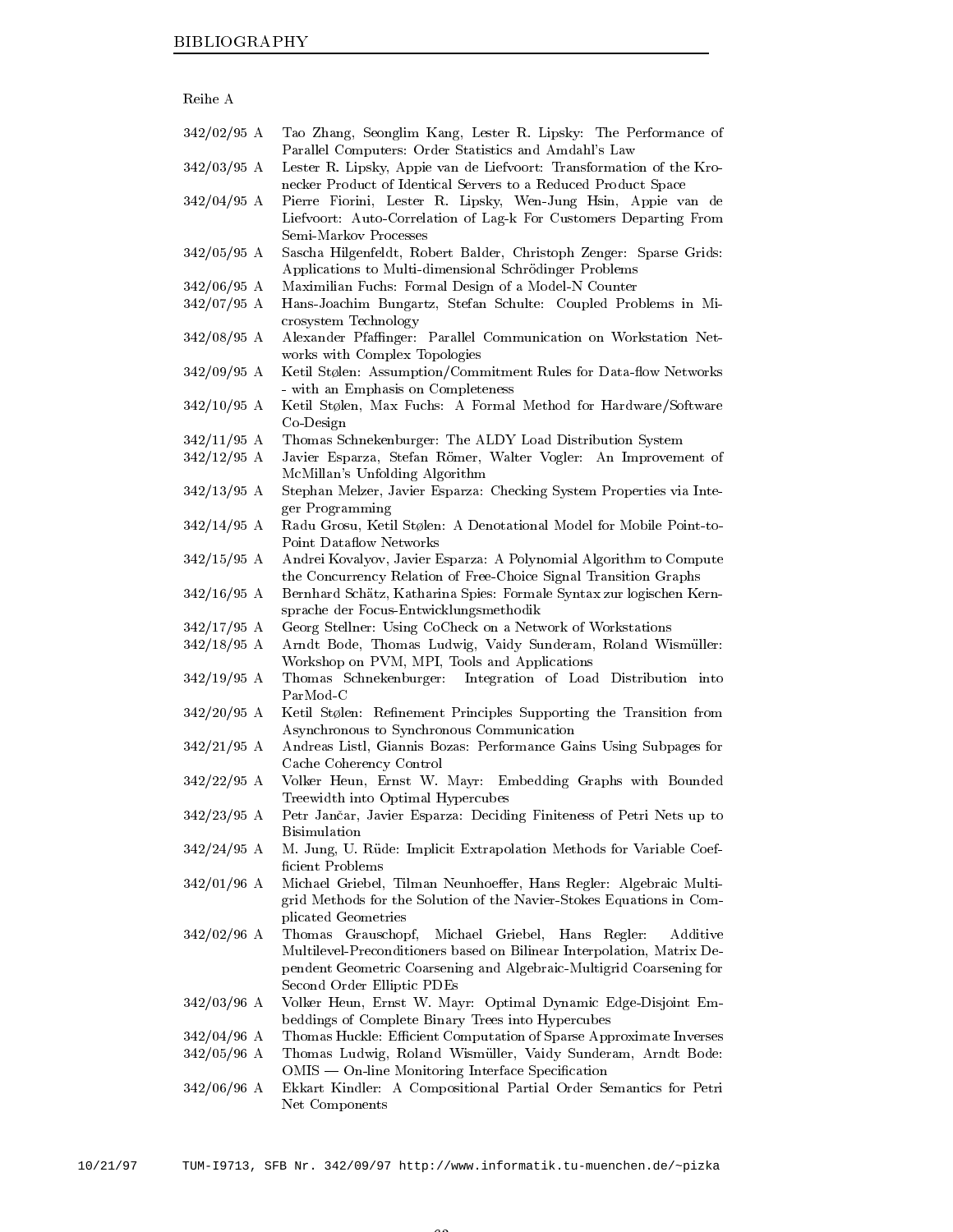| Reihe A       |                                                                       |
|---------------|-----------------------------------------------------------------------|
| $342/07/96$ A | Richard Mayr: Some Results on Basic Parallel Processes                |
| $342/08/96$ A | Ralph Radermacher, Frank Weimer: INSEL Syntax-Bericht                 |
| $342/09/96$ A | P.P. Spies, C. Eckert, M. Lange, D. Marek, R. Radermacher, F. Weimer, |
|               | H.-M. Windisch: Sprachkonzepte zur Konstruktion verteilter Systeme    |
| $342/10/96$ A | Stefan Lamberts, Thomas Ludwig, Christian Röder, Arndt Bode: PF-      |
|               | SLib - A File System for Parallel Programming Environments            |
| $342/11/96$ A | Manfred Broy, Gheorghe Stefănescu: The Algebra of Stream Processing   |
|               | Functions                                                             |
| $342/12/96$ A | Javier Esparza: Reachability in Live and Safe Free-Choice Petri Nets  |
|               | is NP-complete                                                        |
| $342/13/96$ A | Radu Grosu, Ketil Stølen: A Denotational Model for Mobile Many-to-    |
|               | Many Data-flow Networks                                               |
| $342/14/96$ A | Giannis Bozas, Michael Jaedicke, Andreas Listl, Bernhard Mitschang,   |
|               | Angelika Reiser, Stephan Zimmermann: On Transforming a Sequential     |
|               | SQL-DBMS into a Parallel One: First Results and Experiences of the    |
|               | MIDAS Project                                                         |
| $342/15/96$ A | Richard Mayr: A Tableau System for Model Checking Petri Nets with     |
|               | a Fragment of the Linear Time $\mu$ -Calculus                         |
| $342/16/96$ A | Ursula Hinkel, Katharina Spies: Anleitung zur Spezifikation von mo-   |
|               | bilen, dynamischen Focus-Netzen                                       |
| $342/17/96$ A | Richard Mayr: Model Checking PA-Processes                             |
| $342/18/96$ A | Michaela Huhn, Peter Niebert, Frank Wallner: Put your Model Checker   |
|               | on Diet: Verification on Local States                                 |
| $342/01/97$ A | Tobias M"uller, Stefan Lamberts, Ursula Maier, Georg Stellner:        |
|               | Evaluierung der Leistungsf" ahigkeit eines ATM-Netzes mit parallelen  |
|               | Programmierbibliotheken                                               |
| $342/02/97$ A | Hans-Joachim Bungartz and Thomas Dornseifer: Sparse Grids: Recent     |
|               | Developments for Elliptic Partial Differential Equations              |
| $342/03/97$ A | Bernhard Mitschang: Technologie f" ur Parallele Datenbanken - Bericht |
|               | zum Workshop                                                          |
| $342/04/97$ A | nicht erschienen                                                      |
| $342/05/97$ A | Hans-Joachim Bungartz, Ralf Ebner, Stefan Schulte: Hierarchis-        |
|               | che Basen zur effizienten Kopplung substrukturierter Probleme der     |
|               | Strukturmechanik                                                      |
| 342/06/97 A   | Hans-Joachim Bungartz, Anton Frank, Florian Meier, Tilman Neunho-     |
|               | effer, Stefan Schulte: Fluid Structure Interaction: 3D Numerical Sim- |
|               | ulation and Visualization of a Micropump                              |
| 342/07/97 A   | Javier Esparza, Stephan Melzer: Model Checking LTL using Constraint   |
|               | Programming                                                           |
| 342/08/97 A   | Niels Reimer: Untersuchung von Strategien für verteiltes Last- und    |
|               | Ressourcenmanagement                                                  |
| 342/09/97 A   | Design and Implementation of the GNU INSEL-<br>Markus Pizka:          |
|               | Compiler gic                                                          |
|               |                                                                       |
|               |                                                                       |
|               |                                                                       |
|               |                                                                       |
|               |                                                                       |
|               |                                                                       |